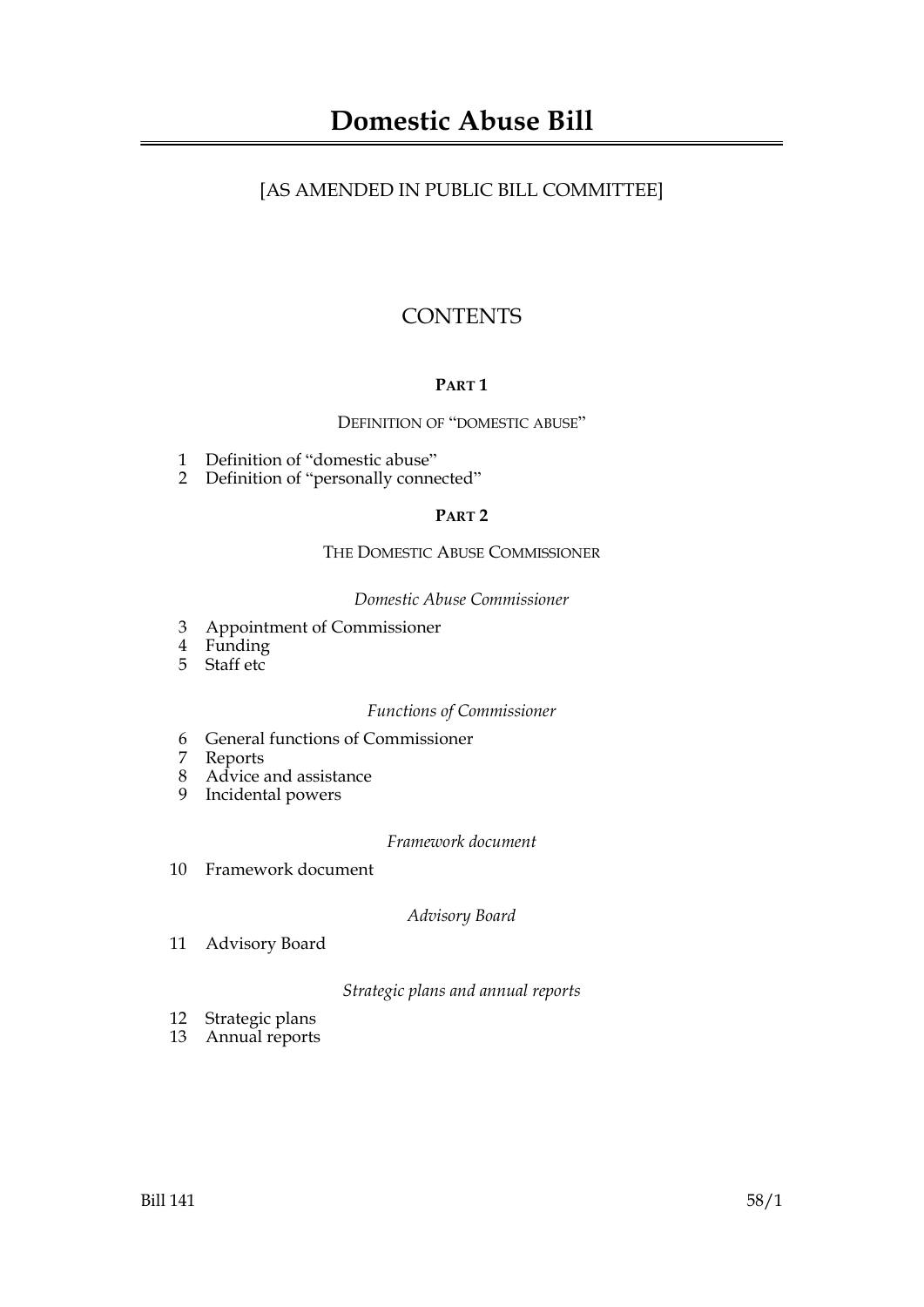#### *Duties of public authorities in relation to Commissioner*

- 14 Duty to co-operate with Commissioner
- 15 Duty to respond to Commissioner's recommendations

#### *Disclosure of information*

16 Disclosure of information

#### *Miscellaneous and supplementary*

- 17 Restriction on exercise of functions in individual cases
- 18 Amendments relating to Commissioner

#### **PART 3**

#### POWERS FOR DEALING WITH DOMESTIC ABUSE

#### *Domestic abuse protection notices*

- 19 Power to give a domestic abuse protection notice
- 20 Provision that may be made by notices<br>21 Matters to be considered before giving
- Matters to be considered before giving a notice
- 22 Further requirements in relation to notices
- 23 Breach of notice

#### *Domestic abuse protection orders*

- 24 Meaning of "domestic abuse protection order"
- 25 Domestic abuse protection orders on application
- 26 Applications where domestic abuse protection notice has been given
- 27 Remand under section 26(8) of person arrested for breach of notice
- 28 Domestic abuse protection orders otherwise than on application
- 29 Conditions for making an order
- 30 Matters to be considered before making an order
- 31 Making of orders without notice
- 32 Provision that may be made by orders
- 33 Further provision about requirements that may be imposed by orders
- 34 Further provision about electronic monitoring requirements
- 35 Duration and geographical application of orders
- 36 Breach of order
- 37 Arrest for breach of order
- 38 Notification requirements
- 39 Further provision about notification under section 38
- 40 Offences relating to notification
- 41 Variation and discharge of orders
- 42 Variation and discharge: supplementary
- 43 Appeals
- 44 Further provision about appeals
- 45 Nature of certain proceedings under this Part
- 46 Special measures for witnesses

*Notices and orders: supplementary*

47 Guidance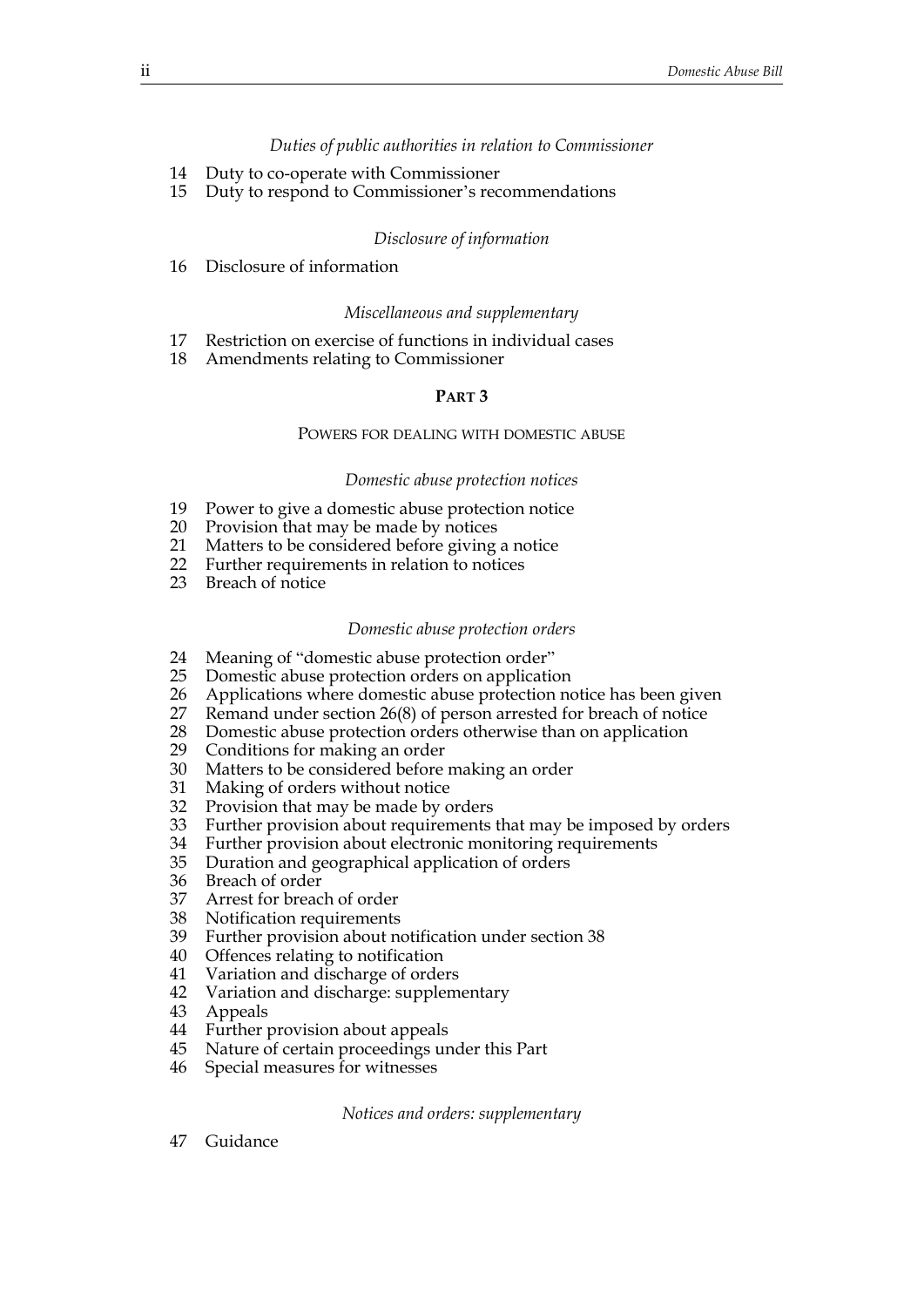- 48 Data from electronic monitoring: code of practice
- 49 Powers to make other orders in proceedings under this Part
- 50 Proceedings not to be subject to conditional fee agreements
- 51 Consequential amendments of the Sentencing Code
- 52 Repeal of provisions about domestic violence protection notices and orders
- 53 Interpretation of Part 3

#### **PART 4**

#### LOCAL AUTHORITY SUPPORT

- 54 Support provided by local authorities to victims of domestic abuse
- 55 Domestic abuse local partnership boards
- 56 Annual reports
- 
- 57 Guidance Interpretation of Part 4

#### **PART 5**

#### PROTECTION FOR VICTIMS AND WITNESSES IN COURT

#### *Special measures*

59 Special measures directions in cases involving domestic abuse

#### *Cross-examination in family proceedings*

60 Prohibition of cross-examination in person in family proceedings

#### **PART 6**

#### OFFENCES COMMITTED OUTSIDE THE UK

- 61 Offences against the person committed outside the UK: England and Wales
- 62 Offences against the person committed outside the UK: Northern Ireland
- 63 Amendments relating to offences committed outside the UK

#### **PART 7**

#### MISCELLANEOUS AND GENERAL

#### *Management of offenders*

64 Polygraph conditions for offenders released on licence

#### *Disclosure of information by police*

65 Guidance about the disclosure of information by police forces

#### *Homelessness*

66 Homelessness: victims of domestic abuse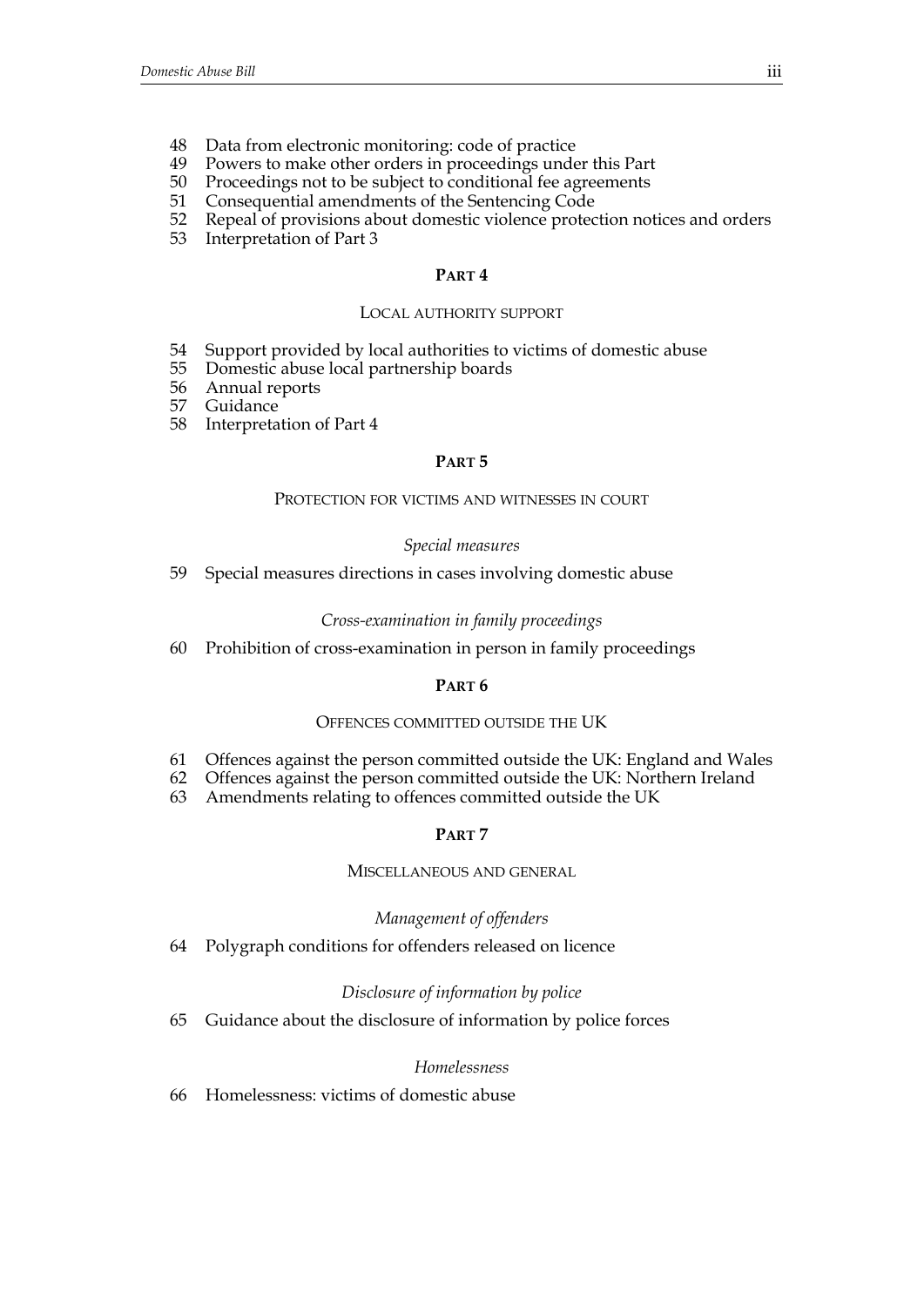#### *Secure tenancies*

67 Grant of secure tenancies in cases of domestic abuse

# *Guidance*

68 Power of Secretary of State to issue guidance about domestic abuse, etc

#### *Powers to make consequential or transitional provision, etc*

- 69 Power of Secretary of State to make consequential amendments
- 70 Power to make transitional or saving provision

#### *Final provisions*

- 71 Regulations<br>72 Financial pro
- 72 Financial provision
- 73 Extent<br>74 Comm
- **Commencement**
- 75 Short title

Schedule 1 — Further provision about remand under section 37

- Schedule 2 Amendments relating to offences committed outside the UK
	- Part 1 England and Wales
	- Part 2 Scotland
	- Part 3 Northern Ireland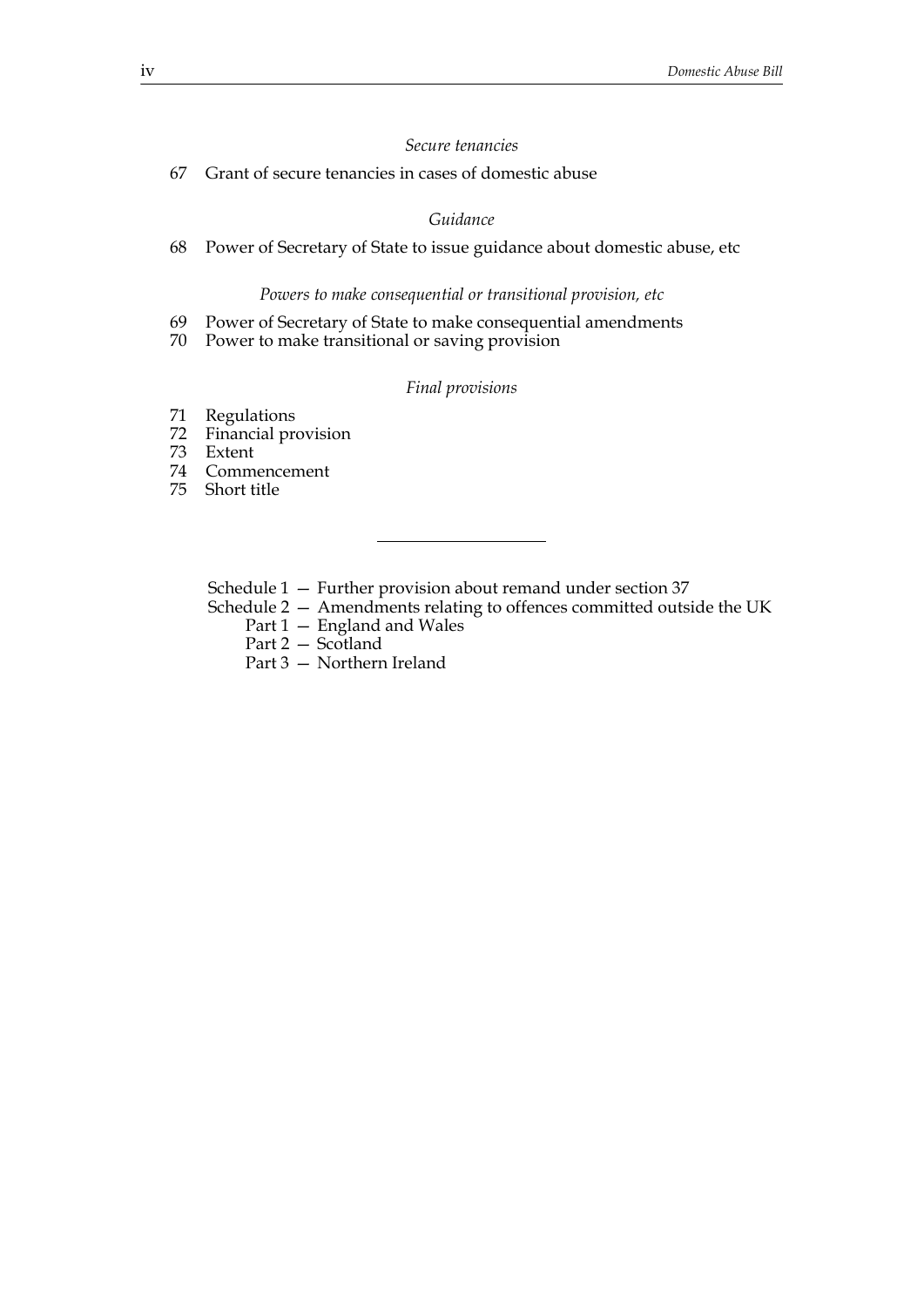# A **BILL**

#### [AS AMENDED IN PUBLIC BILL COMMITTEE]

#### TO

Make provision in relation to domestic abuse; to make provision for and in connection with the establishment of a Domestic Abuse Commissioner; to prohibit cross-examination in person in family proceedings in certain circumstances; to make provision about certain violent or sexual offences, and offences involving other abusive behaviour, committed outside the United Kingdom; and for connected purposes.

E IT ENACTED by the Queen's most Excellent Majesty, by and with the advice and consent of the Lords Spiritual and Temporal, and Commons, in this present **B** E IT ENACTED by the Queen's most Excellent Majesty, by and with consent of the Lords Spiritual and Temporal, and Commons, Parliament assembled, and by the authority of the same, as follows:  $-$ 

#### **PART 1**

#### DEFINITION OF "DOMESTIC ABUSE"

#### **1 Definition of "domestic abuse"**

- (1) This section defines "domestic abuse" for the purposes of this Act.
- (2) Behaviour of a person ("A") towards another person ("B") is "domestic abuse"  $if -$ *5*
	- (a) A and B are each aged 16 or over and are personally connected to each other, and
	- (b) the behaviour is abusive.

#### (3) Behaviour is "abusive" if it consists of any of the following—

- (a) physical or sexual abuse;
- (b) violent or threatening behaviour;
- (c) controlling or coercive behaviour;
- (d) economic abuse (see subsection (4));
- (e) psychological, emotional or other abuse;

*10*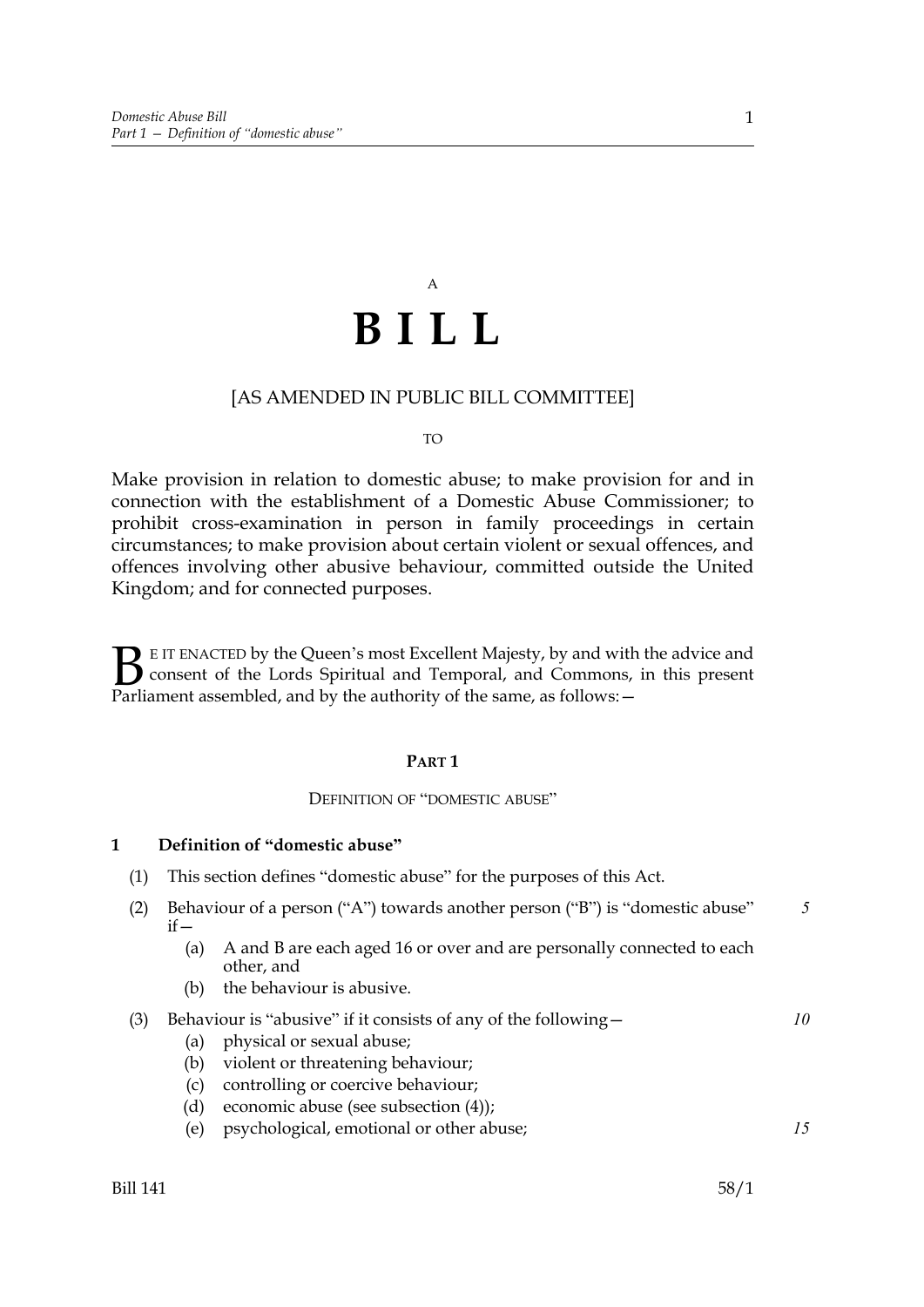*5*

and it does not matter whether the behaviour consists of a single incident or a course of conduct.

- (4) "Economic abuse" means any behaviour that has a substantial adverse effect on B's ability to—
	- (a) acquire, use or maintain money or other property, or
	- (b) obtain goods or services.
- (5) For the purposes of this Act A's behaviour may be behaviour "towards" B despite the fact that it consists of conduct directed at another person (for example, B's child).
- (6) References in this Act to being abusive towards another person are to be read in accordance with this section. *10*
- (7) For the meaning of "personally connected", see section 2.

| 2   |            | Definition of "personally connected"                                                                                                                                                                            |    |
|-----|------------|-----------------------------------------------------------------------------------------------------------------------------------------------------------------------------------------------------------------|----|
| (1) | (a)        | For the purposes of this Act, two people are "personally connected" to each<br>other if any of the following applies -<br>they are, or have been, married to each other;                                        | 15 |
|     | (b)<br>(c) | they are, or have been, civil partners of each other;<br>they have agreed to marry one another (whether or not the agreement<br>has been terminated);                                                           |    |
|     | (d)        | they have entered into a civil partnership agreement (whether or not<br>the agreement has been terminated);                                                                                                     | 20 |
|     | (e)        | they are, or have been, in an intimate personal relationship with each<br>other;                                                                                                                                |    |
|     | (f)<br>(g) | they each have, or there has been a time when they each have had, a<br>parental relationship in relation to the same child (see subsection (2));<br>they are relatives.                                         | 25 |
| (2) | (a)<br>(b) | For the purposes of subsection $(1)(f)$ a person has a parental relationship in<br>relation to a child if -<br>the person is a parent of the child, or<br>the person has parental responsibility for the child. | 30 |
| (3) |            | In this section –<br>"child" means a person under the age of 18 years;<br>"civil partnership agreement" has the meaning given by section 73 of the<br>Civil Partnership Act 2004;                               |    |
|     |            | "parental responsibility" has the same meaning as in the Children Act<br>1989 (see section 3 of that Act);                                                                                                      | 35 |

"relative" has the meaning given by section 63(1) of the Family Law Act 1996.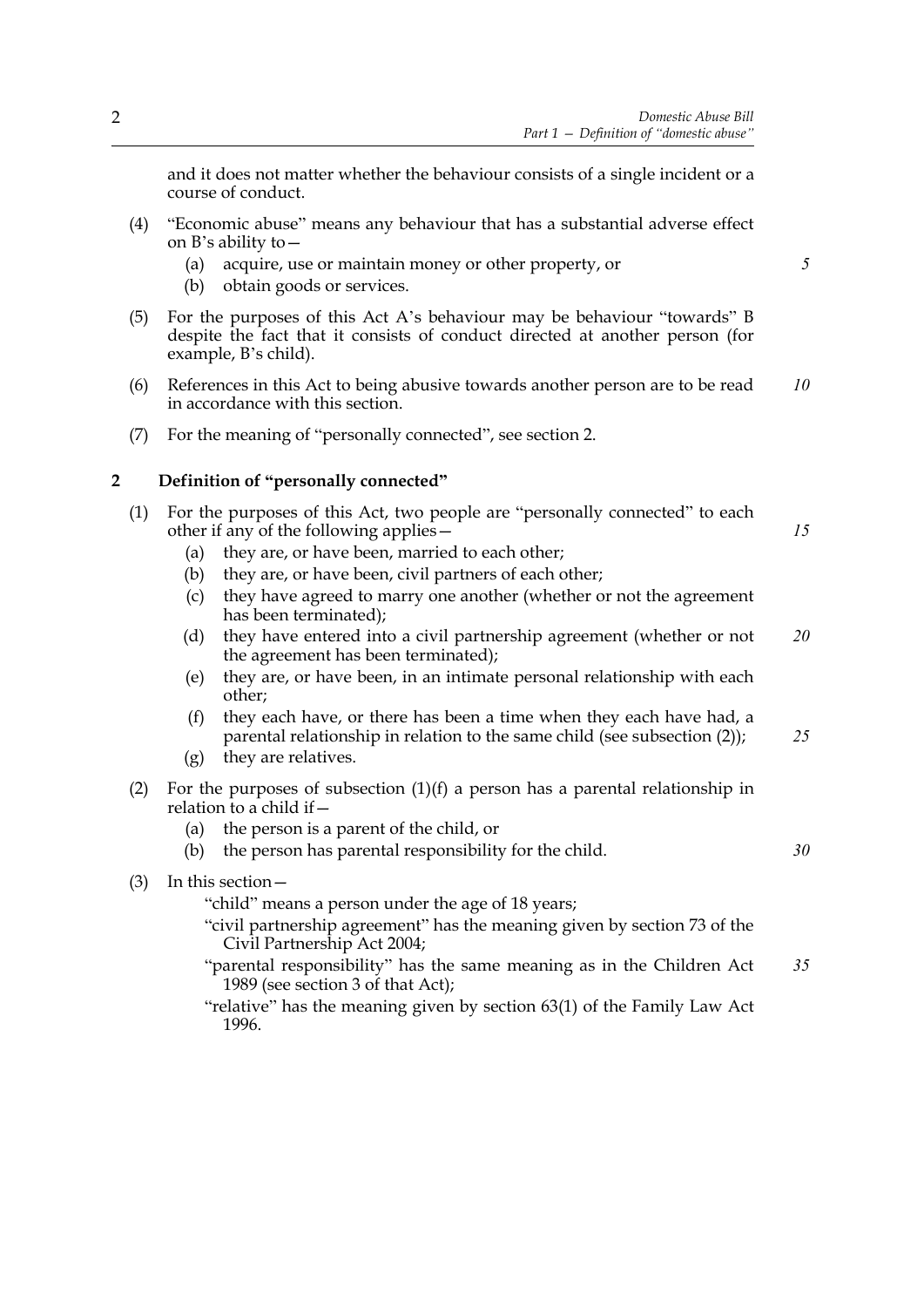#### **PART 2**

#### THE DOMESTIC ABUSE COMMISSIONER

*Domestic Abuse Commissioner*

#### **3 Appointment of Commissioner**

- (1) The Secretary of State must appoint a person as the Domestic Abuse Commissioner ("the Commissioner"). *5*
- (2) The Commissioner is to hold and vacate office in accordance with the terms and conditions of the Commissioner's appointment.
- (3) The Commissioner is not to be regarded as the servant or agent of the Crown or as enjoying any status, immunity or privilege of the Crown.

#### **4 Funding**

- (1) The Secretary of State may make payments to the Commissioner out of money provided by Parliament for the purpose of enabling the Commissioner to meet expenditure incurred in the exercise of the Commissioner's functions.
- (2) Payments are to be made at such times, and subject to any such conditions, as the Secretary of State considers appropriate. *15*
- (3) The Secretary of State may pay, or make provision for paying, to or in respect of the Commissioner—
	- (a) remuneration;
	- (b) allowances;
	- (c) sums by way of or in respect of pensions.

#### **5 Staff etc**

- (1) The Secretary of State must provide the Commissioner with—
	- (a) such staff, and
	- (b) such accommodation, equipment and other facilities, *25*

as the Secretary of State considers necessary for the carrying out of the Commissioner's functions.

- (2) Before providing any staff, the Secretary of State must—
	- (a) consult the Commissioner, and
	- (b) obtain the Commissioner's approval as to the persons to be provided as staff. *30*
- (3) The Secretary of State must consult the Commissioner before providing any accommodation, equipment or other facilities.

#### *Functions of Commissioner*

#### **6 General functions of Commissioner**

- (1) The Commissioner must encourage good practice in—
	- (a) the prevention of domestic abuse;

*20*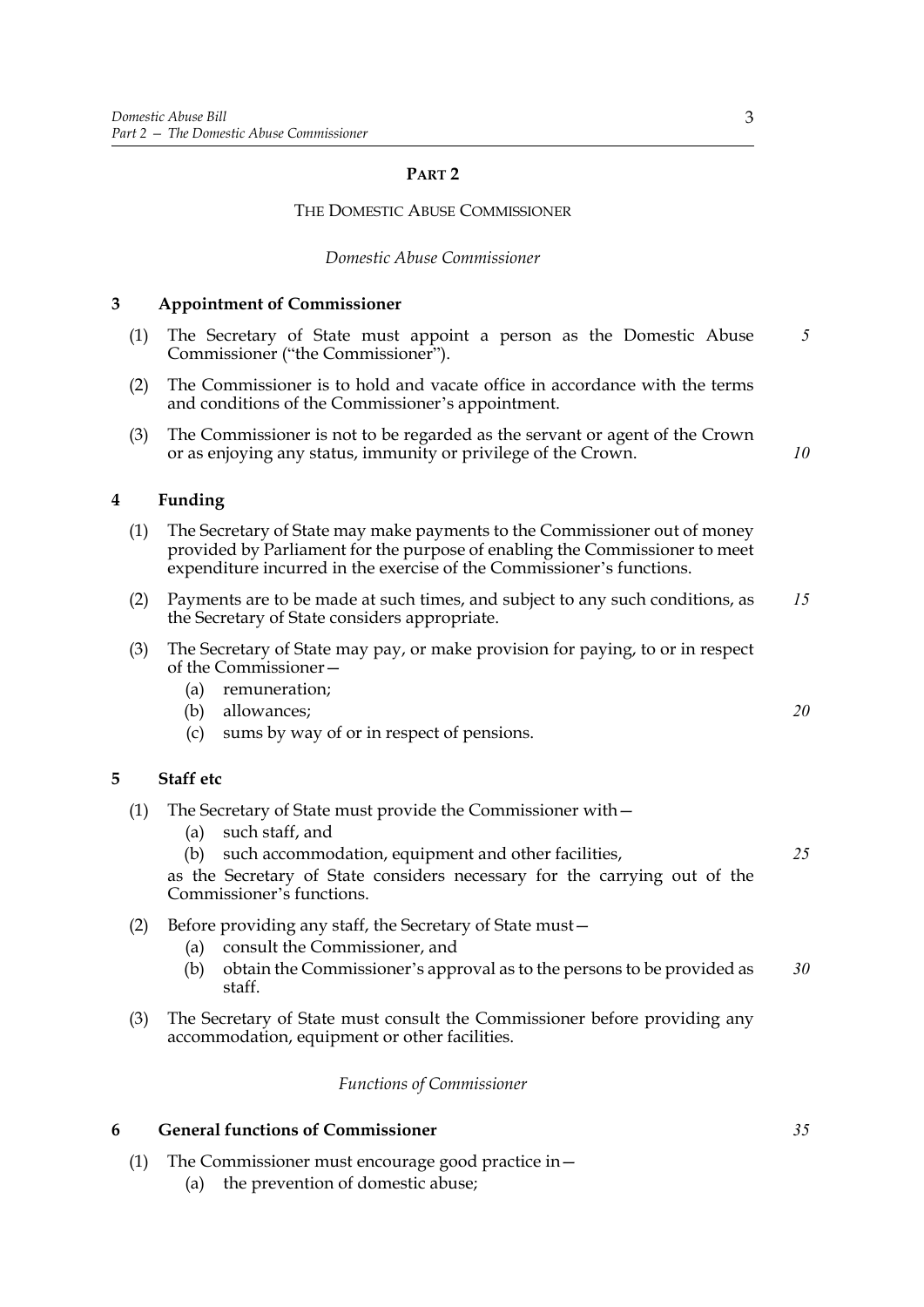- $(c)$  the identification of  $-$ 
	- (i) people who carry out domestic abuse;
	- (ii) victims of domestic abuse;
	- (iii) children affected by domestic abuse;
- (d) the provision of protection and support to people affected by domestic abuse.

#### (2) The things that the Commissioner may do in pursuance of the general duty under subsection (1) include—

- (a) assessing, monitoring, and publishing information about, the provision of services to people affected by domestic abuse;
- (b) making recommendations to any public authority about the exercise of its functions;
- (c) undertaking or supporting (financially or otherwise) the carrying out of research; *15*
- (d) providing information, education or training;
- (e) taking other steps to increase public awareness of domestic abuse;
- (f) consulting public authorities, voluntary organisations and other persons;
- (g) co-operating with, or working jointly with, public authorities, voluntary organisations and other persons, whether in England and Wales or outside the United Kingdom.

#### (3) Subject to subsection (4), the Commissioner may not do anything in pursuance of the general duty under subsection (1) that—

- (a) relates to a devolved Welsh authority, or
- (b) otherwise relates to Welsh devolved matters.
- (4) Subsection (3) does not prevent the Commissioner from—
	- (a) doing anything falling within subsection  $(2)(c)$ ,  $(d)$  or  $(e)$ , to the extent that the thing done does not relate to Welsh devolved matters;
	- (b) doing anything falling within subsection  $(2)(f)$  or  $(g)$ ;
	- (c) disclosing information to a devolved Welsh authority, or information which relates to Welsh devolved matters, under section 16.

#### (5) For the purposes of this section something relates to Welsh devolved matters so far as it relates to—

- (a) any matter provision about which would be within the legislative competence of Senedd Cymru if it were contained in an Act of Senedd Cymru, or
- (b) (so far as it is not within paragraph (a)), any matter functions with respect to which are exercisable by the Welsh Ministers, the First Minister for Wales, the Counsel General to the Welsh Government or the Senedd Commission.
- (6) In this section—
	- "devolved Welsh authority" has the meaning given by section 157A of the Government of Wales Act 2006;
	- "public authority" means any public authority within the meaning of section 6 of the Human Rights Act 1998, other than a court or tribunal.

*35*

*40*

*30*

*10*

*20*

*25*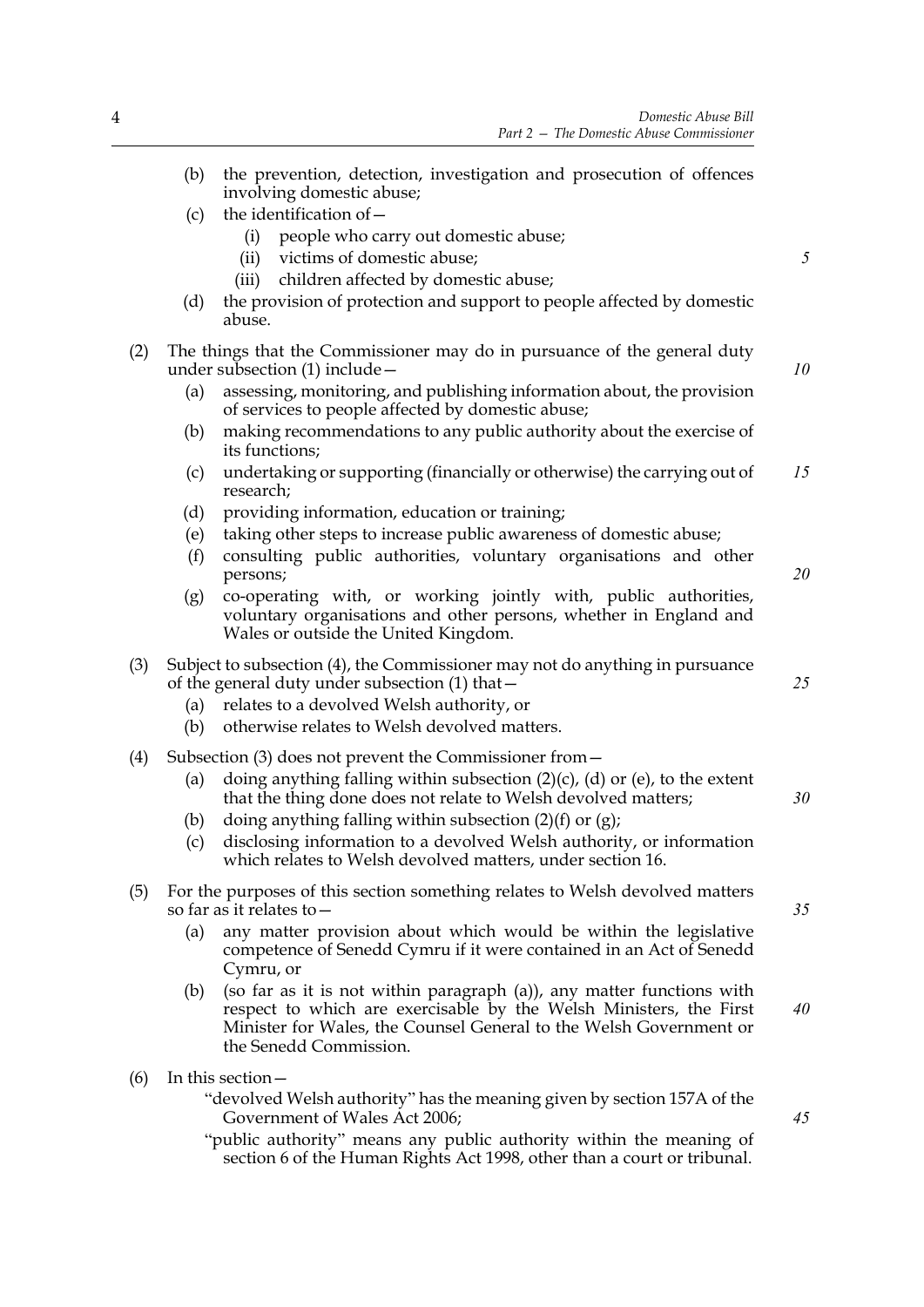#### **7 Reports**

- (1) The Commissioner may report to the Secretary of State on any matter relating to domestic abuse.
- (2) The Commissioner must publish every report made under this section.
- (3) Before publishing a report under this section, the Commissioner must send a draft of the report to the Secretary of State. *5*
- (4) The Secretary of State may direct the Commissioner to omit material from any report under this section before publication if the Secretary of State thinks the publication of that material—
	- (a) might jeopardise the safety of any person, or

*10*

*15*

- (b) might prejudice the investigation or prosecution of an offence.
- (5) The Secretary of State must consult the Commissioner before making any direction under subsection (4).
- (6) The Commissioner must arrange for a copy of any report published under this section to be laid before Parliament.

#### **8 Advice and assistance**

- (1) The Commissioner may provide the Secretary of State with any advice or assistance that the Secretary of State may request.
- (2) The Commissioner may, at the request of any other person, provide the person with advice or assistance relating to the exercise of any of the person's functions, or the carrying out of any activities by the person, in relation to people affected by domestic abuse. *20*
- (3) The Commissioner may charge a person for providing the person with advice or assistance under subsection (2).
- (4) The Commissioner must publish any advice given to a person under subsection (2). *25*
- (5) Before publishing any advice given under this section, the Commissioner must send a draft of what is proposed to be published to the Secretary of State.
- (6) The Secretary of State may direct the Commissioner to omit anything contained in the advice before publication if the Secretary of State thinks the publication of that material— *30*
	- (a) might jeopardise the safety of any person, or
	- (b) might prejudice the investigation or prosecution of an offence.
- (7) The Secretary of State must consult the Commissioner before making any direction under subsection (6).

#### **9 Incidental powers**

- (1) The Commissioner may do anything which the Commissioner considers will facilitate, or is incidental or conducive to, the carrying out of the Commissioner's functions.
- (2) But the Commissioner may not borrow money.

*40*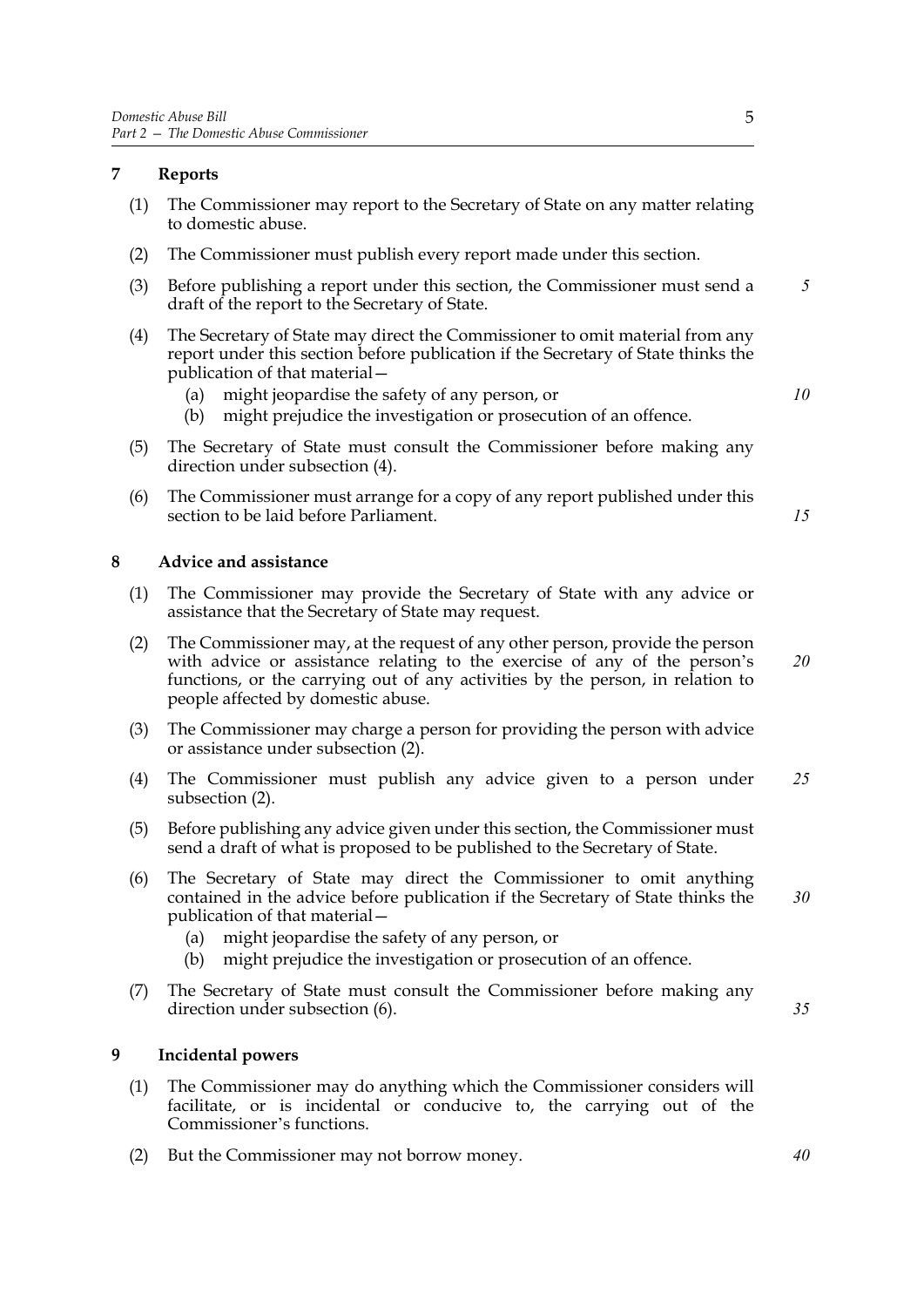#### *Framework document*

#### **10 Framework document**

| (1) | The Secretary of State must issue a document (a "framework document") that<br>deals with matters relating to the Commissioner.                                                                                                                                                                                                                         |         |  |
|-----|--------------------------------------------------------------------------------------------------------------------------------------------------------------------------------------------------------------------------------------------------------------------------------------------------------------------------------------------------------|---------|--|
| (2) | The matters that may be dealt with by a framework document include (among<br>other things) –<br>matters relating to governance, funding and staffing;<br>(a)<br>matters relating to the exercise of functions of the Commissioner;<br>(b)<br>matters relating to scrutiny of the Commissioner's activities by<br>(c)<br>Parliament or by Senedd Cymru. | 5<br>10 |  |
| (3) | The Commissioner must have regard to the framework document when<br>exercising any of the Commissioner's functions.                                                                                                                                                                                                                                    |         |  |
| (4) | The Secretary of State must have regard to the framework document when<br>exercising any functions in relation to the Commissioner.                                                                                                                                                                                                                    |         |  |
| (5) | The Secretary of State -<br>must keep the framework document under review, and<br>(a)<br>may issue a revised framework document.<br>(b)                                                                                                                                                                                                                | 15      |  |
| (6) | The Secretary of State -<br>must consult the Commissioner in preparing or revising a framework<br>(a)<br>document, and<br>may not issue a framework document without the agreement of the<br>(b)<br>Commissioner.                                                                                                                                      | 20      |  |
| (7) | The Secretary of State must consult the Welsh Ministers before issuing -<br>the first framework document under this section, or<br>(a)<br>any other framework document which is, in the opinion of the<br>(b)<br>Secretary of State, significantly different from the framework document<br>it replaces.                                               | 25      |  |
| (8) | The Secretary of State must-<br>arrange for any framework document issued under this section to be<br>(a)<br>published in the manner which the Secretary of State considers<br>appropriate,<br>send a copy of the framework document to the Welsh Ministers, and<br>(b)<br>lay a copy of the framework document before Parliament.<br>(c)              | 30      |  |
| (9) | The Welsh Ministers must lay before Senedd Cymru a copy of any framework<br>document sent to them under subsection $(8)(b)$ .                                                                                                                                                                                                                          | 35      |  |

# *Advisory Board*

## **11 Advisory Board**

(1) The Commissioner must establish an Advisory Board ("the Board") for the purposes of providing advice to the Commissioner about the exercise of the Commissioner's functions.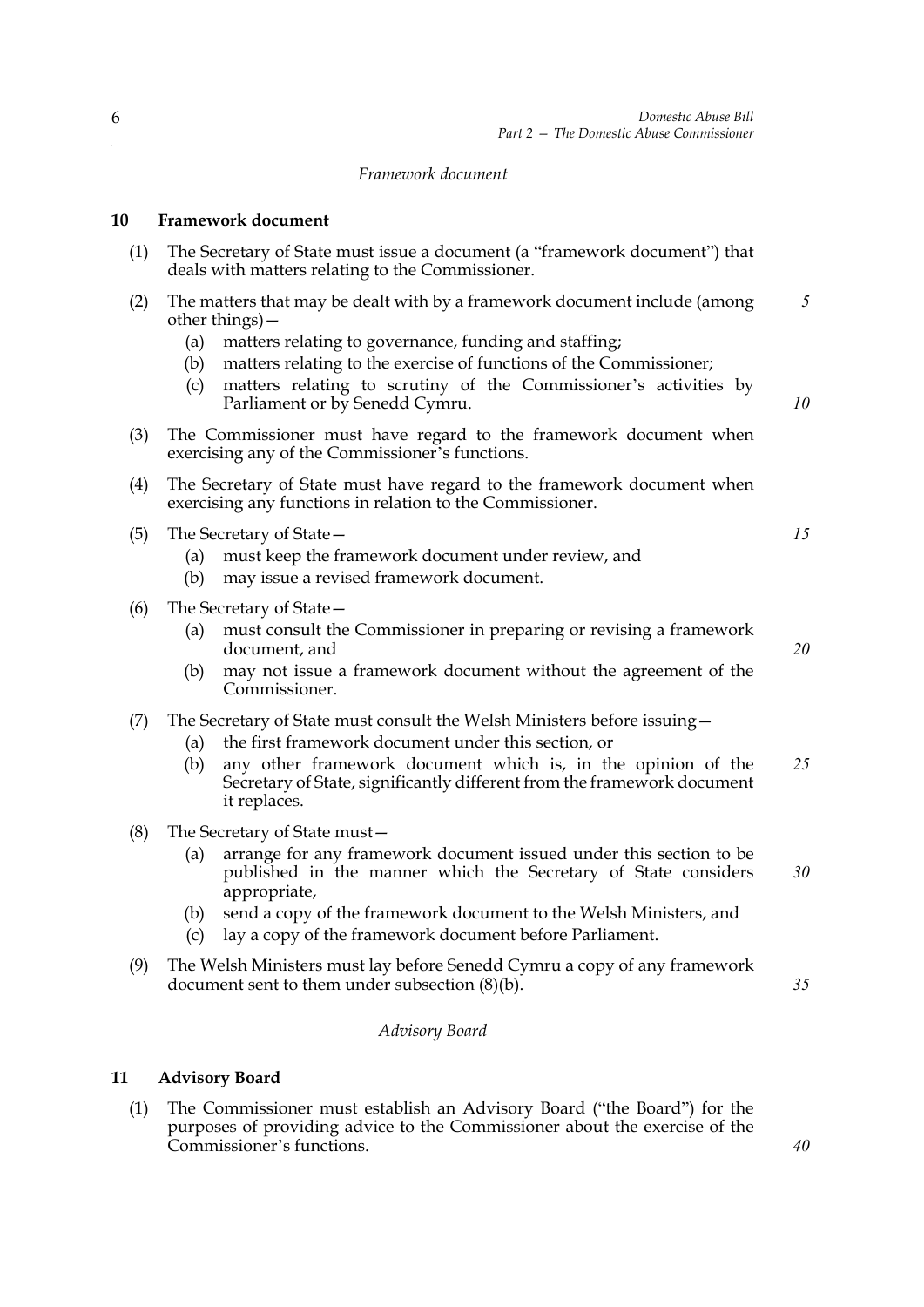- (2) The Board is to consist of not fewer than six and not more than ten members appointed by the Commissioner.
- (3) Each member of the Board is to hold and vacate office in accordance with the terms and conditions of the member's appointment.
- (4) The members of the Board must include—
	- (a) at least one person appearing to the Commissioner to represent the interests of victims of domestic abuse;
	- (b) at least one person appearing to the Commissioner to represent the interests of charities and other voluntary organisations that work with victims of domestic abuse in England;
	- (c) at least one person appearing to the Commissioner to represent the interests of persons who provide, or have functions relating to, health care services in England;
	- (d) at least one person appearing to the Commissioner to represent the interests of persons who provide, or have functions relating to, social care services in England; *15*
	- (e) at least one person appearing to the Commissioner to represent the interests of persons with functions relating to policing or criminal justice;
	- (f) at least one person appearing to the Commissioner to have academic expertise in relation to domestic abuse. *20*
- (5) The Commissioner may pay such remuneration or allowances to members of the Board as the Commissioner may determine.
- (6) In this section—

"health care services" means services relating to health care (within the meaning of section 9 of the Health and Social Care Act 2008); *25*

"social care services" means services relating to social care (within the meaning of that section).

#### *Strategic plans and annual reports*

#### **12 Strategic plans**

- (1) The Commissioner must, as soon as reasonably practicable after the Commissioner's appointment, prepare and publish a strategic plan.
- (2) A strategic plan is a plan setting out how the Commissioner proposes to exercise the Commissioner's functions in the period to which the plan relates, which must be not less than one year and not more than three years.
- (3) A strategic plan must in particular—
	- (a) state the Commissioner's objectives and priorities for the period to which the plan relates;
	- (b) state any matters on which the Commissioner proposes to report under section 7 during that period;
	- (c) state any other activities the Commissioner proposes to undertake during that period in the exercise of the Commissioner's functions.
- (4) The Commissioner must, before the end of the period to which a strategic plan relates ("the current period")—

*40*

*35*

*30*

*5*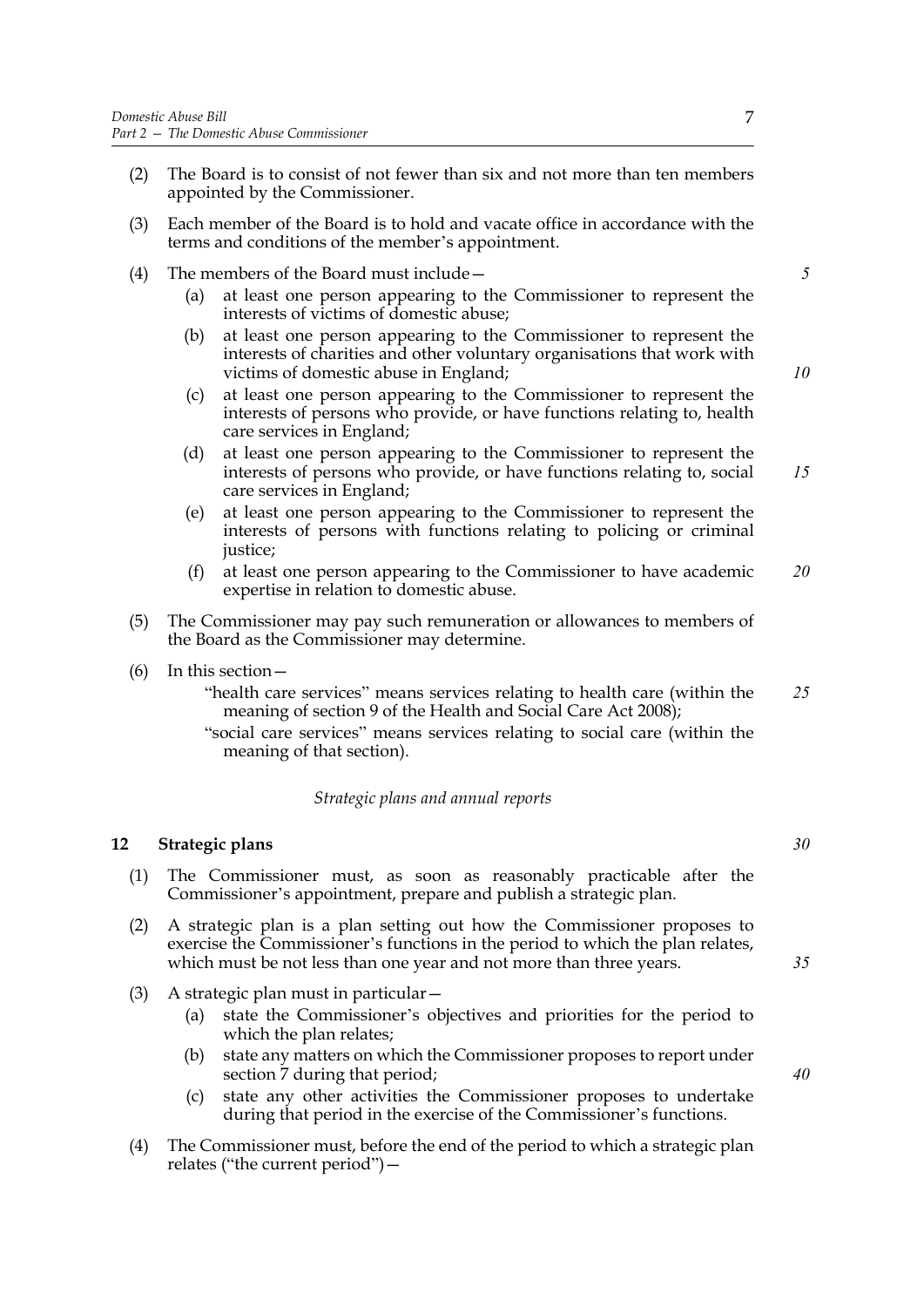- (a) prepare a strategic plan for a period immediately following the current period, and
- (b) publish that plan.
- (5) At any time during the period to which a strategic plan relates, the Commissioner—
	- (a) may revise the strategic plan, and
	- (b) must publish any revised plan.
- (6) In preparing or revising a strategic plan, the Commissioner must consult—
	- (a) the Secretary of State,
	- (b) the Advisory Board established under section 11, and
	- (c) such other persons as the Commissioner considers appropriate.
- (7) The Commissioner must arrange for a copy of any plan (or revised plan) published under this section to be laid before Parliament.

#### **13 Annual reports**

- (1) As soon as reasonably practicable after the end of each financial year, the Commissioner must submit to the Secretary of State an annual report on the exercise of the Commissioner's functions during the year. *15*
- (2) The annual report must include—
	- (a) an assessment of the extent to which the Commissioner's objectives and priorities have been met in that year;
	- (b) a statement of the matters on which the Commissioner has reported under section 7 during the year;
	- (c) a statement of the other activities the Commissioner has undertaken during the year in the exercise of the Commissioner's functions.
- (3) The Commissioner must arrange for a copy of every annual report under this section to be laid before Parliament (but see subsection (4)). *25*
- (4) The Secretary of State may direct the Commissioner to omit material from any report under this section before it is laid before Parliament if the Secretary of State thinks the publication of that material—
	- (a) might jeopardise the safety of any person, or
	- (b) might prejudice the investigation or prosecution of an offence.
- (5) The Secretary of State must consult the Commissioner before making any direction under subsection (4).
- (6) In this section "financial year" means—
	- (a) the period beginning with the day on which the first Domestic Abuse Commissioner takes office and ending with the following 31 March, and *35*
	- (b) each successive period of 12 months.

*10*

*5*

*20*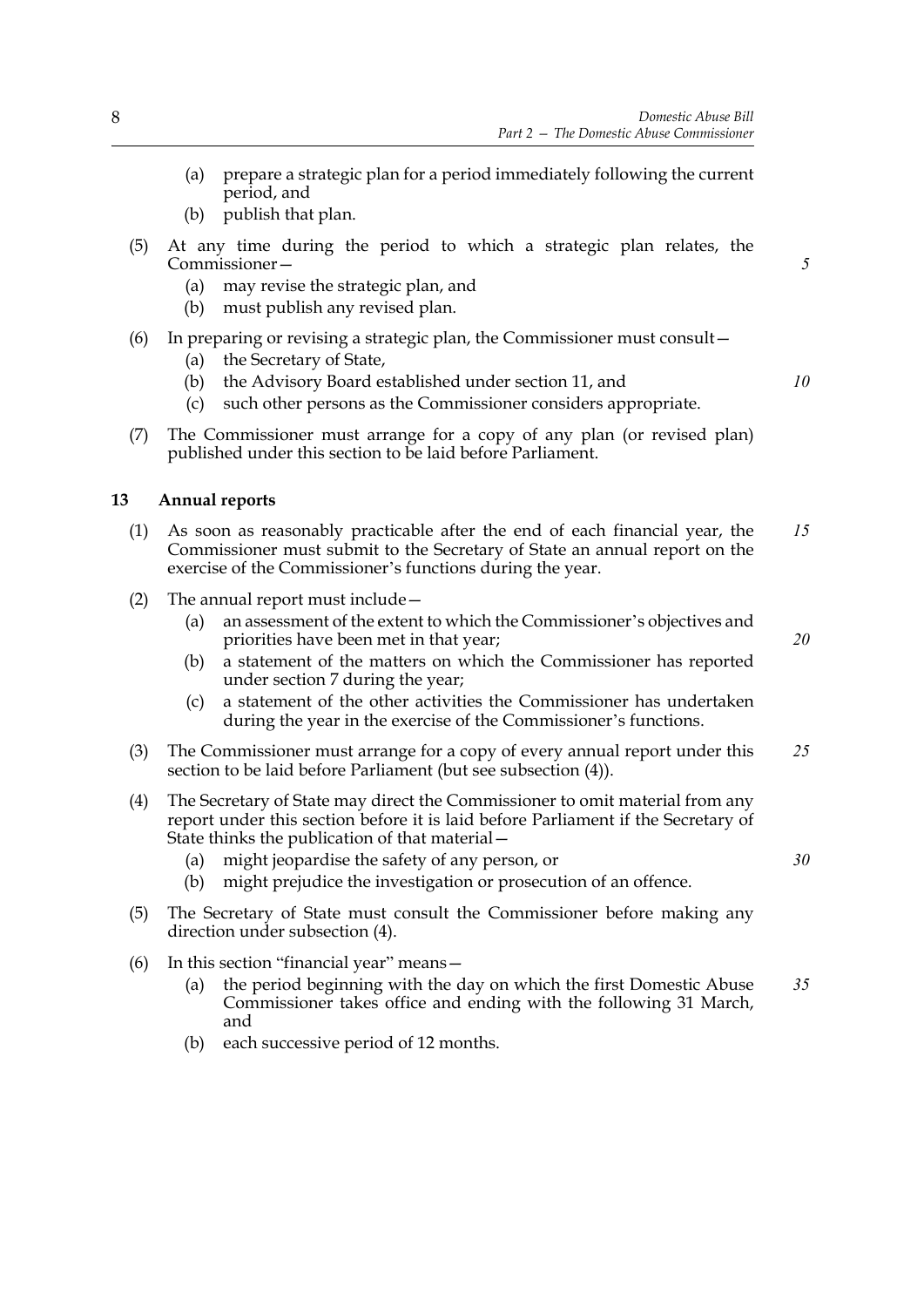*Duties of public authorities in relation to Commissioner*

# **14 Duty to co-operate with Commissioner**

| (1) | The Commissioner may request a specified public authority to co-operate with<br>the Commissioner in any way that the Commissioner considers necessary for<br>the purposes of the Commissioner's functions. |                                                                                                                                                                                |    |
|-----|------------------------------------------------------------------------------------------------------------------------------------------------------------------------------------------------------------|--------------------------------------------------------------------------------------------------------------------------------------------------------------------------------|----|
| (2) |                                                                                                                                                                                                            | A specified public authority must, so far as reasonably practicable, comply<br>with a request made to it under this section.                                                   |    |
| (3) | (a)                                                                                                                                                                                                        | In this section "specified public authority" means any of the following –<br>a chief officer of police of a police force maintained for a police area in<br>England and Wales; | 10 |
|     | (b)<br>(c)<br>(d)                                                                                                                                                                                          | a local policing body;<br>the Chief Constable of the British Transport Police Force;<br>the British Transport Police Authority;                                                |    |
|     | (e)                                                                                                                                                                                                        | the Ministry of Defence Police;                                                                                                                                                |    |
|     | (f)                                                                                                                                                                                                        | an immigration officer or other official of the Secretary of State<br>exercising functions in relation to immigration or asylum;                                               | 15 |
|     | (g)                                                                                                                                                                                                        | the Crown Prosecution Service;                                                                                                                                                 |    |
|     | (h)                                                                                                                                                                                                        | the Parole Board;                                                                                                                                                              |    |
|     | (i)                                                                                                                                                                                                        | the Criminal Cases Review Commission;                                                                                                                                          |    |
|     | (i)                                                                                                                                                                                                        | an English local authority;                                                                                                                                                    | 20 |
|     | (k)                                                                                                                                                                                                        | an NHS body in England;                                                                                                                                                        |    |
|     | (1)                                                                                                                                                                                                        | Her Majesty's Inspectors of Constabulary;                                                                                                                                      |    |
|     | (m)                                                                                                                                                                                                        | Her Majesty's Chief Inspector of the Crown Prosecution Service;                                                                                                                |    |
|     | (n)                                                                                                                                                                                                        | Her Majesty's Chief Inspector of Education, Children's Services and<br>Skills;                                                                                                 | 25 |
|     | $\circ$                                                                                                                                                                                                    | a body approved as an independent inspectorate under section 106 of<br>the Education and Skills Act 2008 (inspection of registered independent<br>educational institutions);   |    |
|     | (p)                                                                                                                                                                                                        | the Care Quality Commission;                                                                                                                                                   |    |
|     | (q)                                                                                                                                                                                                        | Monitor.                                                                                                                                                                       | 30 |
| (4) | (a)                                                                                                                                                                                                        | The Secretary of State may by regulations amend this section so as to $-$<br>add a public authority as a specified public authority for the purposes                           |    |
|     |                                                                                                                                                                                                            | of this section;                                                                                                                                                               |    |
|     | (b)<br>$\left( c\right)$                                                                                                                                                                                   | remove a public authority added by virtue of paragraph (a);<br>vary any description of a public authority.                                                                     | 35 |
| (5) | Before making regulations under subsection (4) the Secretary of State must<br>consult the Commissioner.                                                                                                    |                                                                                                                                                                                |    |
| (6) |                                                                                                                                                                                                            | Regulations under subsection (4) may not contain provision adding a devolved<br>Welsh authority as a specified public authority for the purposes of this section.              |    |
| (7) |                                                                                                                                                                                                            | In this section -                                                                                                                                                              | 40 |
|     |                                                                                                                                                                                                            | "devolved Welsh authority" has the meaning given by section 157A of the<br>Government of Wales Act 2006;                                                                       |    |
|     |                                                                                                                                                                                                            | "English local authority" means-                                                                                                                                               |    |
|     |                                                                                                                                                                                                            | a county council or district council in England,<br>(a)                                                                                                                        |    |
|     |                                                                                                                                                                                                            | a London borough council,<br>(b)                                                                                                                                               | 45 |

(b) a London borough council,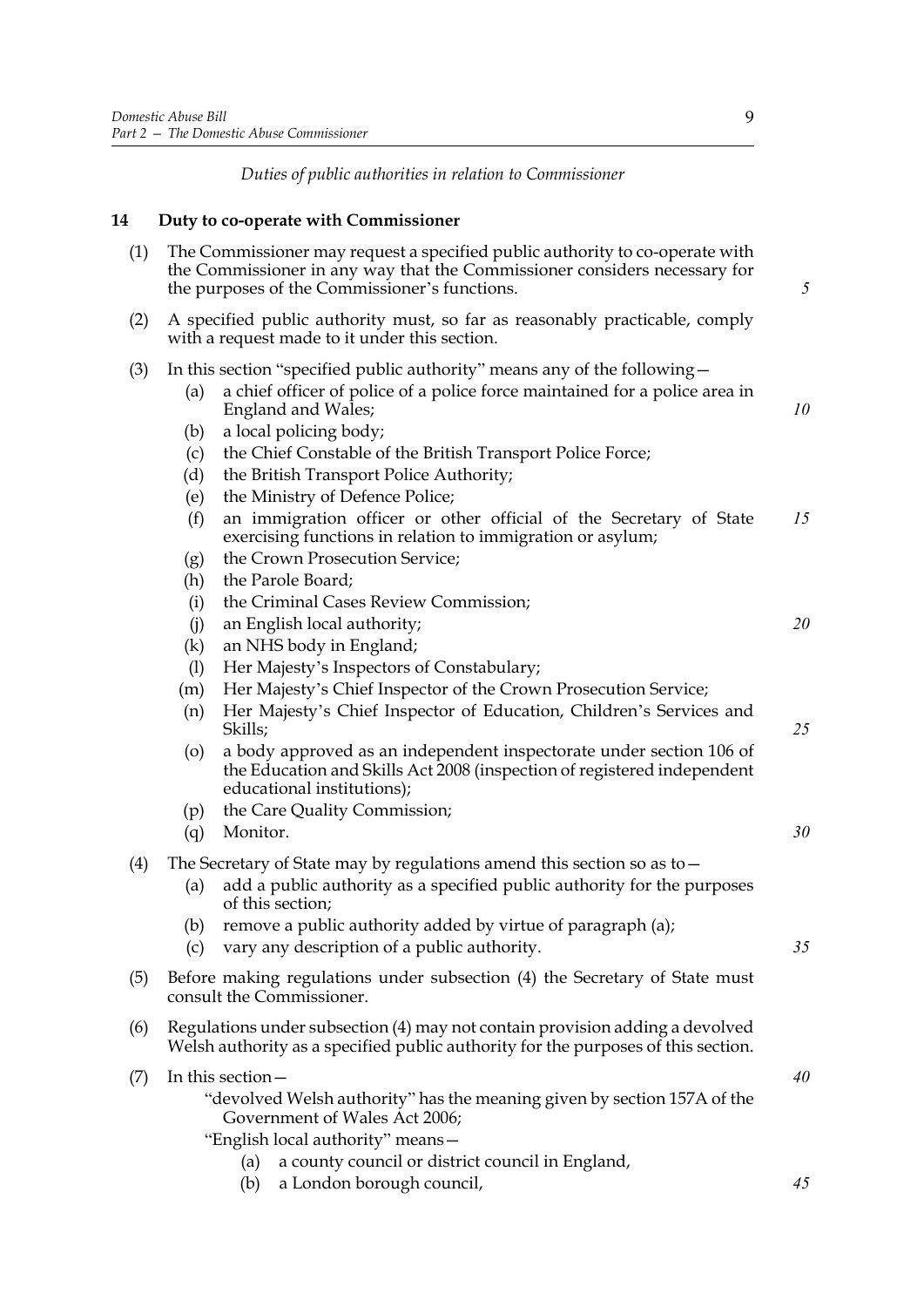- (c) the Greater London Authority, (d) the Common Council of the City of London in its capacity as a local authority, or (e) the Council of the Isles of Scilly; "immigration officer" means a person appointed as an immigration officer under paragraph 1 of Schedule 2 to the Immigration Act 1971; "NHS body in England" means— (a) a National Health Service trust in England established under section 25 of the National Health Service Act 2006, (b) an NHS foundation trust within the meaning given by section 30 of that Act, (c) the National Health Service Commissioning Board, (d) a clinical commissioning group established under section 14D of that Act, or (e) the National Health Service Trust Development Authority; "public authority" means any public authority within the meaning of section 6 of the Human Rights Act 1998, other than a court or tribunal. **15 Duty to respond to Commissioner's recommendations** (1) This section applies where the Commissioner publishes a report under section 7 containing recommendations in relation to— (a) any public authority that is a specified public authority for the purposes of section 14; (b) any government department in the charge of a Minister. (2) The relevant person must prepare comments on the report. (3) In this section "the relevant person" means— (a) the public authority, or (b) the Minister in charge of the government department, as the case may be. (4) The comments must include, in respect of each recommendation made in the report, an explanation of— (a) the action which the relevant person has taken, or proposes to take, in response to the recommendation, or (b) why the relevant person has not taken, or does not propose to take, any action in response. (5) The relevant person must arrange for the comments to be published in such manner as the person considers appropriate. (6) The comments must be published before the end of the period of 56 days beginning with the day on which the report is published. (7) The relevant person must send a copy of anything published under subsection  $(5)$  to  $-$ *5 10 15 20 25 30 35 40*
	- (a) the Commissioner, and
	- (b) where the relevant person is a specified public authority for the purposes of section 14, the Secretary of State.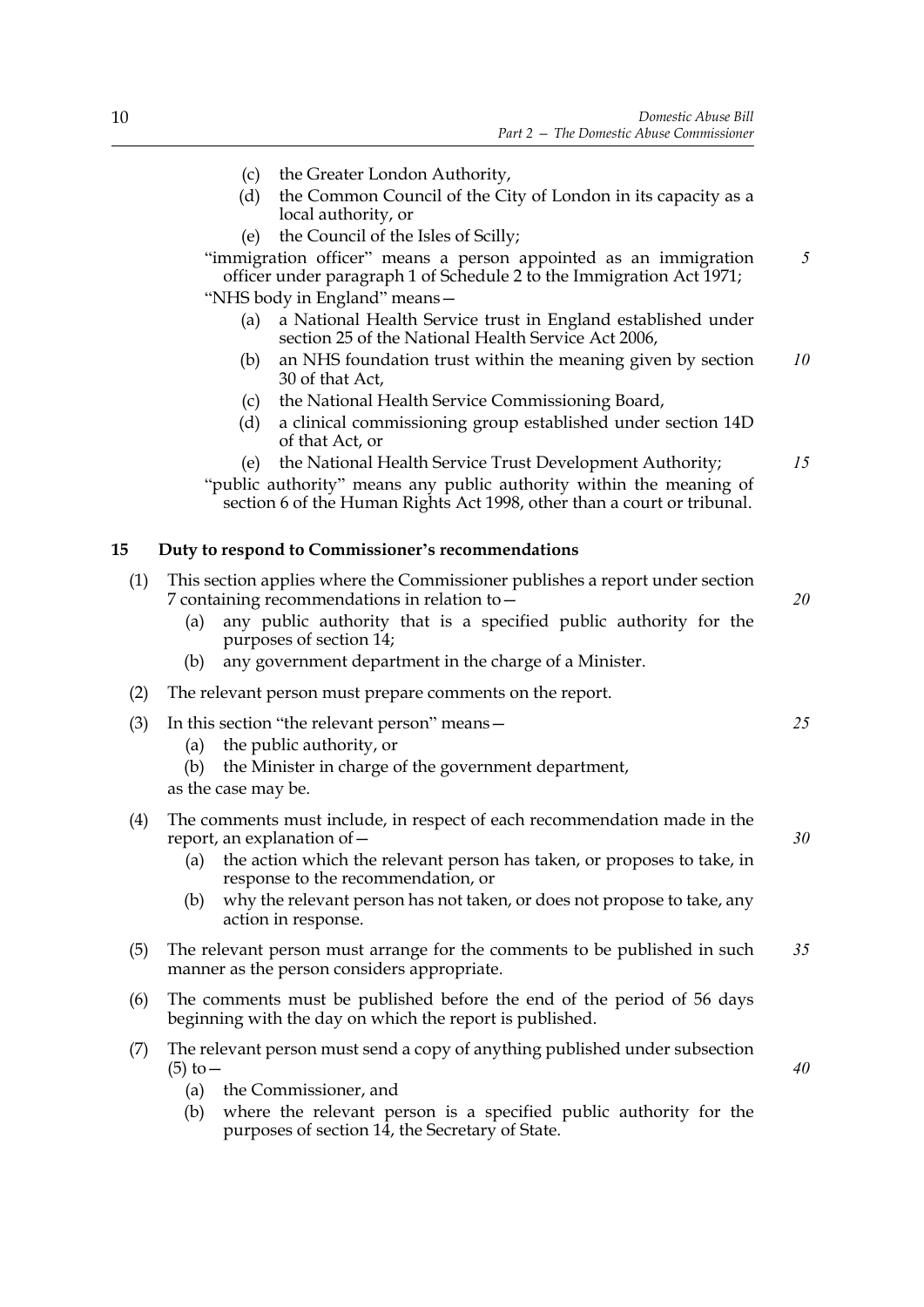#### *Disclosure of information*

#### **16 Disclosure of information**

case.

- (1) The Commissioner may disclose to a person any information received by the Commissioner in connection with the Commissioner's functions if the disclosure is made for a purpose connected with a function of the Commissioner. (2) A person may disclose any information to the Commissioner if the disclosure is made for the purposes of enabling or assisting the Commissioner to exercise any function. (3) A disclosure of information authorised by this section does not breach— (a) any obligation of confidence owed by the person making the disclosure in relation to that information, or (b) any other restriction on the disclosure of information (however imposed). (4) But nothing in this Part requires or authorises any of the following— (a) the disclosure of any patient information (see subsection (5)); (b) the making of a disclosure which, although made in the exercise of a function under this Part, would contravene the data protection legislation (see subsection (6)); (c) the making of a disclosure which is prohibited by any of Parts 1 to 7 or Chapter 1 of Part 9 of the Investigatory Powers Act 2016. (5) "Patient information" means information (however recorded) which— (a) relates to— (i) the physical or mental health or condition of an individual, (ii) the diagnosis of an individual's condition, or (iii) an individual's care or treatment, or is (to any extent) derived directly or indirectly from information relating to any of those matters, and (b) identifies the individual or enables the individual to be identified (either by itself or in combination with other information). (6) In this section "the data protection legislation" has the same meaning as in the Data Protection Act 2018 (see section 3 of that Act). (7) This section does not affect any power to disclose that exists apart from this section. *Miscellaneous and supplementary* **17 Restriction on exercise of functions in individual cases** (1) The Commissioner may not exercise any function in relation to an individual *5 10 15 20 25 30 35*
	- (2) But subsection (1) does not prevent the Commissioner considering individual cases and drawing conclusions about them for the purpose of, or in the context of, considering a general issue. *40*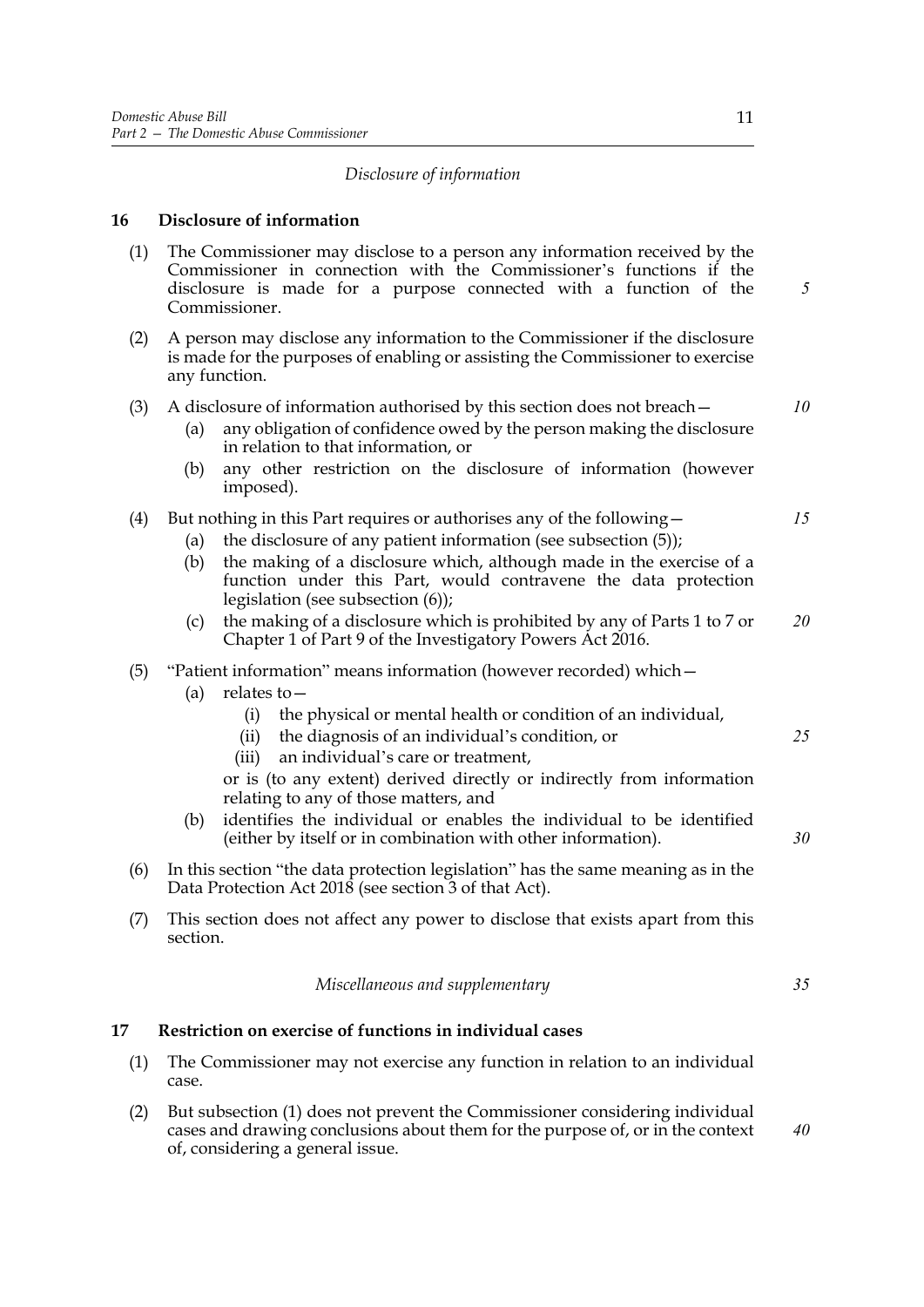#### **18 Amendments relating to Commissioner**

- (1) In Part 3 of Schedule 1 to the House of Commons Disqualification Act 1975 (offices disqualifying for membership), at the appropriate place insert— "Domestic Abuse Commissioner."
- (2) In Part 6 of Schedule 1 to the Freedom of Information Act 2000 (other public bodies and offices: general), at the appropriate place insert— "The Domestic Abuse Commissioner."
- (3) In section 37 of the Government of Wales Act 2006 (power of the Senedd to call witnesses etc), after subsection (6A) insert—
	- "(6B) Subsection (1) applies in relation to things done by the Domestic Abuse Commissioner by virtue of section  $6(4)(\vec{b})$  or (c) of the Domestic Abuse Act 2020 (functions exercisable in relation to devolved Welsh authorities etc) as it applies in relation to the exercise by the Welsh Ministers of their functions." *10*

#### **PART 3**

*15*

*5*

#### POWERS FOR DEALING WITH DOMESTIC ABUSE

#### *Domestic abuse protection notices*

#### **19 Power to give a domestic abuse protection notice**

- (1) A senior police officer may give a domestic abuse protection notice to a person ( $P$ ") if conditions A and B are met.
- (2) A domestic abuse protection notice is a notice prohibiting P from being abusive towards a person aged 16 or over to whom P is personally connected. (Section 20 contains further provision about the provision that may be made by notices.)
- (3) Condition A is that the senior police officer has reasonable grounds for believing that P has been abusive towards a person aged 16 or over to whom P is personally connected. *25*
- (4) Condition B is that the senior police officer has reasonable grounds for believing that it is necessary to give the notice to protect that person from domestic abuse, or the risk of domestic abuse, carried out by P.
- (5) It does not matter whether the abusive behaviour referred to in subsection (3) took place in England and Wales or elsewhere.
- (6) A domestic abuse protection notice may not be given to a person who is under the age of 18.
- (7) A domestic abuse protection notice has effect in all parts of the United Kingdom. *35*
- (8) In this Part—

"senior police officer" means a member of a relevant police force who is a constable of at least the rank of inspector;

- "relevant police force" means—
	- (a) a force maintained by a local policing body;

*20*

*30*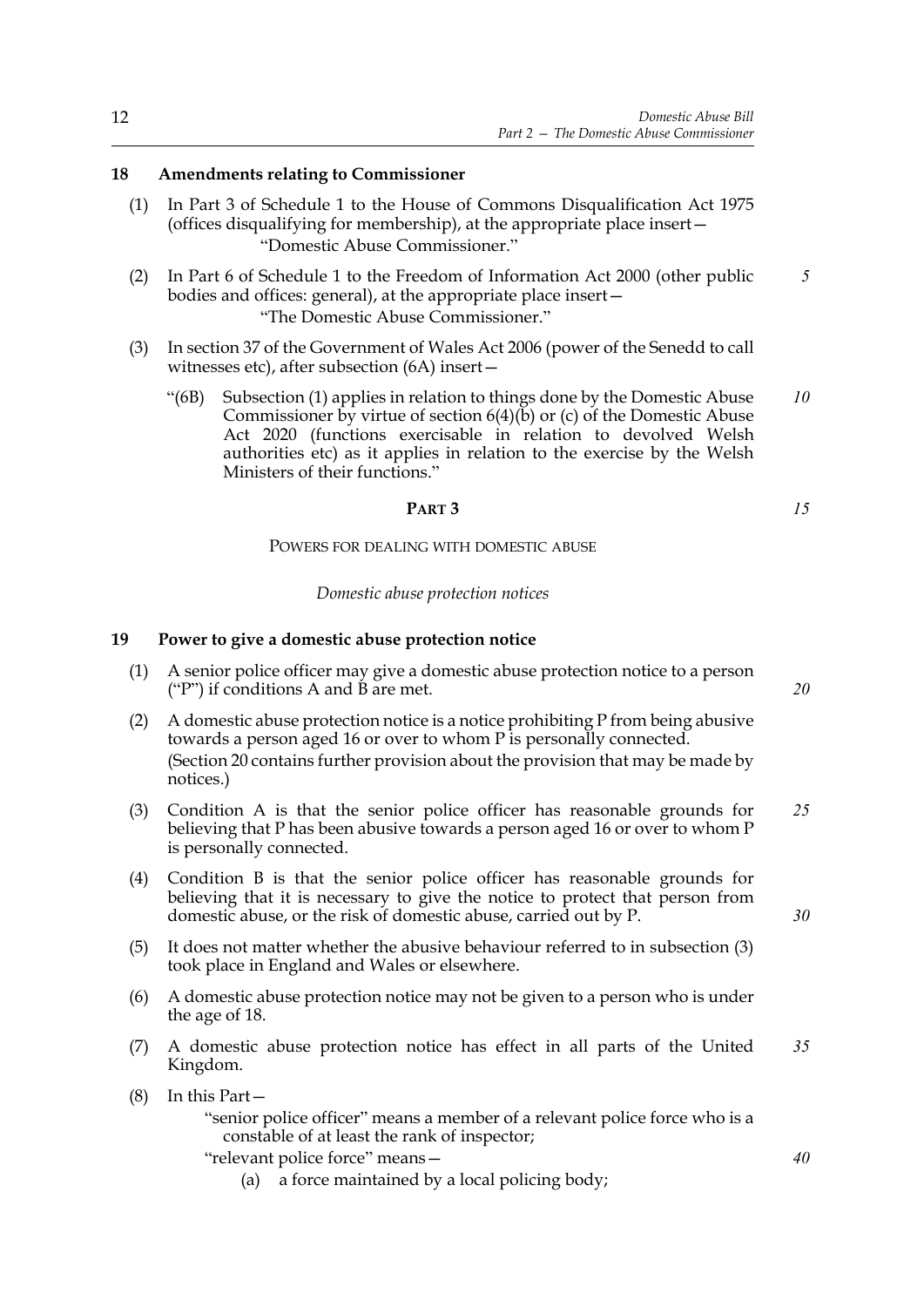- (b) the British Transport Police Force;
- (c) the Ministry of Defence Police.

#### **20 Provision that may be made by notices**

(1) A domestic abuse protection notice may provide that the person to whom the notice is given  $("P")$  –

(2) If P lives in premises in England or Wales in which the person for whose

- (a) may not contact the person for whose protection the notice is given;
- (b) may not come within a specified distance of any premises in England or Wales in which that person lives.

"Specified" means specified in the notice.

*10*

*5*

- protection the notice is given also lives, the notice may also contain provision— (a) prohibiting P from evicting or excluding that person from the premises;
	- (b) prohibiting P from entering the premises;
	- (c) requiring P to leave the premises.

# **21 Matters to be considered before giving a notice**

- (1) Before giving a domestic abuse protection notice to a person ("P"), a senior police officer must, among other things, consider the following—
	- (a) the welfare of any person under the age of 18 whose interests the officer considers relevant to the giving of the notice (whether or not that person and P are personally connected);
	- (b) the opinion of the person for whose protection the notice would be given as to the giving of the notice;
	- (c) any representations made by P about the giving of the notice;
	- (d) in a case where the notice includes provision relating to premises lived in by the person for whose protection the notice would be given, the opinion of any relevant occupant as to the giving of the notice. *25*
- (2) In subsection  $(1)(d)$  "relevant occupant" means a person other than P or the person for whose protection the notice would be given—
	- (a) who lives in the premises, and
	- (b) who is personally connected to  $-$ 
		- (i) the person for whose protection the notice would be given, or
		- (ii) if P also lives in the premises, P.
- (3) The officer must take reasonable steps to discover the opinions mentioned in subsection (1).
- (4) It is not necessary for the person for whose protection a domestic abuse protection notice is given to consent to the giving of the notice. *35*

# **22 Further requirements in relation to notices**

- (1) A domestic abuse protection notice must be in writing.
- (2) A domestic abuse protection notice given to a person ("P") must state—
	- (a) the grounds on which it has been given,
	- (b) that a constable may arrest P without warrant if the constable has reasonable grounds for believing that P is in breach of the notice,

*15*

*20*

*30*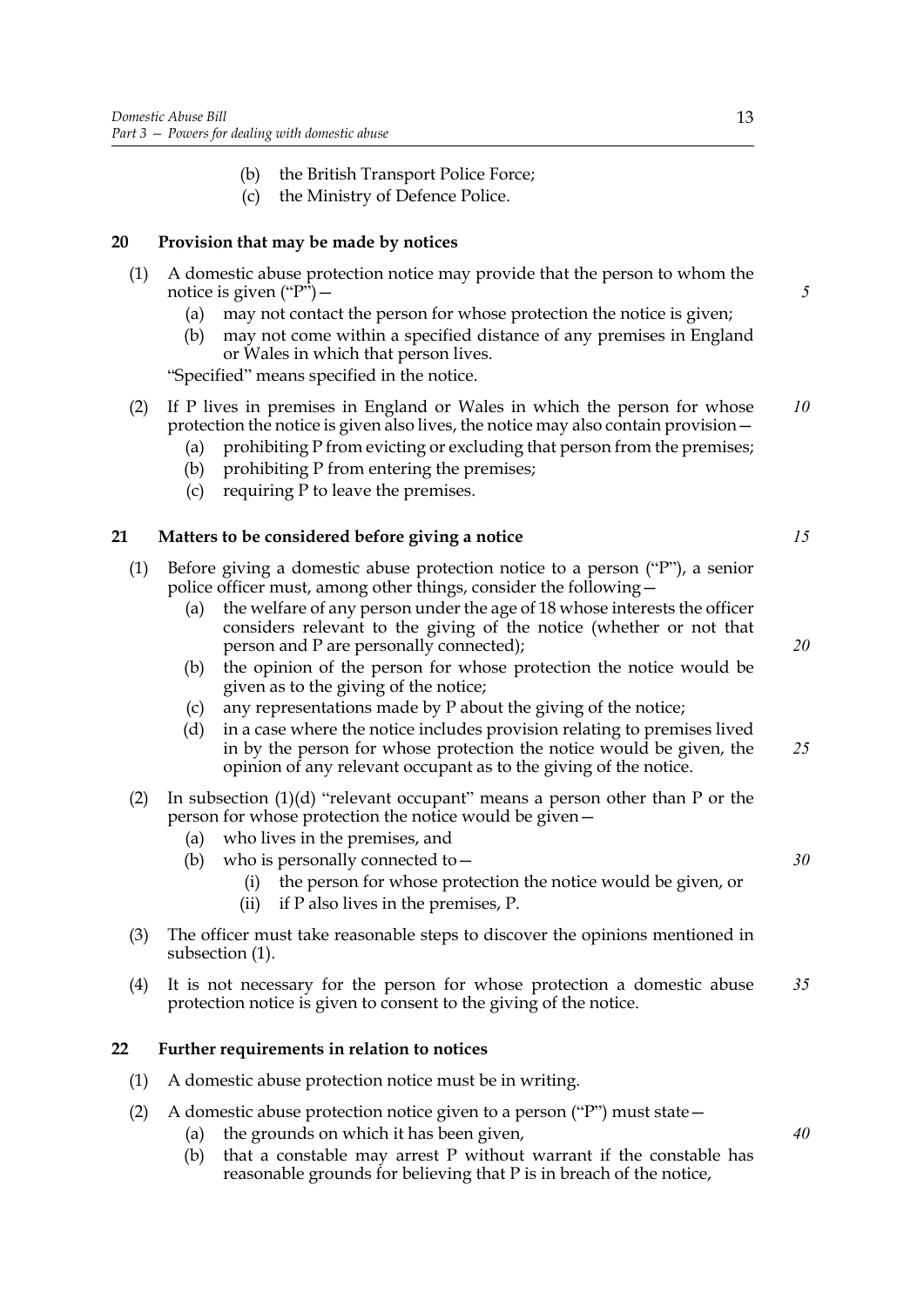- (c) that an application for a domestic abuse protection order under section 25 will be heard by a magistrates' court within 48 hours of the time of giving the notice (disregarding any days mentioned in section 26(3)) and a notice of the hearing will be given to P,
- (d) that the notice continues in effect until that application has been determined or withdrawn, and
- (e) the provision that a magistrates' court may include in a domestic abuse protection order.
- (3) The notice must be served on P personally by a constable.
- (4) On serving the notice on P, the constable must ask P for an address at which P may be given the notice of the hearing of the application for the domestic abuse protection order. *10*
- (5) Subsection (6) applies where—
	- (a) a senior police officer gives a domestic abuse protection notice to a person ("P") who the officer believes is a person subject to service law in accordance with sections 367 to 369 of the Armed Forces Act 2006,
	- (b) the notice includes provision by virtue of section  $20(2)$  prohibiting P from entering premises, or requiring P to leave premises, and
	- (c) the officer believes that the premises are relevant service accommodation.
- (6) The officer must make reasonable efforts to inform P's commanding officer of the giving of the notice.
- (7) In this section—

"commanding officer" has the meaning given by section 360 of the Armed Forces Act 2006;

"relevant service accommodation" means premises which fall within paragraph (a) of the definition of "service living accommodation" in section 96(1) of that Act.

#### **23 Breach of notice**

- (1) If a constable has reasonable grounds for believing that a person is in breach of a domestic abuse protection notice, the constable may arrest the person without warrant. *30*
- (2) A person arrested by virtue of subsection (1) must be held in custody and brought before the appropriate magistrates' court—
	- (a) before the end of the period of 24 hours beginning with the time of the arrest, or *35*
	- (b) if earlier, at the hearing of the application for a domestic abuse protection order against the person (see section 25(3)).
- (3) In subsection (2) "the appropriate magistrates' court" means the magistrates' court which is to hear the application mentioned in subsection (2)(b).
- (4) In calculating when the period of 24 hours mentioned in subsection  $(2)(a)$  ends, the following days are to be disregarded—
	- (a) any Sunday,
	- (b) Christmas Day,
	- (c) Good Friday, and

*40*

*20*

*15*

*5*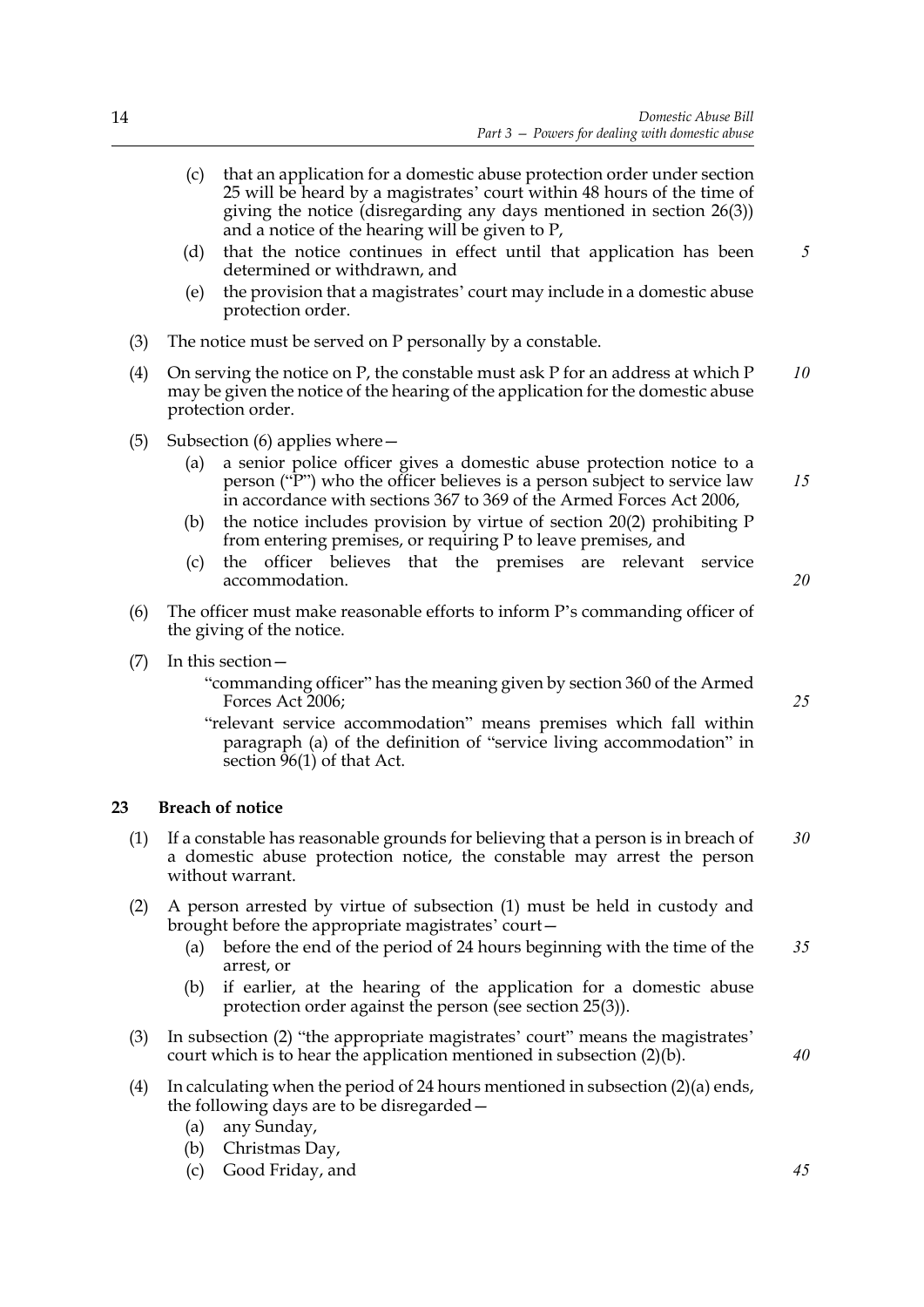- (d) any day which is a bank holiday in England and Wales under the Banking and Financial Dealings Act 1971.
- (5) If the person is brought before the court as mentioned in subsection (2)(a), the court may remand the person. (For power to remand a person brought before the court as mentioned in subsection (2)(b), see section 26(8).)
- (6) In the application of section 128(6) of the Magistrates' Courts Act 1980 to remand under subsection (5) above, the reference to the "other party" is to be read as a reference to the senior police officer who gave the notice.
- (7) The court may, when remanding the person on bail, require the person to comply, before release on bail or later, with any requirements that appear to the court to be necessary to secure that the person does not interfere with witnesses or otherwise obstruct the course of justice. *10*
- (8) Sections 57A(2) and 57C of the Crime and Disorder Act 1998 (use of live link at preliminary hearings where accused is at police station) apply in relation to hearings arising by virtue of subsection (2)(a) as they apply in relation to preliminary hearings in a magistrates' court (within the meaning of section  $57A(3)$  of that Act), but as if  $-$ *15*
	- (a) any reference in section 57C of that Act to being in police detention in connection with an offence were a reference to being held in custody under subsection (2) above, and *20*
	- (b) subsections (4), (10) and (11) of that section were omitted.
- (9) In section 17(1) of the Police and Criminal Evidence Act 1984 (entry for purpose of arrest etc), after paragraph (c) insert—
	- "(cza) of arresting a person who the constable has reasonable grounds for believing is in breach of a domestic abuse protection notice given under section 19 of the Domestic Abuse Act 2020;". *25*

*Domestic abuse protection orders*

#### **24 Meaning of "domestic abuse protection order"**

- (1) In this Part a "domestic abuse protection order" is an order which, for the purpose of preventing a person ("P") from being abusive towards a person aged 16 or over to whom  $\overline{P}$  is personally connected – *30*
	- (a) prohibits P from doing things described in the order, or
	- (b) requires P to do things described in the order.

#### (2) A domestic abuse protection order may be made—

- (a) on application (see section 25), or
- (b) in the course of certain proceedings (see section 28).
- (3) Section 29 sets out the conditions for making a domestic abuse protection order.

#### **25 Domestic abuse protection orders on application**

- (1) A court may make a domestic abuse protection order under this section against a person ("P") on an application made to it in accordance with this section.
- (2) An application for an order under this section may be made by  $-$

*5*

*35*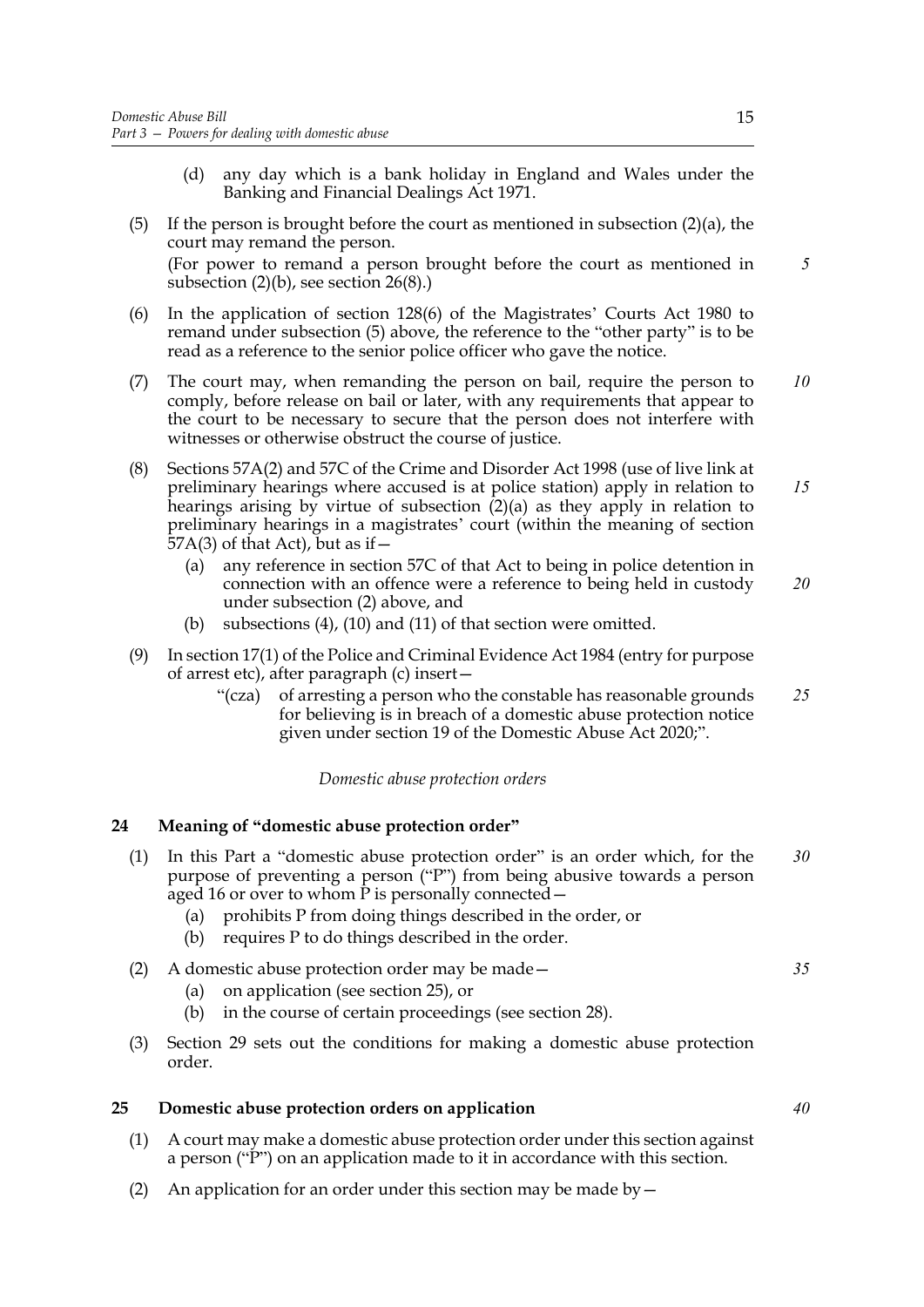|     | the person for whose protection the order is sought;<br>(a)<br>the appropriate chief officer of police (see subsection (4));<br>(b)<br>a person specified in regulations made by the Secretary of State;<br>(c)<br>any other person with the leave of the court to which the application is<br>(d)                                                                                          |          |  |
|-----|---------------------------------------------------------------------------------------------------------------------------------------------------------------------------------------------------------------------------------------------------------------------------------------------------------------------------------------------------------------------------------------------|----------|--|
|     | to be made.                                                                                                                                                                                                                                                                                                                                                                                 | 5        |  |
| (3) | Where P is given a domestic abuse protection notice by a member of a relevant<br>police force under section 19, the chief officer of police in relation to that force<br>must apply for a domestic abuse protection order against P.<br>(For further provision about such applications, see section 26.)                                                                                    |          |  |
| (4) | The appropriate chief officer of police is $-$                                                                                                                                                                                                                                                                                                                                              | 10       |  |
|     | in a case where subsection (3) applies, the chief officer of police referred<br>(a)<br>to in that subsection;                                                                                                                                                                                                                                                                               |          |  |
|     | in any other case, any of the following -<br>(b)                                                                                                                                                                                                                                                                                                                                            |          |  |
|     | the chief officer of police of the force maintained for any police<br>(i)<br>area in which P resides;                                                                                                                                                                                                                                                                                       | 15       |  |
|     | the chief officer of police of any other force maintained for a<br>(ii)<br>police area who believes that $P$ is in that police area or is<br>intending to come to it;                                                                                                                                                                                                                       |          |  |
|     | the Chief Constable of the British Transport Police Force;<br>(iii)                                                                                                                                                                                                                                                                                                                         |          |  |
|     | the Chief Constable of the Ministry of Defence Police.<br>(iv)                                                                                                                                                                                                                                                                                                                              | 20       |  |
| (5) | An application for an order under this section must be made to the family<br>court, except where subsection (6) or (7) applies.                                                                                                                                                                                                                                                             |          |  |
| (6) | An application made by a chief officer of police for an order under this section<br>must be made by complaint to a magistrates' court.                                                                                                                                                                                                                                                      |          |  |
| (7) | In a case where -                                                                                                                                                                                                                                                                                                                                                                           | 25       |  |
|     | P, and the person for whose protection the order is sought, are parties<br>(a)<br>to any family or civil proceedings, and                                                                                                                                                                                                                                                                   |          |  |
|     | the court would have power to make a domestic abuse protection order<br>(b)<br>under section 28 in those proceedings without an application being<br>made,                                                                                                                                                                                                                                  | 30       |  |
|     | an application for an order under this section may be made in those<br>proceedings by the person for whose protection the order is sought.                                                                                                                                                                                                                                                  |          |  |
| (8) | Where an application is made to a magistrates' court in accordance with this<br>section-                                                                                                                                                                                                                                                                                                    |          |  |
|     | the magistrates' court may adjourn the hearing of the application;<br>(a)<br>on the hearing of the application, section 97 of the Magistrates' Courts<br>(b)<br>Act 1980 (summons to witness and warrant for arrest) does not apply<br>in relation to the person for whose protection the order is sought,<br>except where the person has given oral or written evidence at the<br>hearing. | 35<br>40 |  |
| 26  | Applications where domestic abuse protection notice has been given                                                                                                                                                                                                                                                                                                                          |          |  |
|     |                                                                                                                                                                                                                                                                                                                                                                                             |          |  |

- (1) This section applies where, as a result of a person ("P") being given a domestic abuse protection notice under section 19, a chief officer of police is required by section 25(3) to apply for a domestic abuse protection order against P.
- (2) The application must be heard by the magistrates' court not later than 48 hours after the notice was given to P. *45*

*25*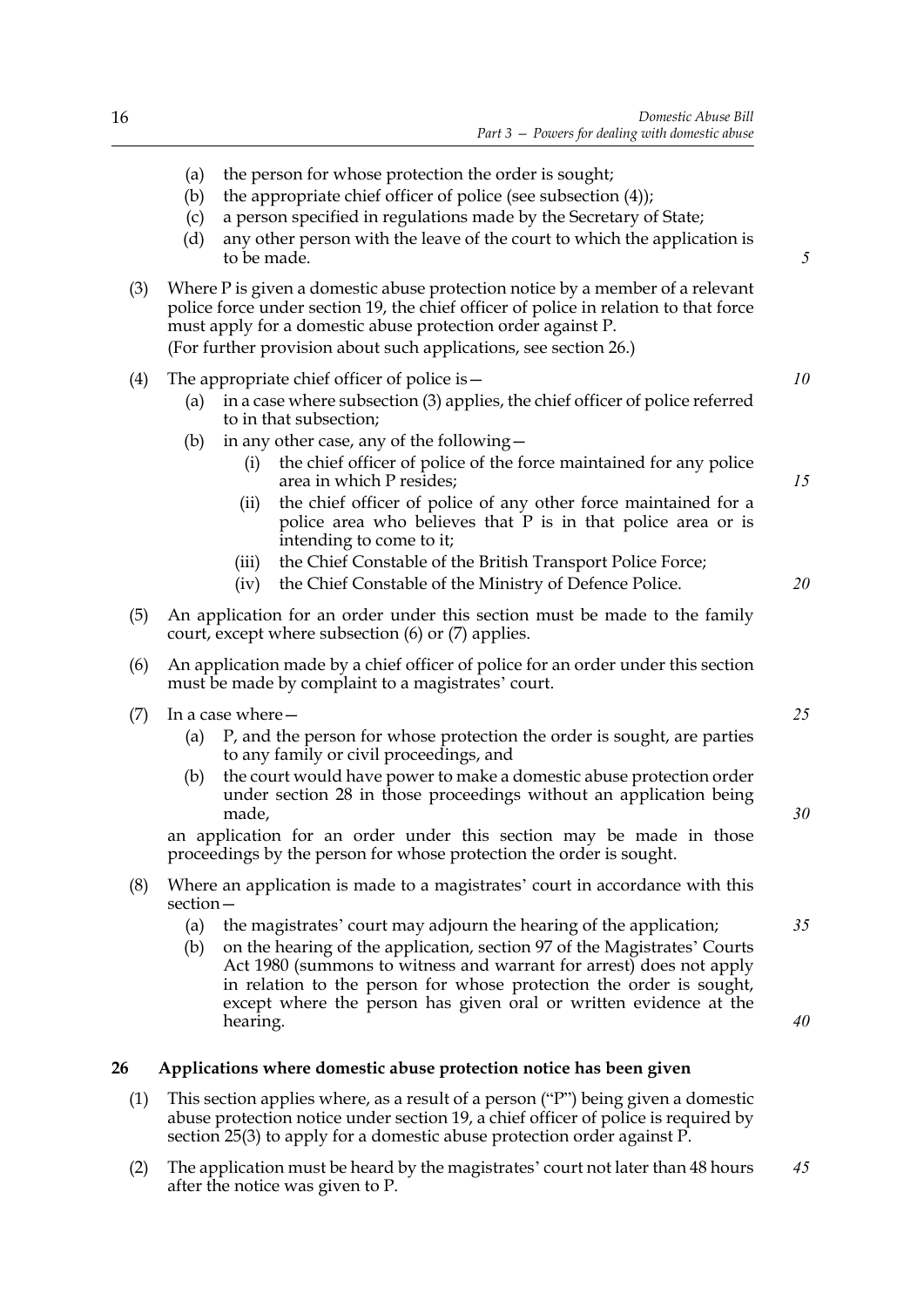- (3) In calculating when the period of 48 hours mentioned in subsection (2) ends, the following days are to be disregarded—
	- (a) any Sunday,
	- (b) Christmas Day,
	- (c) Good Friday, and
	- (d) any day which is a bank holiday in England and Wales under the Banking and Financial Dealings Act 1971.
- (4) P must be given a notice of the hearing of the application.
- (5) The notice under subsection (4) is to be treated as having been given if it has been left at the address given by P under section 22(4).
- (6) But if the notice has not been given because P did not give an address under section 22(4), the court may hear the application if satisfied that the chief officer of police has made reasonable efforts to give P the notice.
- (7) If the court adjourns the hearing of the application, the domestic abuse protection notice continues in effect until the application has been determined or withdrawn. *15*
- $(8)$  If
	- (a) P is brought before the court at the hearing of the application as a result of P's arrest by virtue of section 23(1) (arrest for breach of domestic abuse protection notice), and
	- (b) the court adjourns the hearing,

the court may remand P.

#### **27 Remand under section 26(8) of person arrested for breach of notice**

- (1) This section applies where—
	- (a) as a result of a person being given a domestic abuse protection notice under section 19, a chief officer of police has applied for a domestic abuse protection order against the person, and *25*
	- (b) the magistrates' court remands the person under section 26(8).
- (2) In the application of section 128(6) of the Magistrates' Courts Act 1980 to such remand, the reference to the "other party" is to be read as a reference to the chief officer of police who applied for the order. *30*
- (3) If the court has reason to suspect that a medical report will be required, the power to remand the person may be exercised for the purpose of enabling a medical examination to take place and a report to be made.
- (4) If the person is remanded in custody for that purpose, the adjournment may not be for more than 3 weeks at a time. *35*
- (5) If the person is remanded on bail for that purpose, the adjournment may not be for more than 4 weeks at a time.
- (6) If the court has reason to suspect that the person is suffering from mental disorder within the meaning of the Mental Health Act 1983, the court has the same power to make an order under section 35 of that Act (remand to hospital for report on accused's mental condition) as it has under that section in the case of an accused person (within the meaning of that section). *40*

*5*

*10*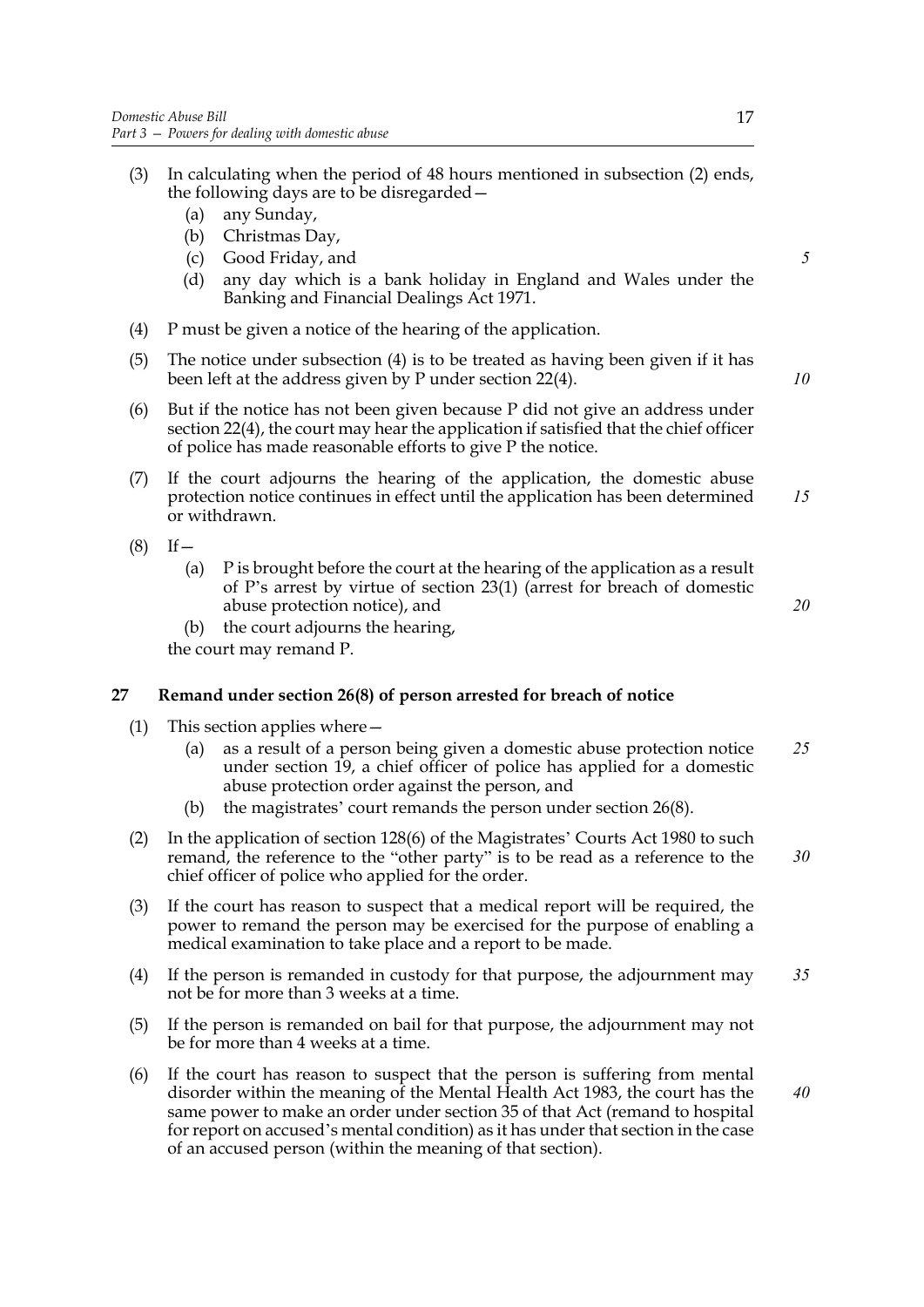(7) The court may, when remanding the person on bail, require the person to comply, before release on bail or later, with any requirements that appear to the court to be necessary to secure that the person does not interfere with witnesses or otherwise obstruct the course of justice.

#### **28 Domestic abuse protection orders otherwise than on application**

(1) A court may make a domestic abuse protection order under this section in any of the cases set out below.

*Family proceedings*

(2) The High Court or the family court may make a domestic abuse protection order against a person ("P") in any family proceedings to which both P and the person for whose protection the order would be made are parties.

#### *Criminal proceedings*

- (3) Where a person ("P") has been convicted of an offence, the court dealing with P for that offence may (as well as sentencing P or dealing with P in any other way) make a domestic abuse protection order against P.
- (4) But subsection (3) does not apply where the Court of Appeal is dealing with a person for an offence.
- (5) A court by or before which a person is acquitted of an offence may make a domestic abuse protection order against the person.
- (6) Where the Crown Court allows a person's appeal against a conviction for an offence, the Crown Court may make a domestic abuse protection order against the person. *20*

*Civil proceedings*

- (7) The county court may make a domestic abuse protection order against a person ("P") in any relevant proceedings to which both P and the person for whose protection the order would be made are parties. *25*
- (8) In subsection (7) "relevant proceedings" means proceedings of a description specified in regulations made by the Secretary of State.

#### **29 Conditions for making an order**

- (1) The court may make a domestic abuse protection order under section 25 or 28 against a person ("P") if conditions A and B are met. *30*
- (2) Condition A is that the court is satisfied on the balance of probabilities that P has been abusive towards a person aged 16 or over to whom P is personally connected.
- (3) Condition B is that the order is necessary and proportionate to protect that person from domestic abuse, or the risk of domestic abuse, carried out by P. *35*
- (4) It does not matter—
	- (a) whether the abusive behaviour referred to in subsection (2) took place in England and Wales or elsewhere, or
	- (b) whether it took place before or after the coming into force of this section. *40*

*5*

*15*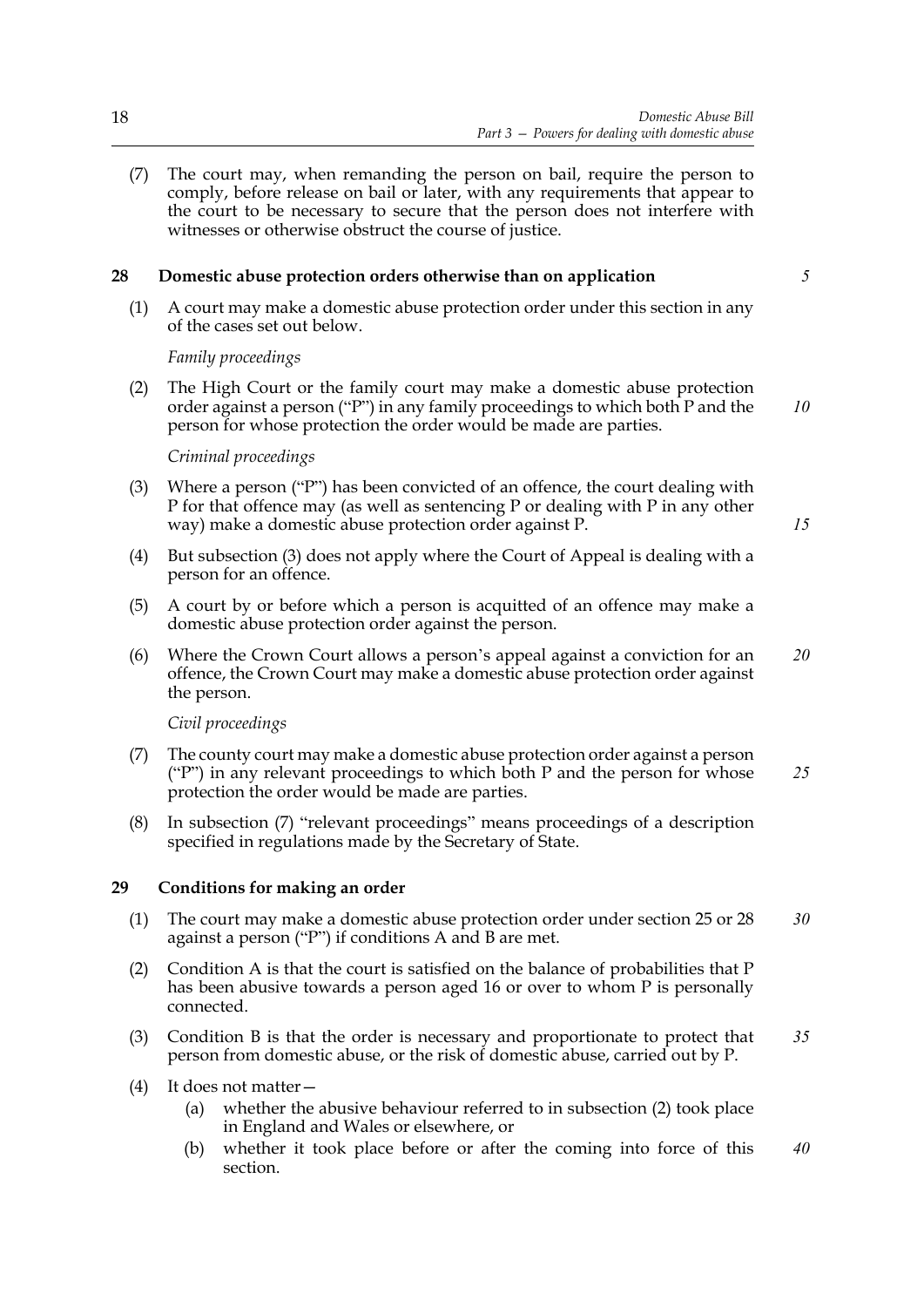(5) A domestic abuse protection order may not be made against a person who is under the age of 18.

#### **30 Matters to be considered before making an order**

- (1) Before making a domestic abuse protection order against a person ("P"), the court must, among other things, consider the following— (a) the welfare of any person under the age of 18 whose interests the court
	- considers relevant to the making of the order (whether or not that person and P are personally connected);
	- (b) any opinion of the person for whose protection the order would be made—
		- (i) which relates to the making of the order, and
		- (ii) of which the court is made aware;
	- (c) in a case where the order includes provision relating to premises lived in by the person for whose protection the order would be made, any opinion of a relevant occupant—
		- (i) which relates to the making of the order, and
		- (ii) of which the court is made aware.
- (2) In subsection  $(1)(c)$  "relevant occupant" means a person other than P or the person for whose protection the order would be made—
	- (a) who lives in the premises, and
	- (b) who is personally connected to  $-$ 
		- (i) the person for whose protection the order would be made, or
		- (ii) if P also lives in the premises, P.
- (3) It is not necessary for the person for whose protection a domestic abuse protection order is made to consent to the making of the order.

#### **31 Making of orders without notice**

- (1) A court may, in any case where it is just and convenient to do so, make a domestic abuse protection order against a person ("P") even though P has not been given such notice of the proceedings as would otherwise be required by rules of court.
- (2) Subsection (1) does not apply in relation to the making of an order under section 25 on an application made in accordance with subsection (3) of that section (see instead section 26(4) to (6)).
- (3) In deciding whether to exercise its powers under subsection (1), the court must have regard to all the circumstances, including—
	- (a) any risk that, if the order is not made immediately, P will cause significant harm to the person for whose protection the order would be made,
	- (b) in a case where an application for the order has been made, whether it is likely that the person making the application will be deterred or prevented from pursuing the application if an order is not made immediately, and
	- (c) whether there is reason to believe that—
		- P is aware of the proceedings but is deliberately evading service, and

*30*

*40*

*5*

*10*

*15*

*20*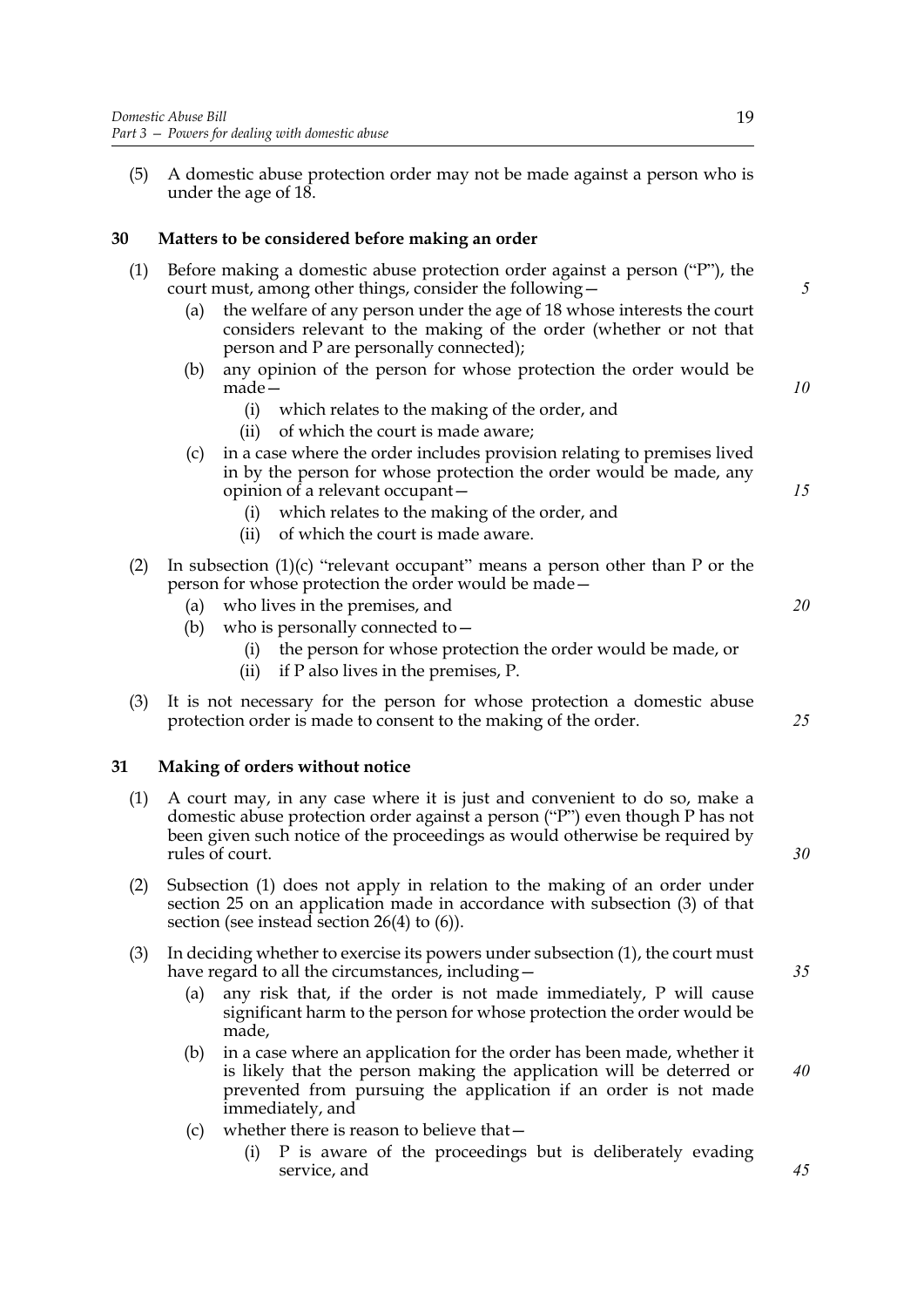- (ii) the delay involved in effecting substituted service will cause serious prejudice to the person for whose protection the order would be made.
- (4) If a court makes an order against a person by virtue of subsection (1), it must give the person an opportunity to make representations about the order—
	- (a) as soon as just and convenient, and
	- (b) at a hearing of which notice has been given to all the parties in accordance with rules of court.

#### **32 Provision that may be made by orders**

- (1) A court may by a domestic abuse protection order impose any requirements that the court considers necessary to protect the person for whose protection the order is made from domestic abuse or the risk of domestic abuse. "Requirement" includes any prohibition or restriction. *10*
- (2) The court must, in particular, consider what requirements (if any) may be necessary to protect the person for whose protection the order is made from different kinds of abusive behaviour. *15*
- (3) Subsections (4) to (6) contain examples of the type of provision that may be made under subsection (1), but they do not limit the type of provision that may be so made.
- (4) A domestic abuse protection order may provide that the person against whom the order is made  $\bar{(\text{``P''})}$  – *20*
	- (a) may not contact the person for whose protection it is made;
	- (b) may not come within a specified distance of any premises in England or Wales in which that person lives.

"Specified" means specified in the order.

- (5) If P lives in premises in England or Wales in which the person for whose protection the order is made also lives, the order may contain provision—
	- (a) prohibiting P from evicting or excluding that person from the premises;
	- (b) prohibiting P from entering the premises;
	- (c) requiring P to leave the premises.
- (6) A domestic abuse protection order may require P to submit to electronic monitoring in England and Wales of P's compliance with other requirements imposed by the order.

In this Part a requirement imposed by virtue of this subsection is referred to as an "electronic monitoring requirement".

(7) Sections 33 and 34 contain further provision about the requirements that may be imposed by a domestic abuse protection order.

#### **33 Further provision about requirements that may be imposed by orders**

- (1) Requirements imposed on a person by a domestic abuse protection order must, so far as practicable, be such as to avoid  $-$ 
	- (a) conflict with the person's religious beliefs;
	- (b) interference with any times at which the person normally works or attends an educational establishment;

*5*

*25*

*35*

*40*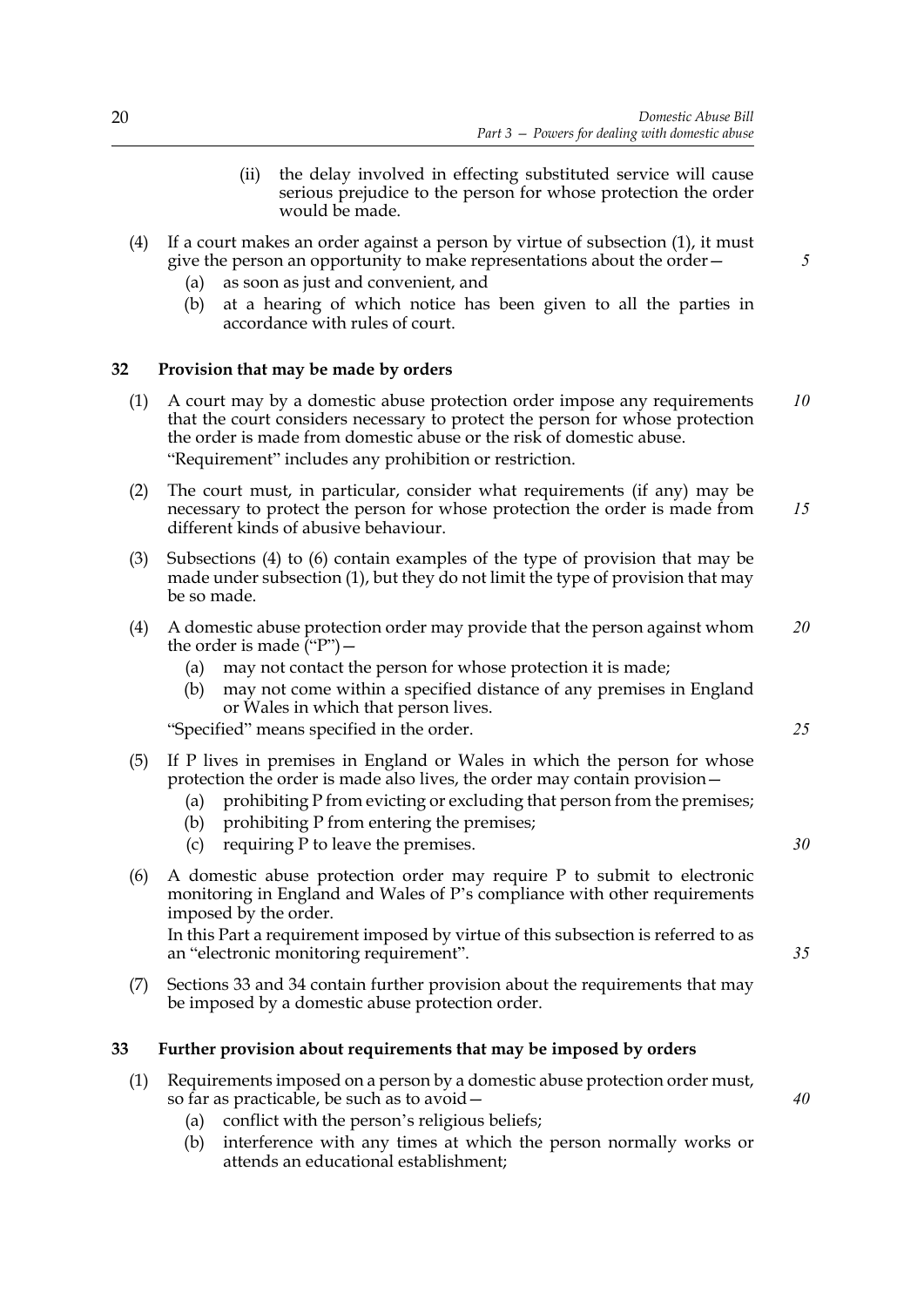- (c) conflict with the requirements of any other court order or injunction to which the person may be subject.
- (2) A domestic abuse protection order that imposes a requirement to do something on a person ("P") must specify the person who is to be responsible for supervising compliance with that requirement.
- (3) Before including such a requirement in a domestic abuse protection order, the court must receive evidence about its suitability and enforceability from the person to be specified under subsection (2).
- (4) Subsections (2) and (3) do not apply in relation to electronic monitoring requirements (see instead section 34(3) to (6)).
- (5) It is the duty of a person specified under subsection  $(2)$  -
	- (a) to make any necessary arrangements in connection with the requirements for which the person has responsibility (the "relevant requirements");
	- (b) to promote P's compliance with the relevant requirements;
	- (c) if the person considers that—
		- (i) P has complied with all the relevant requirements, or
		- (ii) P has failed to comply with a relevant requirement,

to inform the appropriate chief officer of police.

#### (6) In subsection  $(5)(c)$  the "appropriate chief officer of police" means  $-$

- (a) the chief officer of police of the force maintained for the police area in which it appears to the person specified under subsection (2) that P resides,
- (b) if it appears to that person that P resides in more than one police area, whichever one of the relevant chief officers of police the person thinks it most appropriate to inform, or
- (c) if it appears to the person specified under subsection (2) that P does not reside in any police area, the chief officer of police of the force maintained for the police area in which the court that made the order is situated.
- (7) A person ("P") who is subject to a requirement imposed by a domestic abuse protection order—
	- (a) must keep in touch with the person specified under subsection (2) in relation to that requirement, in accordance with any instructions given by that person from time to time;
	- (b) if P changes home address, must notify the person specified under subsection (2) of the new home address;
	- (c) if P ceases to have any home address, must notify the person specified under subsection (2) of that fact.

These obligations have effect as requirements of the order.

#### **34 Further provision about electronic monitoring requirements**

- (1) Subsections (2) to (4) apply for the purpose of determining whether a court may impose an electronic monitoring requirement on a person ("P") in a domestic abuse protection order.
- (2) The requirement may not be imposed in P's absence.

*35*

*40*

*20*

*25*

*30*

*15*

*5*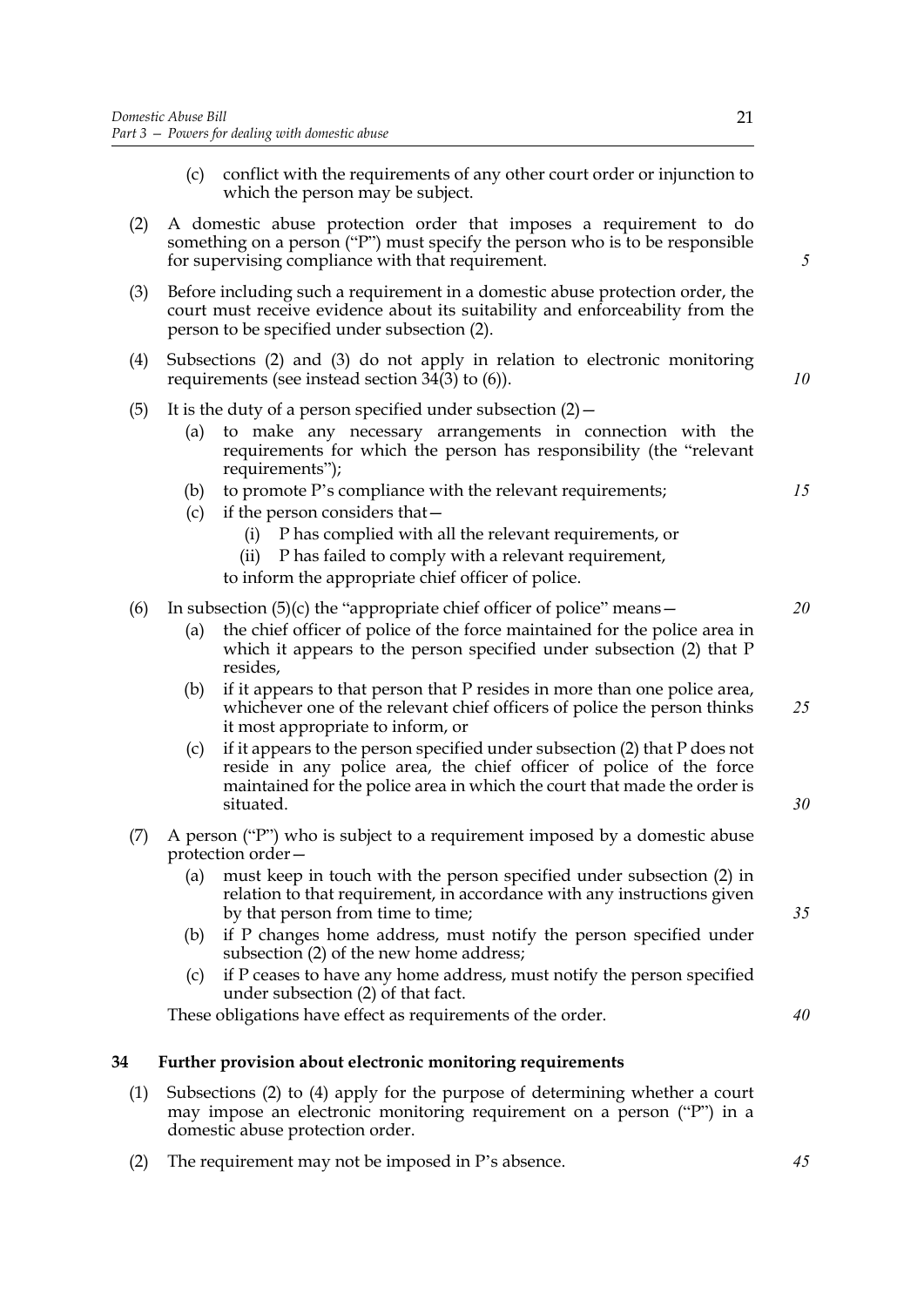- (3) If there is a person (other than P) without whose co-operation it would be impracticable to secure the monitoring in question, the requirement may not be imposed without that person's consent.
- (4) The court may impose the requirement only if  $-$ 
	- (a) it has been notified by the Secretary of State that electronic monitoring arrangements are available in the relevant area, and *5*
	- (b) it is satisfied that the necessary provision can be made under the arrangements currently available.
- (5) In subsection  $(4)(a)$  "the relevant area" means  $-$ 
	- (a) the local justice area in which it appears to the court that P resides or will reside, and *10*
	- (b) in a case where it is proposed to include in the order—
		- (i) a requirement that P must remain, for specified periods, at a specified place, or
		- (ii) a provision prohibiting P from entering a specified place or area, *15*

the local justice area in which the place or area proposed to be specified is situated.

"Specified" means specified in the order.

- (6) A domestic abuse protection order that includes an electronic monitoring requirement must specify the person who is to be responsible for the monitoring. *20*
- (7) The person specified under subsection (6) ("the responsible person") must be of a description specified in regulations made by the Secretary of State.
- (8) Where a domestic abuse protection order imposes an electronic monitoring requirement on a person, the person must (among other things)— *25*
	- (a) submit, as required from time to time by the responsible person, to  $-$ 
		- (i) being fitted with, or the installation of, any necessary apparatus, and
		- (ii) the inspection or repair of any apparatus fitted or installed for the purposes of the monitoring, *30*
	- (b) not interfere with, or with the working of, any apparatus fitted or installed for the purposes of the monitoring, and
	- (c) take any steps required by the responsible person for the purpose of keeping in working order any apparatus fitted or installed for the purposes of the monitoring. *35*

These obligations have effect as requirements of the order.

#### **35 Duration and geographical application of orders**

- (1) A domestic abuse protection order takes effect on the day on which it is made. This is subject to subsection (2).
- (2) If, on the day on which a domestic abuse protection order ("the new order") is made against a person, the person is subject to another domestic abuse protection order ("the previous order"), the new order may be made so as to take effect on the previous order ceasing to have effect.
- (3) A domestic abuse protection order has effect—

*45*

*40*

(a) for a specified period,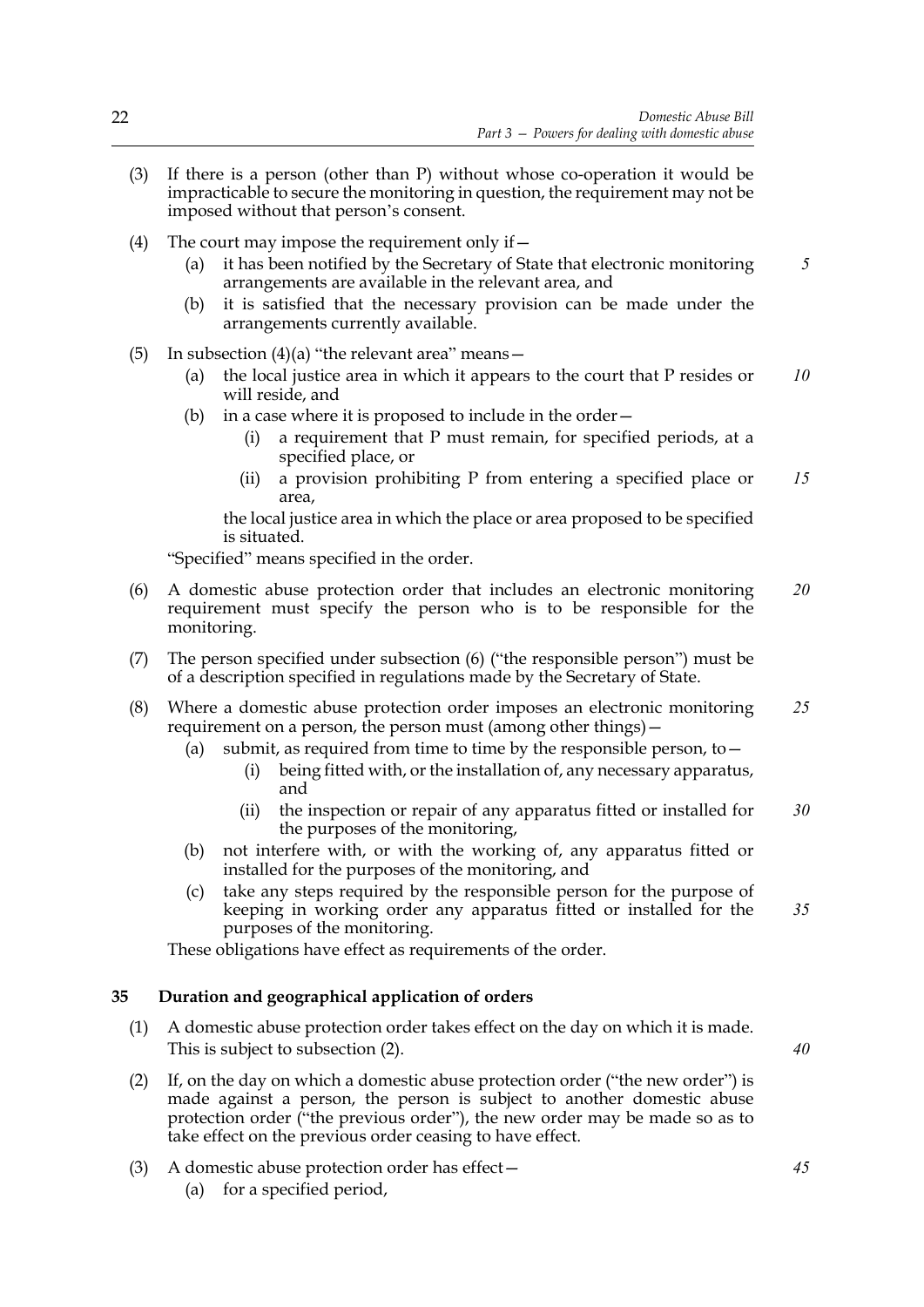- (b) until the occurrence of a specified event, or
- (c) until further order.

"Specified" means specified in the order.

- (4) A domestic abuse protection order may also specify periods for which particular requirements imposed by the order have effect.
- (5) But a domestic abuse protection order may not provide for an electronic monitoring requirement to have effect for more than 12 months.
- (6) Subsection (5) is subject to any variation of the order under section 41.
- (7) A requirement imposed by a domestic abuse protection order has effect in all parts of the United Kingdom unless expressly limited to a particular locality.

*10*

*20*

*25*

*30*

*5*

#### **36 Breach of order**

- (1) A person who is subject to a domestic abuse protection order commits an offence if without reasonable excuse the person fails to comply with any requirement imposed by the order.
- (2) In a case where the order was made against the person without that person being given notice of the proceedings, the person commits an offence under this section only in respect of behaviour engaged in at a time when the person was aware of the existence of the order. *15*

(See also section 42(8) and (9), which makes similar provision where an order has been varied.)

- (3) Where a person is convicted of an offence under this section in respect of any behaviour, that behaviour is not punishable as a contempt of court.
- (4) A person may not be convicted of an offence under this section in respect of any behaviour which has been punished as a contempt of court.
- (5) A person guilty of an offence under this section is liable—
	- (a) on summary conviction—
		- (i) to imprisonment for a term not exceeding 12 months (or 6 months, if the offence was committed before the coming into force of paragraph 24(2) of Schedule 22 to the Sentencing Act 2020), or
		- (ii) to a fine,

or both;

- (b) on conviction on indictment, to imprisonment for a term not exceeding 5 years or to a fine, or both.
- (6) If a person is convicted of an offence under this section, it is not open to the court by or before which the person is convicted to make, in respect of the offence, an order under section 80 of the Sentencing Code (conditional discharge). *35*
- (7) If a person is convicted of an offence under section 42 of the Armed Forces Act 2006 as respects which the corresponding offence under the law of England and Wales (within the meaning given by that section) is an offence under this section, it is not open to the service court that convicted the person to make, in respect of the offence, an order under section 185 of that Act (conditional discharge). *40*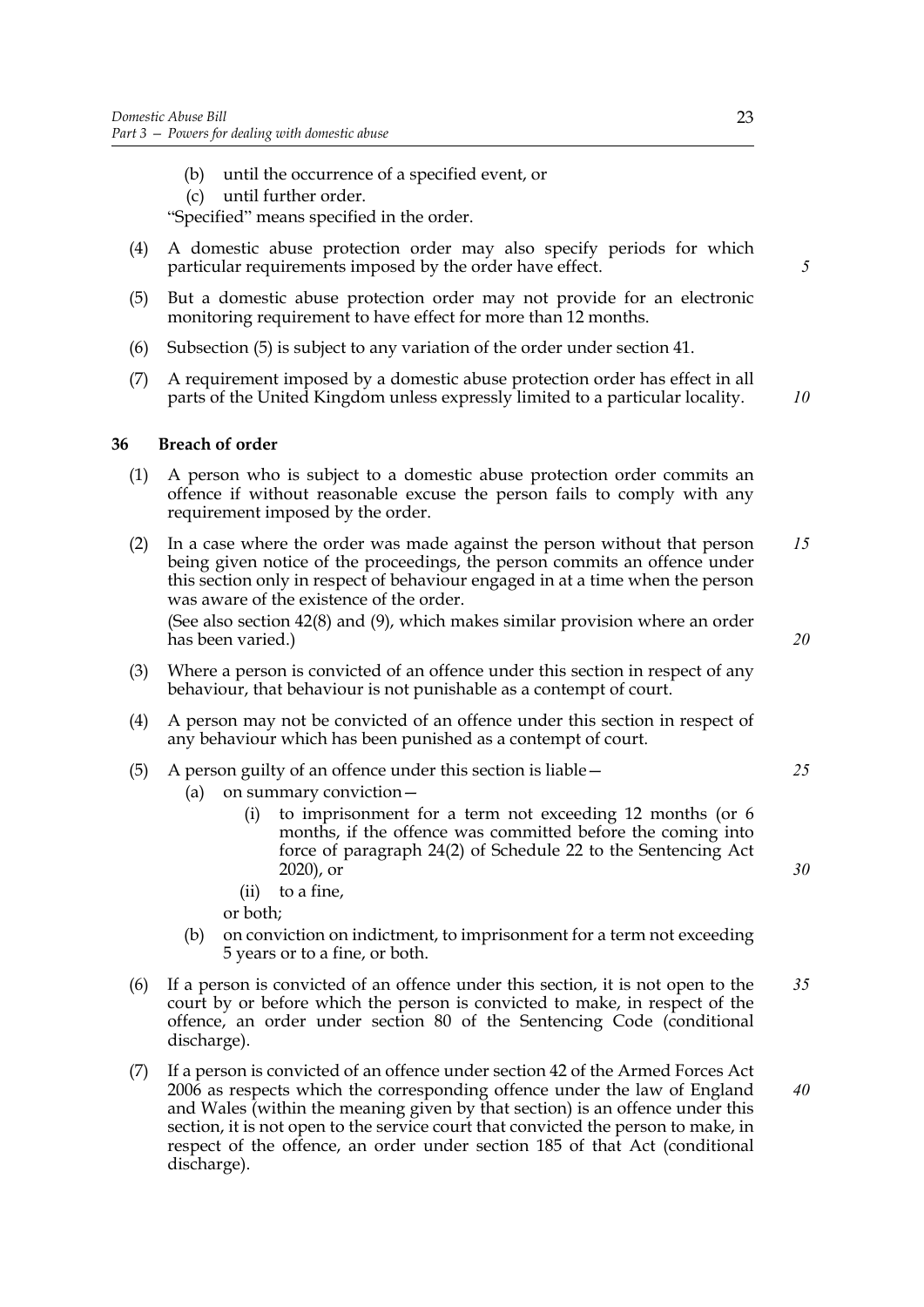In this subsection "service court" means the Court Martial or the Service Civilian Court.

(8) In proceedings for an offence under this section, a copy of the original domestic abuse protection order, certified by the proper officer of the court that made it, is admissible as evidence of its having been made and of its contents to the same extent that oral evidence of those matters is admissible in those proceedings.

#### **37 Arrest for breach of order**

(1) This section applies where a relevant court has made a domestic abuse protection order against a person ("P").

*10*

*5*

- (2) In this section "relevant court" means—
	- (a) the High Court,
	- (b) the family court, or
	- (c) the county court.
- (3) A person mentioned in subsection (4) may apply to the relevant judge for the issue of a warrant for P's arrest if the person considers that P has failed to comply with the order or is otherwise in contempt of court in relation to the order. *15*
- (4) The persons referred to in subsection (3) are—
	- (a) the person for whose protection the order was made;
	- (b) where the order was made under section 25, the person who applied for the order (if different);
	- (c) any other person with the leave of the relevant judge.
- (5) The relevant judge may issue a warrant on an application under subsection (3) only if—
	- (a) the application is substantiated on oath, and
	- (b) the relevant judge has reasonable grounds for believing that P has failed to comply with the order or is otherwise in contempt of court in relation to the order.
- $(6)$  If  $-$ (a) P is brought before a relevant court as a result of a warrant issued under this section, and
	- (b) the court does not immediately dispose of the matter, the court may remand P.

#### (7) Schedule 1 contains further provision about remand under this section.

- (8) In this section "the relevant judge" means—
	- (a) where the order was made by the High Court, a judge of that court;
	- (b) where the order was made by the family court, a judge of that court;
	- (c) where the order was made by the county court, a judge of that court.
- (9) For the power of a constable to arrest P without warrant for breach of a domestic abuse protection order, see section 24 of the Police and Criminal Evidence Act 1984. *40*

*25*

*30*

*35*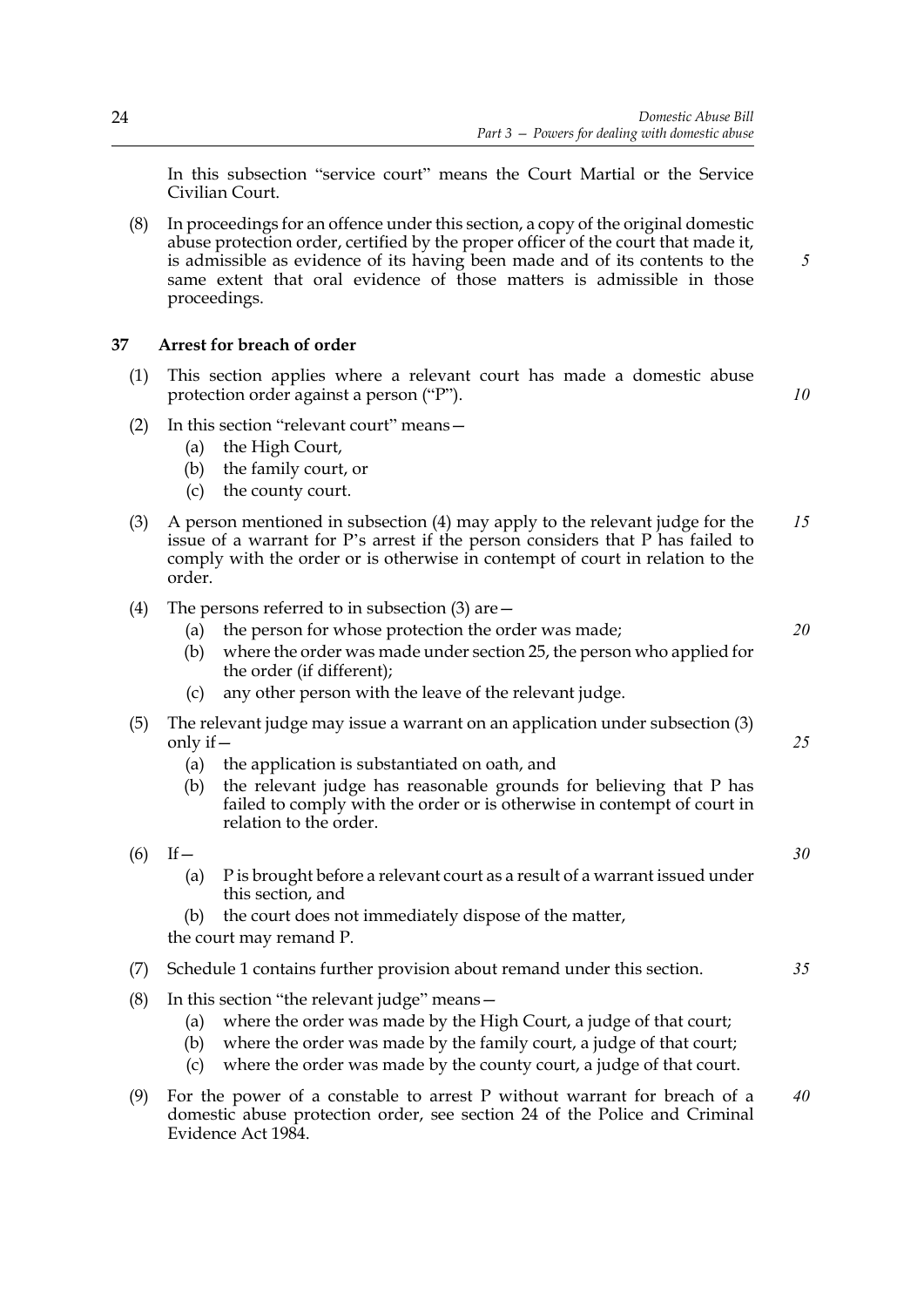#### **38 Notification requirements**

- (1) Subsections (2) to (6) apply where a person is subject to a domestic abuse protection order.
- (2) The person must, within the period of three days beginning with the day on which the order is made, notify the police of the information in subsection (3).
- (3) The information referred to in subsection  $(2)$  is  $-$ 
	- (a) the person's name and, if the person uses one or more other names, each of those names;
	- (b) the person's home address.
- (4) If the person uses a name which has not been notified under this section, the person must, within the period of three days beginning with the day on which the person first uses that name, notify the police of that name. *10*
- (5) If the person changes home address, the person must, before the end of the period of three days beginning with the day on which that happens, notify the police of the new home address.
- (6) If the person ceases to have any home address, the person must, before the end of the period of three days beginning with the day on which that happens, notify the police of that fact.
- (7) The Secretary of State may by regulations specify further notification requirements which a court may impose when making or varying a domestic abuse protection order. *20*

In this subsection a "notification requirement" is a requirement for the person against whom the order is made to provide specified information to the police.

- (8) The requirements imposed by subsections (2) to (6) do not apply where  $-$ 
	- (a) the person is subject to another domestic abuse protection order (and accordingly those requirements already apply), or *25*
	- (b) the person is subject to notification requirements under Part 2 of the Sexual Offences Act 2003 or section 9 of the Stalking Protection Act 2019.
- (9) If on any day the person ceases to be subject to any notification requirements as mentioned in subsection  $(8)(a)$  or  $(b)$ , the requirements imposed by subsections (2) to (6) apply to the person on and after that day, but as if the reference in subsection  $(2)$  to the day on which the order was made were a reference to that day. *30*
- (10) For provision about how to give a notification under subsection  $(2)$ ,  $(4)$ ,  $(5)$  or (6), see section 39. *35*

#### **39 Further provision about notification under section 38**

- (1) A person gives a notification under section  $38(2)$ , (4), (5) or (6) by  $-$ 
	- (a) attending at a police station in the appropriate police area, and
	- (b) giving an oral notification to  $-$ 
		- (i) a police officer, or
		- (ii) any person authorised for the purpose by the officer in charge of the station.
- (2) In subsection (1) "the appropriate police area", in relation to a person, means—

*5*

*15*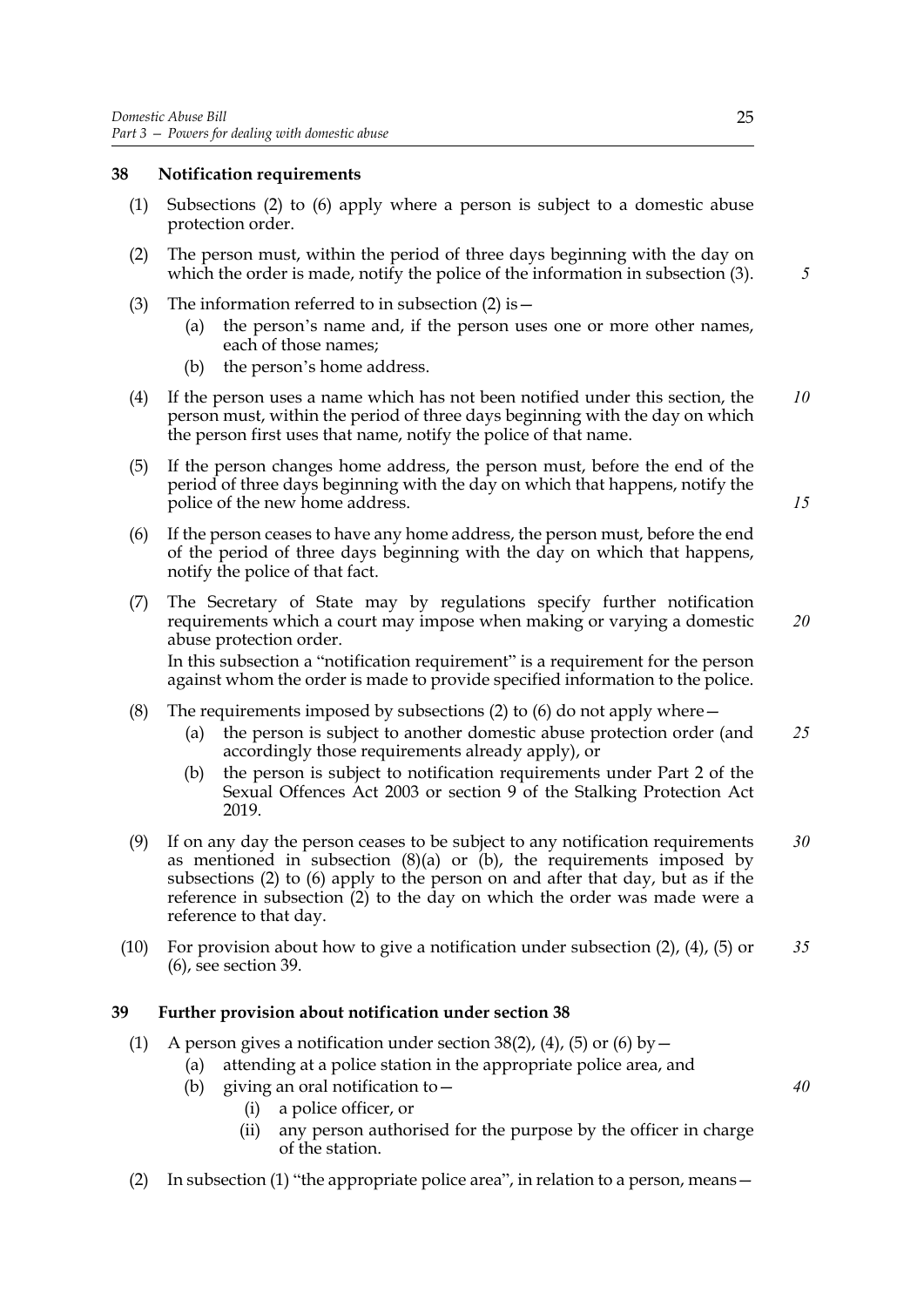- (a) if the person's home address is in England and Wales, the police area in which that home address is situated;
- (b) if the person does not have a home address in England and Wales, the police area in which the court that last made a domestic abuse protection order against the person is situated.
- (3) In a case of a person giving a notification under section 38(5), any reference in subsection (2) to the person's home address is a reference to the person's home address at the time of giving the notification.
- (4) A notification given in accordance with this section must be acknowledged—
	- (a) in writing, and
	- (b) in the form directed by the Secretary of State.
- (5) When a person ("P") gives a notification under section 38, P must, if requested to do so by the person to whom notification is given, allow that person to do any of the following things—
	- (a) take P's fingerprints;
	- (b) photograph, or otherwise produce an image of, P or any part of P.
- (6) The power in subsection (5) is exercisable for the purpose of verifying P's identity.

#### **40 Offences relating to notification**

- (1) A person ("P") commits an offence if P—
	- (a) fails, without reasonable excuse, to comply with a requirement imposed by or under section 38, or
	- (b) notifies the police, in purported compliance with such a requirement, of any information which P knows to be false.
- (2) A person who fails, without reasonable excuse, to comply with section 39(5) commits an offence. *25*
- (3) A person guilty of an offence under subsection (1) or (2) is liable—
	- (a) on summary conviction—
		- (i) to imprisonment for a period not exceeding 12 months (or 6 months, if the offence was committed before the coming into force of paragraph 24(2) of Schedule 22 to the Sentencing Act 2020), or *30*
		- (ii) to a fine,

or both;

- (b) on conviction on indictment, to imprisonment for a term not exceeding 5 years or to a fine, or both. *35*
- (4) A person commits an offence under subsection  $(1)(a)$  on the day on which the person first fails, without reasonable excuse, to comply with a requirement imposed by or under section 38.
- (5) The person continues to commit the offence throughout any period during which the failure continues. *40*
- (6) But the person may not be prosecuted more than once in respect of the same failure.

*20*

*5*

*10*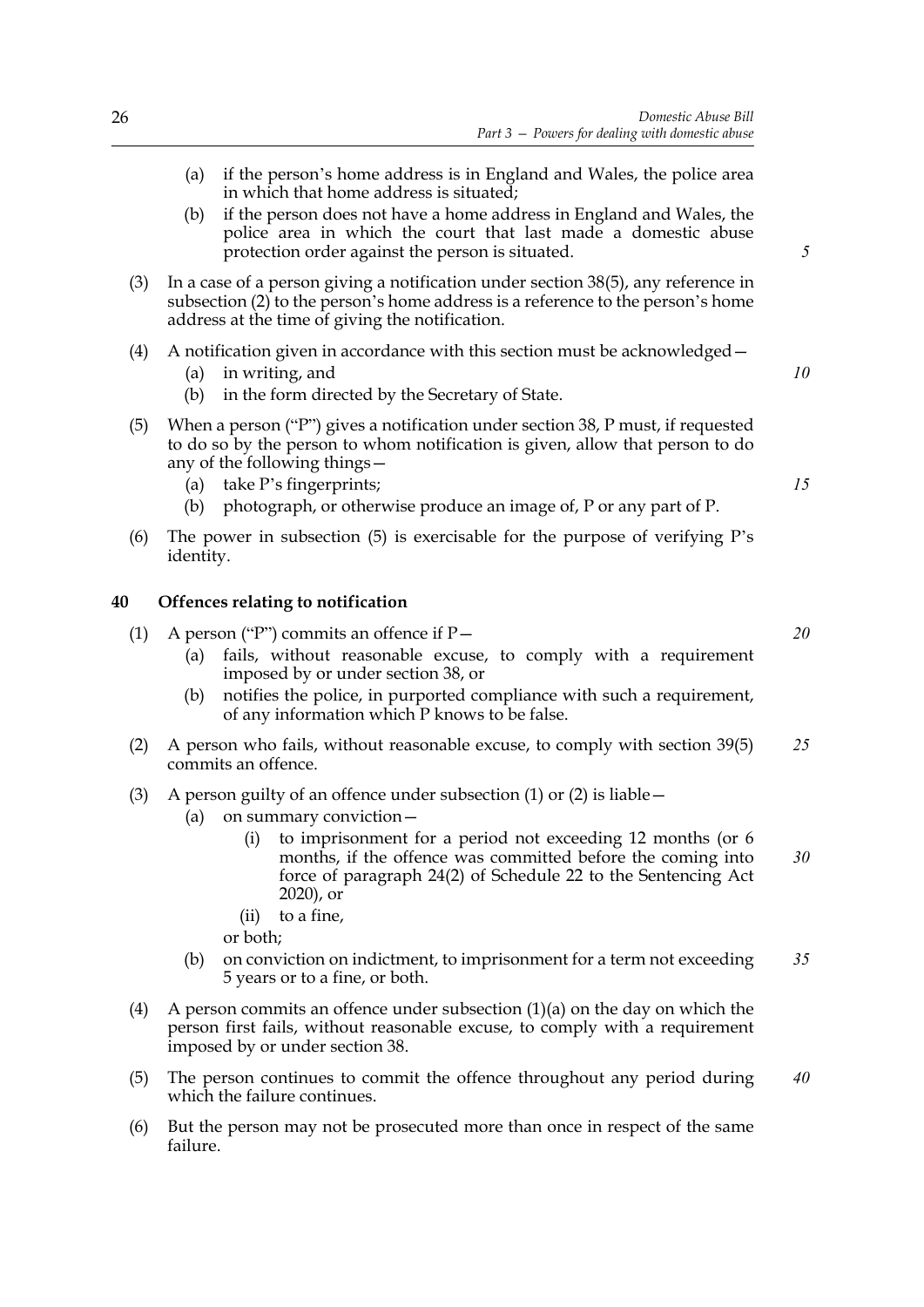#### **41 Variation and discharge of orders**

(1) A court may vary or discharge a domestic abuse protection order made by that or any other court.

This is subject to section 42.

- (2) A court may vary or discharge a domestic abuse protection order under this section— *5*
	- (a) on the application of a person mentioned in subsection (3), or
	- (b) in any case in which it could make a domestic abuse protection order under section 28.

#### (3) The persons referred to in subsection  $(2)(a)$  are  $-$

- (a) the person for whose protection the order was made;
- (b) the person against whom the order was made ("P");
- (c) where the order was made under section 25, the person who applied for the order;
- (d) the chief officer of police of the force maintained for any police area in which P resides; *15*
- (e) the chief officer of police of any other force maintained for a police area who believes that P is in that police area or is intending to come to it.
- (4) Before deciding whether to vary or discharge an order under this section, the court must hear from—
	- (a) any relevant chief officer of police who wishes to be heard, and
	- (b) in a case where the person for whose protection the order was made is seeking to discharge the order, or to remove or make less onerous any requirement imposed by the order, the person for whose protection it was made.
- (5) For the purposes of subsection (4)(a) each of the following is a "relevant chief officer of police"—
	- (a) where the order was made on an application by a chief officer of police, that chief officer;
	- (b) the chief officer of police of the force maintained for any police area in which P resides; *30*
	- (c) the chief officer of police of any other force maintained for a police area who believes that  $\bar{P}$  is in that police area or is intending to come to it.
- (6) Section 30 (matters to be considered before making an order) applies in relation to the variation or discharge of a domestic abuse protection order as it applies in relation to the making of such an order, but as if references to the person for whose protection the order would be made were references to the person for whose protection the order was made. *35*
- (7) Section 31 (making of orders without notice) applies in relation to the variation of a domestic abuse protection order as it applies in relation to the making of such an order, but as if  $-$ *40*
	- (a) references to the person for whose protection the order would be made were references to the person for whose protection the order was made,
	- (b) subsection (2) were omitted, and
	- (c) the reference in subsection (4) to making representations about the order were a reference to making representations about the variation. *45*

*25*

*20*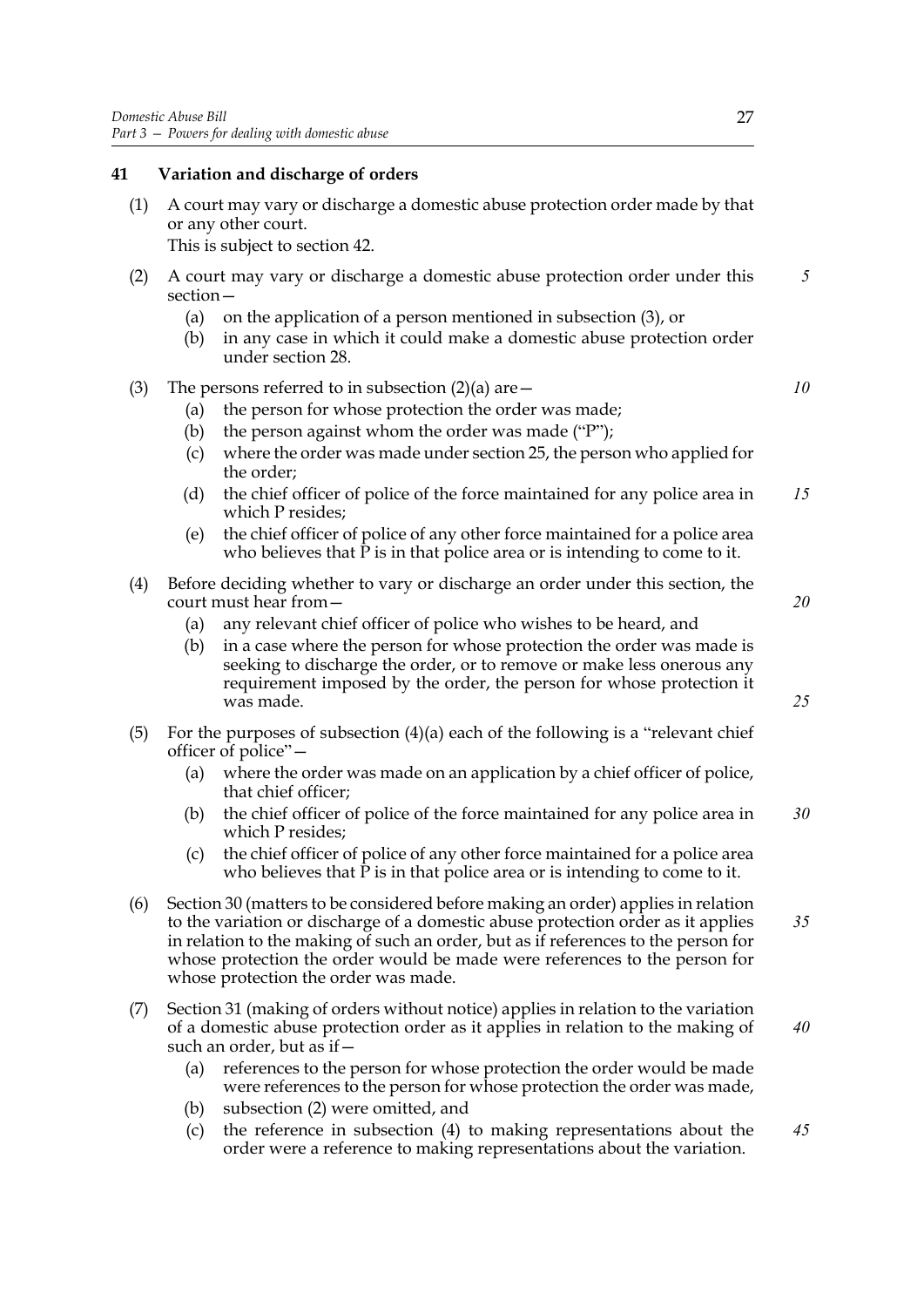*5*

*10*

*25*

*35*

- (8) The court may make any order varying or discharging a domestic abuse protection order that it considers appropriate. This is subject to subsections (9) to (13).
- (9) The court may include an additional requirement in the order, or extend the period for which the order, or a requirement imposed by the order, has effect, only if it is satisfied that it is necessary to do so in order to protect the person for whose protection the order was made from domestic abuse, or the risk of domestic abuse, carried out by P.
- (10) The court may not extend the period for which an electronic monitoring requirement has effect by more than 12 months at a time.
- (11) The court may remove any requirement imposed by the order, or make such a requirement less onerous, only if satisfied that the requirement as imposed is no longer necessary to protect the person for whose protection the order was made from domestic abuse, or the risk of domestic abuse, carried out by P.
- (12) If it appears to the court that any conditions necessary for a requirement to be imposed are no longer met, the court— *15*
	- (a) may not extend the requirement, and
	- (b) must remove the requirement.
- (13) The court may discharge the order only if satisfied that the order is no longer necessary to protect the person for whose protection it was made from domestic abuse, or the risk of domestic abuse, carried out by P. *20*

#### **42 Variation and discharge: supplementary**

- (1) Any application to vary or discharge a domestic abuse protection order under section 41 must be made to the court that made the order. This is subject to subsections (2) and (3).
- (2) Where the order was made by a magistrates' court, an application to vary or discharge the order may be made to any other magistrates' court acting in the local justice area in which that court acts.
- (3) Where—
	- (a) the order was made under section 28 on an appeal in relation to a person's conviction or sentence for an offence, or *30*
	- (b) the order was made by a court under that section against a person committed or remitted to that court for sentencing for an offence,

any application to vary or discharge the order must be made to the court by or before which the person was convicted (but see subsection (4)).

- (4) Where the person mentioned in subsection (3)(b) was convicted by a youth court, the reference in subsection (3) to the court by or before which the person was convicted is to be read as a reference to a magistrates' court acting in the local justice area in which the youth court acts.
- (5) Except as provided for by subsection (3), a domestic abuse protection order made by the Crown Court may be varied or discharged under section 41 only by the Crown Court. *40*
- (6) A domestic abuse protection order made by the High Court may be varied or discharged under section 41 only by the High Court.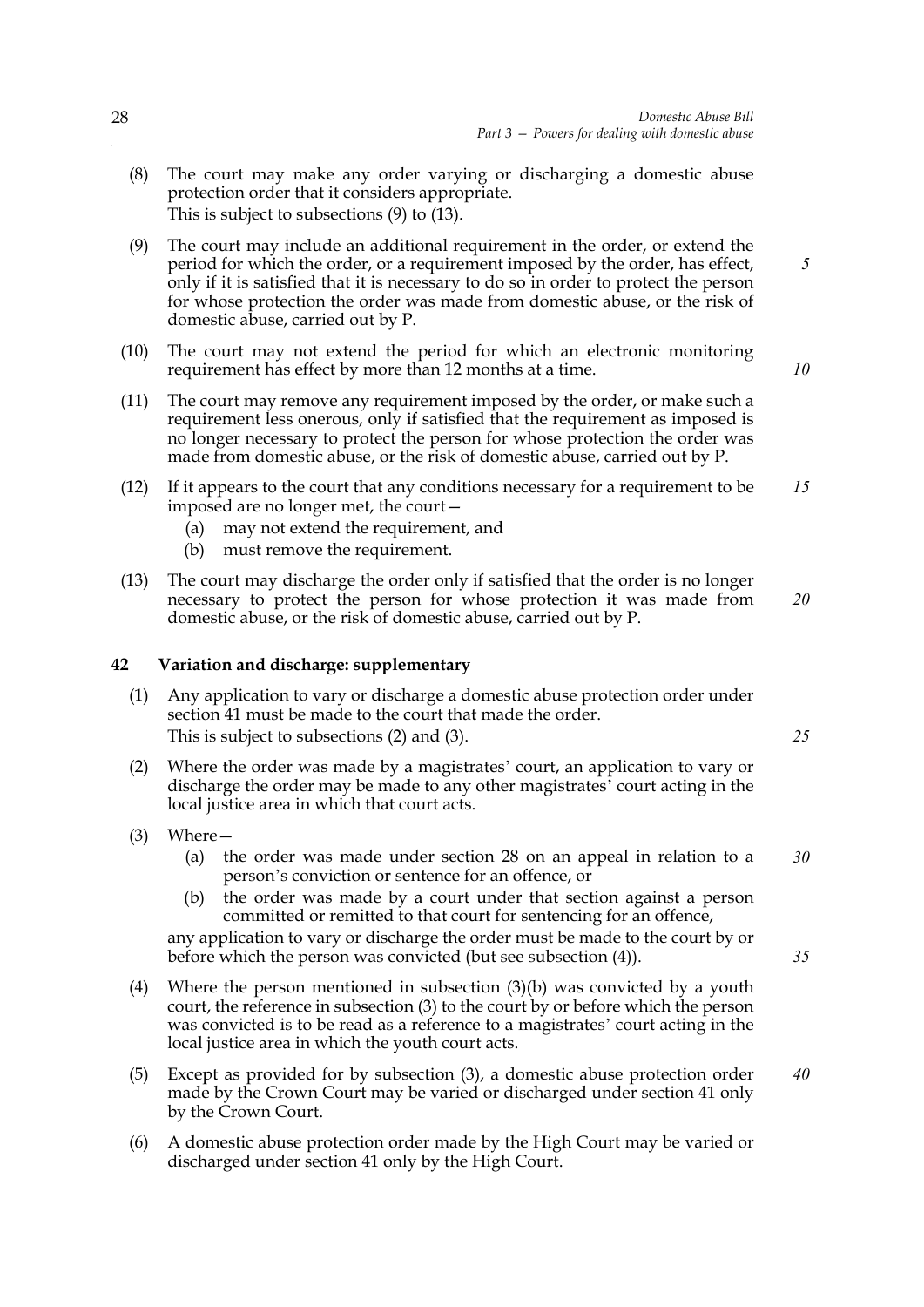- (7) An order that has been varied under section 41 remains an order of the court that first made it for the purposes of any further application under that section.
- (8) Subsection (9) applies in a case where  $-$ 
	- (a) an order made against a person is varied under section 41 so as to include an additional requirement, or to extend the period for which the order, or a requirement imposed by the order, has effect, and
	- (b) the person was not given notice of the proceedings.
- (9) The person commits an offence under section 36 only if  $-$ 
	- (a) the behaviour constituting the offence was engaged in at a time when the person was aware of the making of the variation, and
	- (b) the behaviour would not have constituted an offence under that section in the absence of the variation.

#### **43 Appeals**

- (1) A person listed in subsection (2) may appeal against any decision of a court on an application for a domestic abuse protection order under section 25 (to the extent that it would not otherwise be so appealable). *15*
- (2) The persons referred to in subsection  $(1)$  are  $-$ 
	- (a) the person for whose protection the order was sought,
	- (b) the person who applied for the order (if different), and
	- (c) where the court made a domestic abuse protection order under section 25, the person against whom it was made. *20*
- (3) A person against whom a domestic abuse protection order is made under subsection  $(3)$ ,  $(5)$  or  $(6)$  of section 28 may appeal against the making of the order (to the extent it would not otherwise be so appealable) as if it were a sentence passed on the person for the offence referred to in that subsection (assuming, in a case within section 28(5) or (6), that the person had been convicted of the offence).
- (4) A person against whom a domestic abuse protection order is made may appeal against a variation of the order under section 41 that is made in a case within subsection (3), (5) or (6) of section 28 (to the extent it would not otherwise be so appealable) as if the varied order were a sentence passed on the person for the offence referred to in that subsection (assuming, in a case within section 28(5) or (6), that the person had been convicted of the offence). *30*
- (5) A person listed in subsection (6) may appeal against any decision of a court under section 41 in relation to a domestic abuse protection order (to the extent it would not otherwise be so appealable, whether under subsection (4) or otherwise). *35*
- (6) The persons referred to in subsection  $(5)$  are  $-$ 
	- (a) the person for whose protection the order was made;
	- (b) the person against whom the order was made  $("P")$ ;
	- (c) where the order was made under section 25, the person who applied for the order;
	- (d) the chief officer of police of the force maintained for any police area in which P resides;
	- (e) the chief officer of police of any other force maintained for a police area who believes that P is in that police area or is intending to come to it. *45*

*25*

*5*

*10*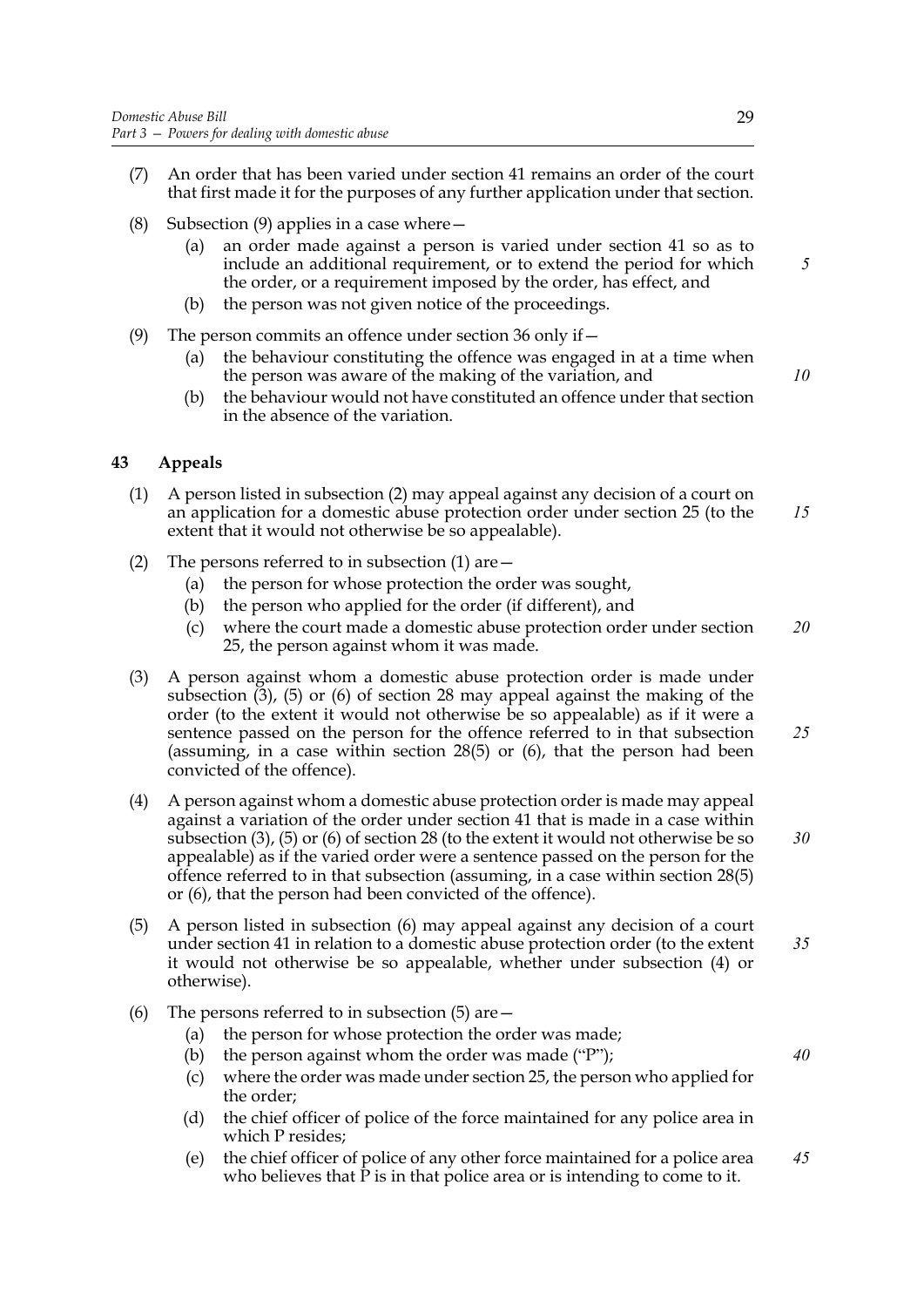- (7) An appeal arising by virtue of subsection  $(1)$  or  $(5)$  -
	- (a) in the case of a decision made by a magistrates' court, is to be made to the Crown Court;
	- (b) in the case of a decision made by the Crown Court, is to be made to the Court of Appeal.

For the powers of the Crown Court or Court of Appeal on such an appeal, see section  $44(4)$ .

- (8) If, in the case of an appeal arising by virtue of subsection (1) or (5) in respect of a decision made by the High Court, the family court or the county court, the person making the appeal was not a party to the proceedings in that court, the person is to be treated for the purposes of that appeal as if the person had been a party to those proceedings. *10*
- (9) For further provision about appeals, see (in particular)—
	- (a) section 31K of the Matrimonial and Family Proceedings Act 1984 (appeals from the family court),
	- (b) section 16(1) of the Senior Courts Act 1981 (appeals from the High Court),
	- (c) section 77 of the County Courts Act 1984 (appeals from the county court),
	- (d) section 108(3) of the Magistrates' Courts Act 1980 (appeals against orders made on conviction in a magistrates' court), *20*
	- (e) section 50(1) of the Criminal Appeal Act 1968 (appeals against orders made on conviction in the Crown Court), and
	- (f) rules of court.

#### **44 Further provision about appeals**

- (1) Before determining any appeal relating to a domestic abuse protection order (whether or not an appeal under section 43), the court must hear from any relevant chief officer of police who wishes to be heard.
- (2) For the purposes of subsection (1) each of the following is a "relevant chief officer of police"—
	- (a) where the order was made on an application by a chief officer of police, that chief officer;
	- (b) the chief officer of police of the force maintained for any police area in which the person ("P") against whom the order was made, or (in the case of an appeal against the decision of a court not to make an order under section 25) against whom it was sought, resides;
	- (c) the chief officer of police of any other force maintained for a police area who believes that  $\tilde{P}$  is in that police area or is intending to come to it.
- (3) Subsection (4) applies to  $-$ 
	- (a) an appeal made to the Crown Court by virtue of section  $43(7)(a)$ ;
	- (b) an appeal made to the Court of Appeal by virtue of section 43(7)(b).
- (4) On an appeal to which this subsection applies, the court may, on a review of the decision appealed against—
	- (a) confirm, vary or revoke any part of the decision;
	- (b) refer the matter back to the court that made the decision with a direction to reconsider and make a new decision in accordance with its ruling; *45*

*5*

*15*

*25*

*30*

*40*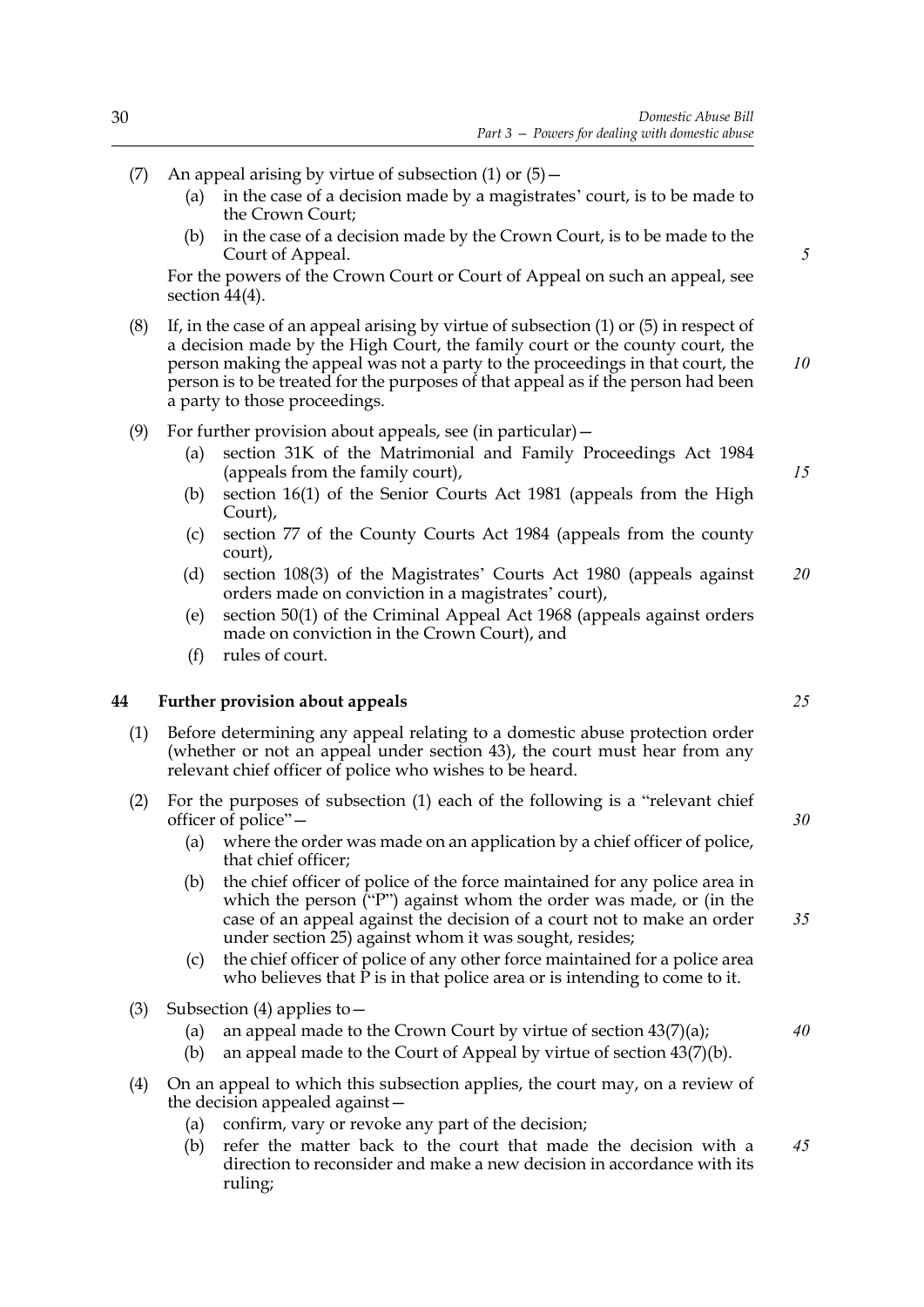- (c) make any order which the court that made the decision appealed against could have made;
- (d) make any incidental or consequential orders that appear to it to be just.
- (5) For the purposes of section 42 (variation and discharge: supplementary)—
	- (a) a domestic abuse protection order that has been confirmed or varied on an appeal (whether under subsection (4)(a) or otherwise) remains an order of the court that first made it, and
	- (b) a domestic abuse protection order made by a court on an appeal (whether under subsection  $(4)(c)$  or otherwise) is to be treated as an order made by the court whose decision was appealed against.

#### **45 Nature of certain proceedings under this Part**

- (1) Proceedings before a court arising by virtue of section 28(3), (5) or (6), and proceedings before a court arising by virtue of section  $41(2)(b)$  in any case within section 28(3), (5) or (6), are civil proceedings (like proceedings before a magistrates' court under section 25 or 41(2)(a)).
- (2) The court is not restricted in the proceedings to considering evidence that would have been admissible in the criminal proceedings in which the person concerned was convicted or (as the case may be) acquitted.
- (3) The court may adjourn any proceedings arising by virtue of section 28(3), (5) or  $(6)$ , or any proceedings arising by virtue of section  $41(2)(b)$  in any case within section  $28(3)$ , (5) or (6), even after sentencing or acquitting the person concerned or allowing the person's appeal.
- (4) A domestic abuse protection order may be made or varied in addition to an order discharging the person conditionally or absolutely in spite of anything in sections 79, 80 and 82 of the Sentencing Code (which relate to orders discharging a person conditionally or absolutely and their effect).

#### **46 Special measures for witnesses**

- (1) Chapter 1 of Part 2 of the Youth Justice and Criminal Evidence Act 1999 (special measures directions in case of vulnerable and intimidated witnesses) applies to relevant proceedings under this Part as it applies to criminal proceedings, but with—
	- (a) the omission of the provisions of that Act mentioned in subsection (2) (which make provision only in the context of criminal proceedings), and
	- (b) any other necessary modifications.
- (2) The provisions are—
	- (a) section  $17(4)$  to  $(7)$ ;
	- (b) section  $21(4C)(e)$ ;
	- (c) section 22A;
	- (d) section 32.
- (3) Rules of court made under or for the purposes of Chapter 1 of Part 2 of that Act apply to relevant proceedings under this Part—
	- (a) to the extent provided by rules of court, and
	- (b) subject to any modifications provided by rules of court.

*5*

*10*

*15*

*20*

*25*

*30*

*35*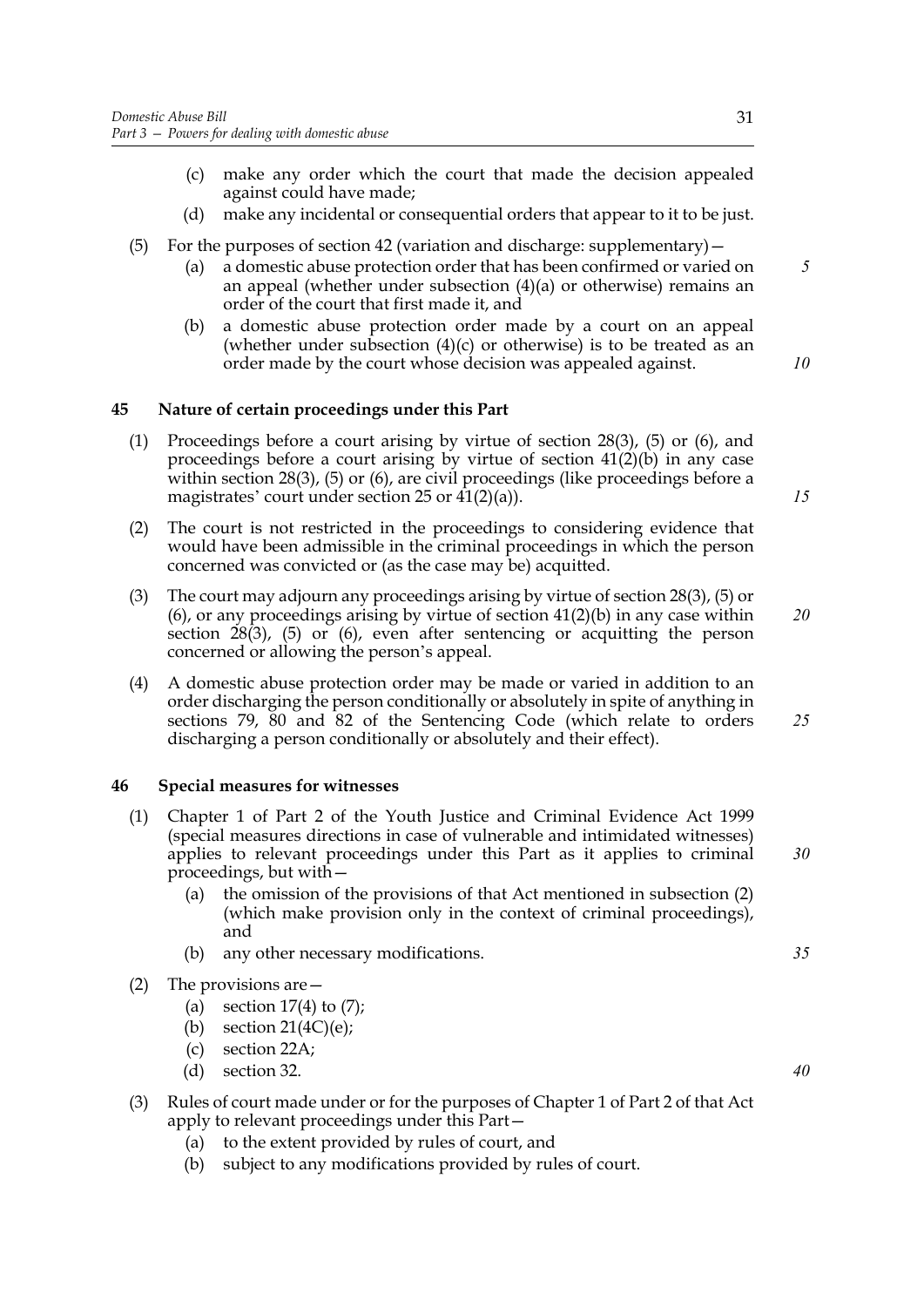- (4) Section 47 of that Act (restrictions on reporting special measures directions etc) applies with any necessary modifications—
	- (a) to a direction under section 19 of that Act as applied by this section;

(b) to a direction discharging or varying such a direction. Sections 49 and 51 of that Act (offences) apply accordingly.

- (5) In this section "relevant proceedings under this Part" means—
	- (a) proceedings under section 25, 28(2) or  $(7)$ , 37 or 41(2)(a);
	- (b) proceedings arising by virtue of section  $28(3)$ , (5) or (6);
	- (c) proceedings arising by virtue of section 41(2)(b) in any case within section 28(3), (5) or  $(6)$ ;
	- (d) proceedings on an appeal relating to a domestic abuse protection order (whether or not an appeal under section 43).

*Notices and orders: supplementary*

#### **47 Guidance**

- (1) The Secretary of State must issue guidance relating to the exercise by relevant persons of functions under or by virtue of this Part. *15*
- (2) In this section "relevant person" means—
	- (a) a constable;
	- (b) a person specified in regulations under subsection  $(2)(c)$  of section 25 for the purpose of making applications for orders under that section.
- (3) A relevant person must have regard to any guidance issued under this section when exercising a function to which the guidance relates.
- (4) The Secretary of State may from time to time revise any guidance issued under this section.
- (5) Before issuing or revising guidance under this section, the Secretary of State must consult— *25*
	- (a) the Domestic Abuse Commissioner, and
	- (b) such other persons as the Secretary of State considers appropriate.
- (6) Subsection (5) does not apply in relation to any revisions of guidance issued under this section if the Secretary of State considers the proposed revisions of the guidance are insubstantial. *30*
- (7) The Secretary of State must publish—
	- (a) any guidance issued under this section, and
	- (b) any revisions of that guidance.

#### **48 Data from electronic monitoring: code of practice**

- (1) The Secretary of State must issue a code of practice relating to the processing of data gathered in the course of electronic monitoring of individuals under electronic monitoring requirements imposed by domestic abuse protection orders.
- (2) A failure to act in accordance with a code issued under this section does not of itself make a person liable to any criminal or civil proceedings. *40*

*5*

*10*

*20*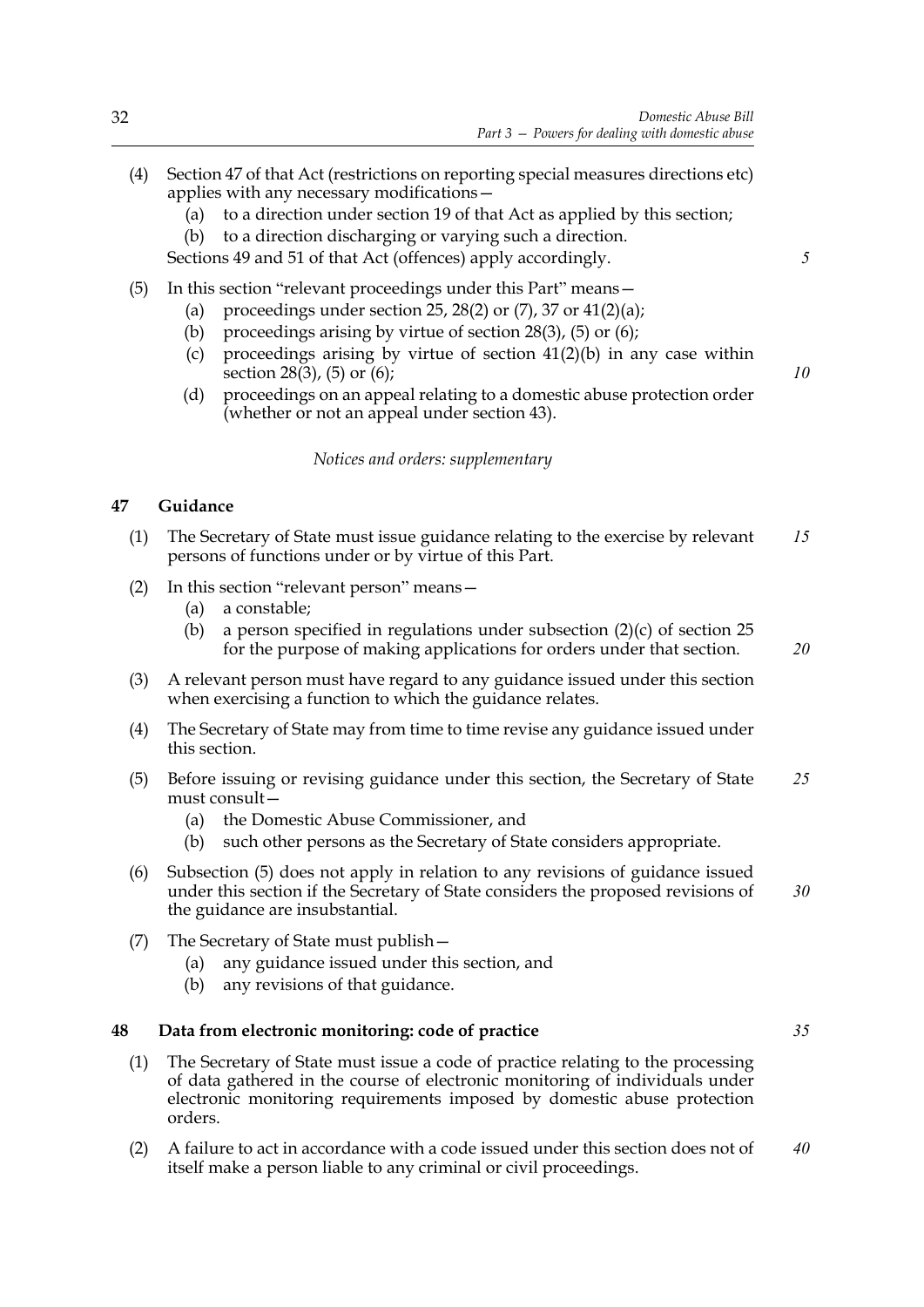#### **49 Powers to make other orders in proceedings under this Part**

- (1) In section 8 of the Children Act 1989 (child arrangements orders and other orders with respect to children), in subsection (4), at the end insert—
	- "(k) Part 3 of the Domestic Abuse Act 2020, where the proceedings are in the family court or the Family Division of the High Court."
- (2) In Part 4 of the Family Law Act 1996 (family homes and domestic violence), in section 63(2) (definition of "family proceedings"), after paragraph (j) insert  $-$ 
	- "(k) Part 3 of the Domestic Abuse Act 2020, where the proceedings are in the family court or the Family Division of the High Court."

#### **50 Proceedings not to be subject to conditional fee agreements**

In section 58A of the Courts and Legal Services Act 1990 (conditional fee agreements: supplementary), in subsection (2), after paragraph (fd) (but before the "and" following it) insert—

"(fe) proceedings under Part 3 of the Domestic Abuse Act 2020 (proceedings for domestic abuse protection order), where the proceedings are in the family court or the Family Division of the High Court;".

#### **51 Consequential amendments of the Sentencing Code**

- (1) The Sentencing Code is amended as follows.
- (2) In section 80 (order for conditional discharge), in subsection (3), at the end insert—
	- "(f) section 36(6) (breach of domestic abuse protection order)."
- (3) In Chapter 6 of Part 11 (other behaviour orders), before section 379 (but after the heading "Other orders") insert— *25*

#### **"378A Domestic abuse protection orders**

 See Part 3 of the Domestic Abuse Act 2020 (and in particular section 28(3) of that Act) for the power of a court to make a domestic abuse protection order when dealing with an offender for an offence."

#### **52 Repeal of provisions about domestic violence protection notices and orders**

- (1) In the Crime and Security Act 2010, omit sections 24 to 33 (which make provision for domestic violence protection notices and domestic violence protection orders).
- (2) In consequence of the repeal made by subsection (1), omit the following provisions— *35*
	- (a) in Schedule 8 to the Crime and Courts Act 2013, paragraph 179;
	- (b) in Schedule 14 to the Policing and Crime Act 2017, paragraph  $7(g)$ .

### **53 Interpretation of Part 3**

(1) In this Part— "chief officer of police" means—

33

*20*

*15*

*5*

*10*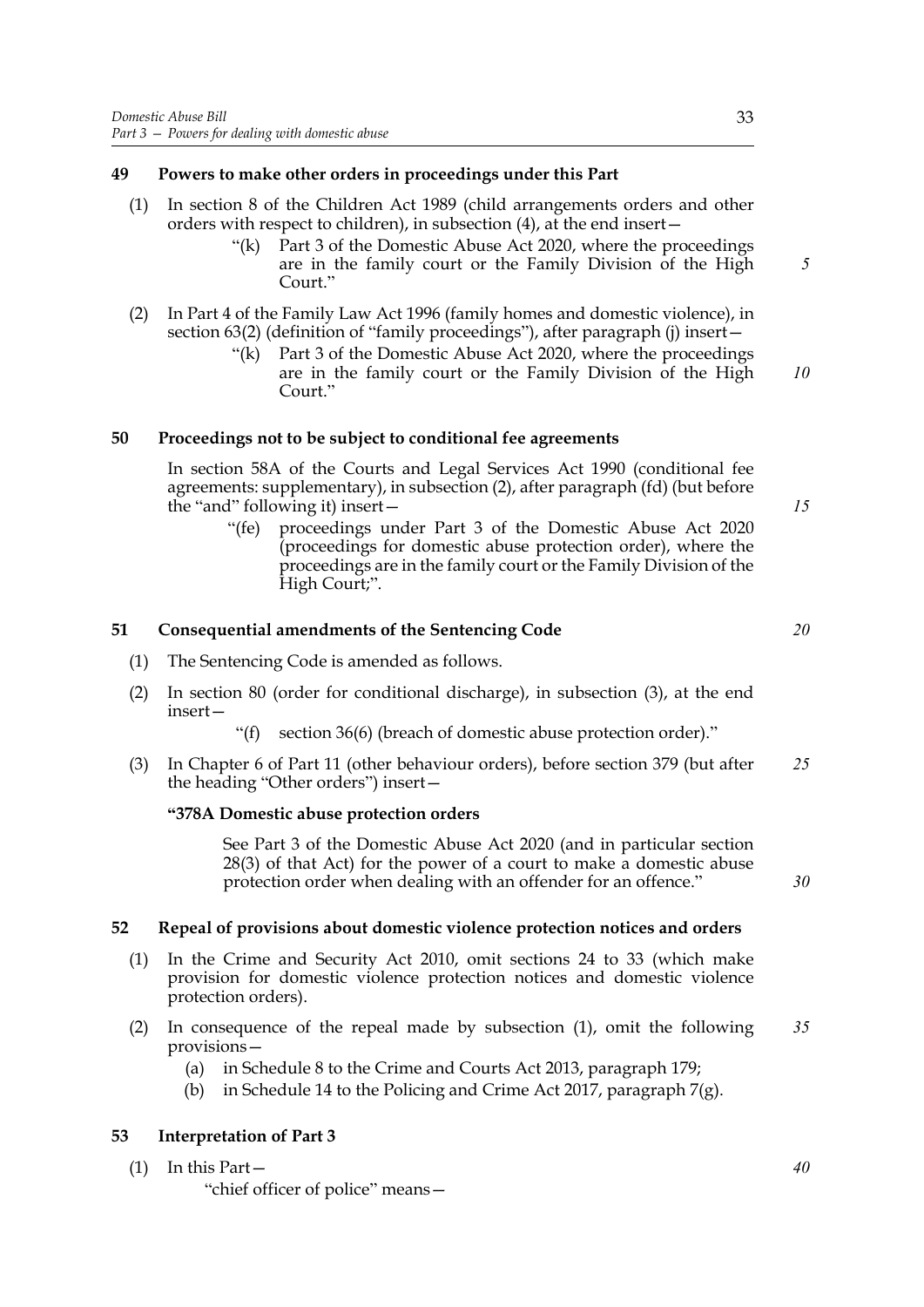(a) in relation to a police force maintained by a local policing body, the chief officer of police of that force; (b) in relation to the British Transport Police Force, the Chief Constable of the Force; (c) in relation to the Ministry of Defence Police, the Chief Constable of the Ministry of Defence Police; "domestic abuse protection notice" has the meaning given by section  $19(2);$ "domestic abuse protection order" has the meaning given by section 24(1); "electronic monitoring requirement" has the meaning given by section  $32(6);$ "family proceedings" means— (a) proceedings in the family court (other than proceedings under or by virtue of this Part), and (b) family proceedings within the meaning of Part 5 of the Matrimonial and Family Proceedings Act 1984; "home address", in relation to a person, means— (a) the address of the person's sole or main residence in the United Kingdom, or (b) if the person has no such residence— (i) the address or location of a place in the United Kingdom where the person can regularly be found; (ii) if there is more than one such place, the address or location of whichever one of those places the person selects; "relevant police force" has the meaning given by section 19(8); "requirement", in relation to a domestic abuse protection order, is to be read in accordance with section 32(1); "senior police officer" has the meaning given by section 19(8). (2) Any reference to a member of a police force includes, in the case of a police force maintained by a local policing body, a reference to a special constable appointed by the chief officer of police of that force. (3) Any reference to changing home address includes a reference to a case where— (a) a person acquires a home address at any time, and (b) immediately before that time, the person did not have a home address. (4) See also— (a) section 1 (definition of "domestic abuse"); (b) section 2 (definition of "personally connected"). **PART 4** LOCAL AUTHORITY SUPPORT *5 10 15 20 25 30 35*

#### **54 Support provided by local authorities to victims of domestic abuse**

- (1) Each relevant local authority in England must—
	- (a) assess, or make arrangements for the assessment of, the need for domestic abuse support in its area,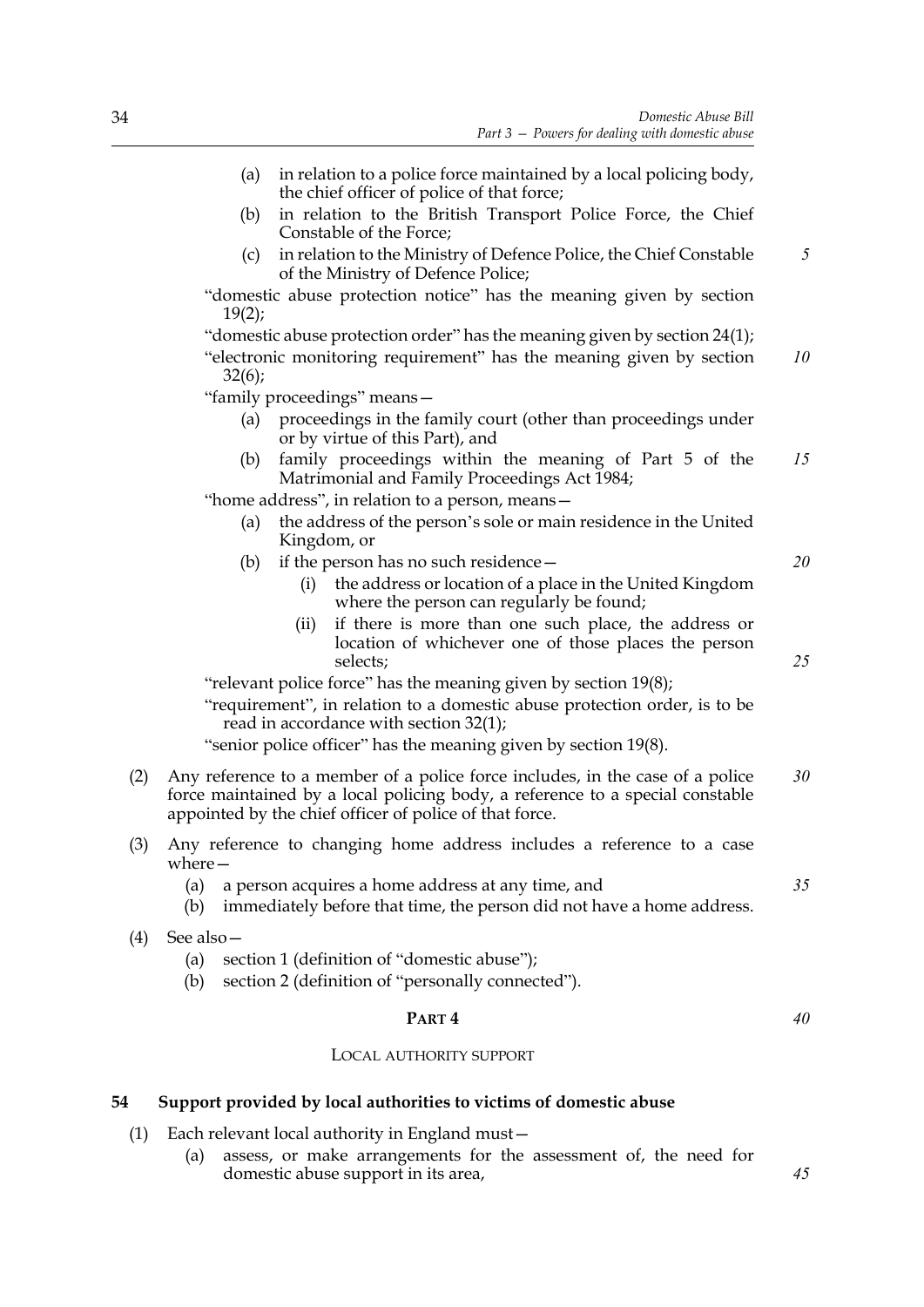- (b) prepare and publish a strategy for the provision of such support in its area, and
- (c) monitor and evaluate the effectiveness of the strategy.
- (2) For the purposes of subsection  $(1)$ 
	- "domestic abuse support" means support, in relation to domestic abuse, provided to victims of domestic abuse, or their children, who reside in relevant accommodation;
	- "relevant accommodation" means accommodation of a description specified by the Secretary of State in regulations.
- (3) A relevant local authority that publishes a strategy under this section must, in carrying out its functions, give effect to the strategy. *10*
- (4) Before publishing a strategy under this section, a relevant local authority must consult—
	- (a) the domestic abuse local partnership board appointed by the relevant local authority under section 55,
	- (b) any local authority for an area within the relevant local authority's area, and
	- (c) such other persons as the relevant local authority considers appropriate.
- (5) A relevant local authority that publishes a strategy under this section—
	- (a) must keep the strategy under review,
	- (b) may alter or replace the strategy, and
	- (c) must publish any altered or replacement strategy.
- (6) A relevant local authority may request any local authority for an area within the relevant local authority's area to co-operate with it in any way that the relevant local authority considers necessary for the purposes of its functions under this section. *25*
- (7) A local authority must, so far as reasonably practicable, comply with a request made to it under subsection (6).
- (8) The Secretary of State may by regulations make provision about the preparation and publication of strategies under this section. *30*
- (9) The power to make regulations under subsection (8) may, in particular, be exercised to make provision about—
	- (a) the procedure to be followed by a relevant local authority in preparing a strategy;
	- (b) matters to which a relevant local authority must have regard in preparing a strategy;
	- (c) how a relevant local authority must publish a strategy;
	- (d) the date by which a relevant local authority must first publish a strategy;
	- (e) the frequency with which a relevant local authority must review its strategy.
- (10) Before making regulations under this section, the Secretary of State must consult—
	- (a) the Domestic Abuse Commissioner,
	- (b) relevant local authorities, and

*35*

*40*

*20*

*15*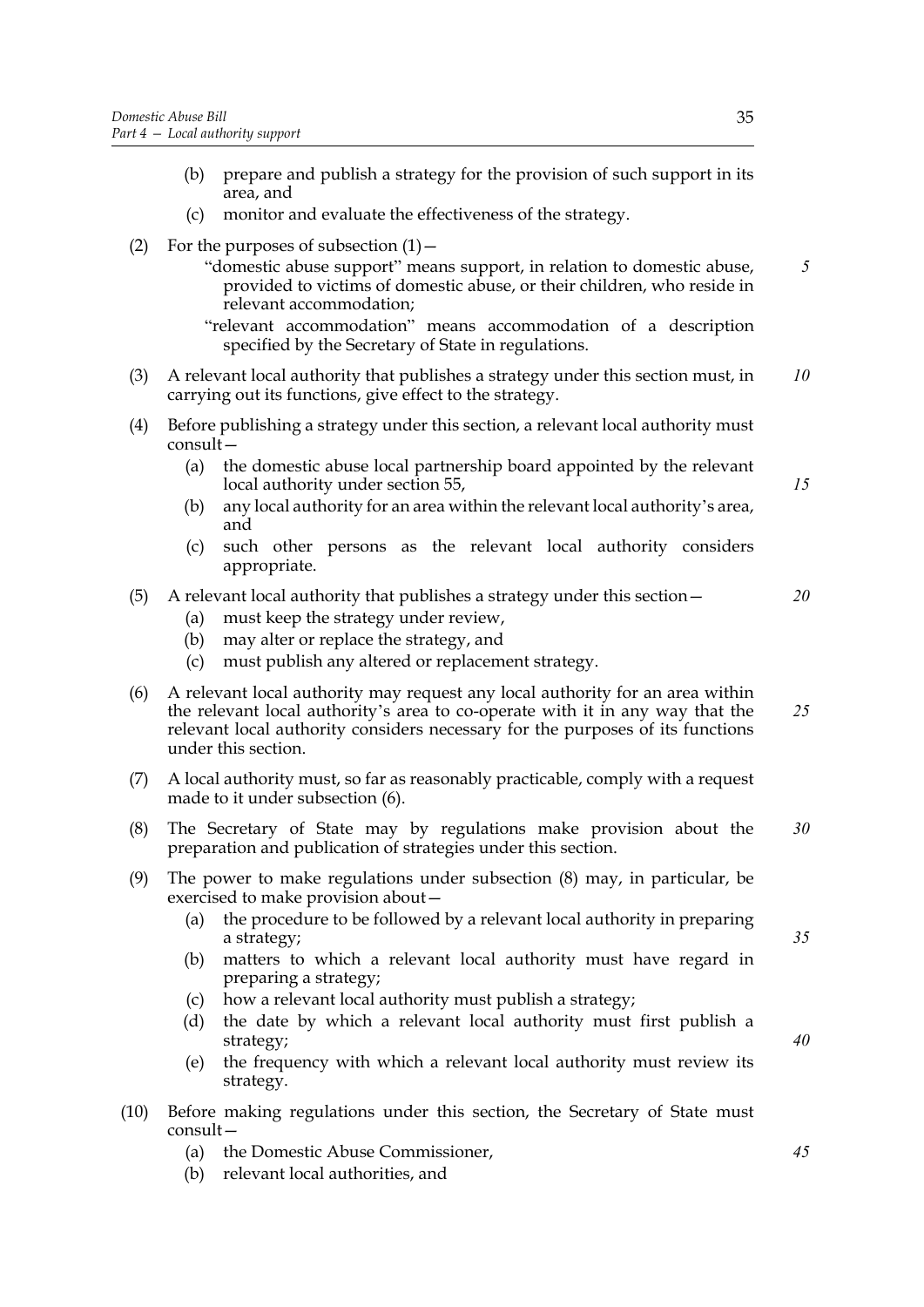(c) such other persons as the Secretary of State considers appropriate.

#### **55 Domestic abuse local partnership boards**

- (1) A relevant local authority in England must appoint a domestic abuse local partnership board for the purposes of providing advice to the authority about the exercise of the authority's functions under section 54.
- (2) The members of the domestic abuse local partnership board must include—
	- (a) a representative of the relevant local authority;
	- (b) at least one person appearing to the authority to represent the interests of local authorities for areas within its area;
	- (c) at least one person appearing to the authority to represent the interests of victims of domestic abuse; *10*
	- (d) at least one person appearing to the authority to represent the interests of children of domestic abuse victims;
	- (e) at least one person appearing to the authority to represent the interests of charities and other voluntary organisations that work with victims of domestic abuse in its area; *15*
	- (f) at least one person appearing to the authority to represent the interests of persons who provide, or have functions relating to, health care services in its area;
	- (g) at least one person appearing to the authority to represent the interests of persons with functions relating to policing or criminal justice in its area. *20*
- (3) In this section "health care services" means services relating to health care (within the meaning of section 9 of the Health and Social Care Act 2008).

#### **56 Annual reports**

- (1) As soon as reasonably practicable after the end of each financial year, a relevant local authority in England must submit to the Secretary of State an annual report in relation to the exercise of the authority's functions under this Part during the year.
- (2) The Secretary of State may by regulations make provision about—
	- (a) the form of the report, and
	- (b) the content of the report.
- (3) In this section "financial year" means—
	- (a) the period beginning with the day on which this section comes into force and ending with the following 31 March, and
	- (b) each successive period of 12 months.

#### **57 Guidance**

- (1) The Secretary of State must issue guidance relating to the exercise by local authorities in England of functions under this Part.
- (2) Local authorities in England must have regard to the guidance when exercising a function to which the guidance relates. *40*
- (3) The Secretary of State may from time to time revise any guidance issued under this section.

*25*

*5*

*35*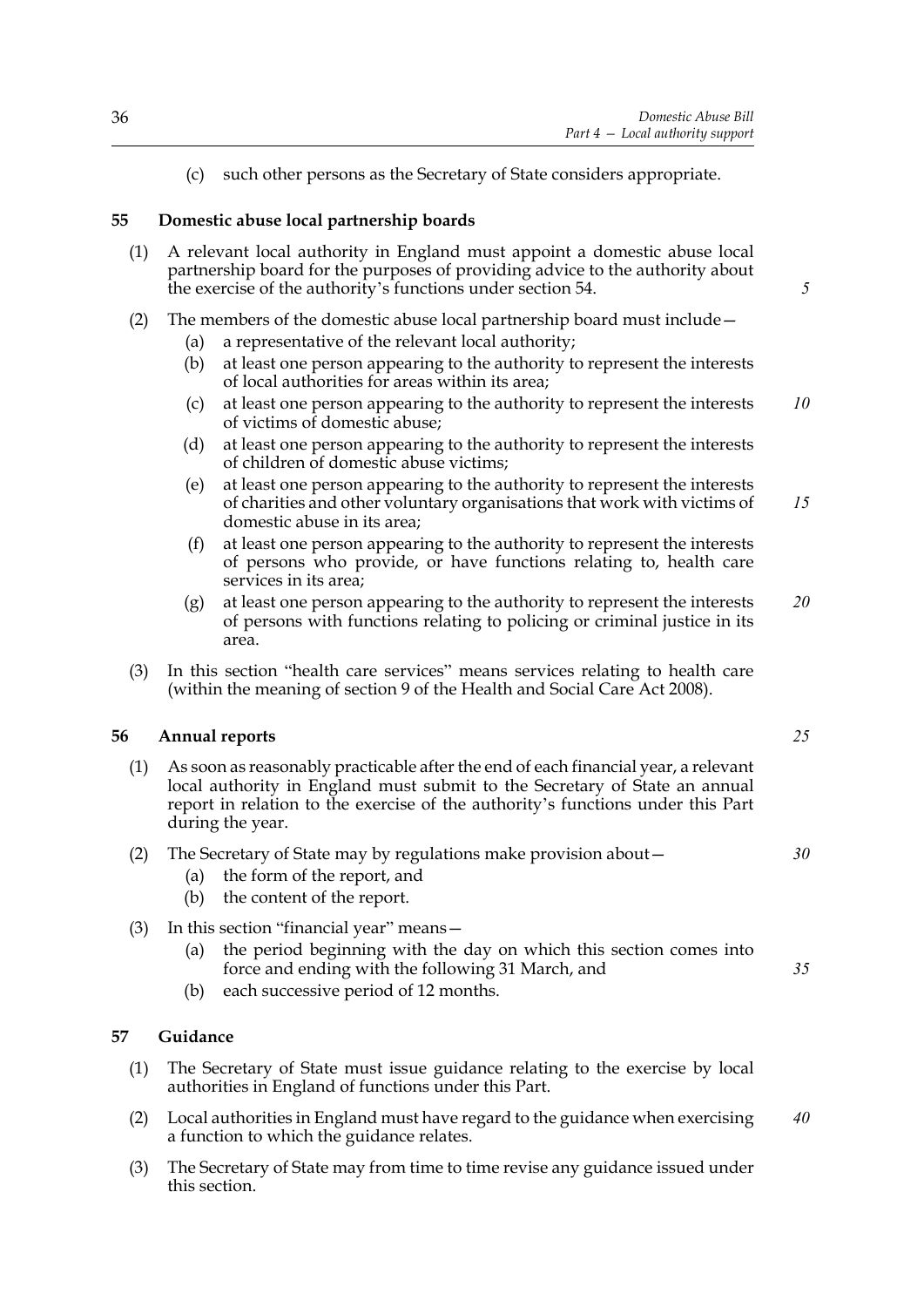| (4) | $must consult -$                | Before issuing or revising guidance under this section, the Secretary of State                                                                                                                       |    |
|-----|---------------------------------|------------------------------------------------------------------------------------------------------------------------------------------------------------------------------------------------------|----|
|     | (a)                             | the Domestic Abuse Commissioner,                                                                                                                                                                     |    |
|     | (b)                             | local authorities, and                                                                                                                                                                               |    |
|     | (c)                             | such other persons as the Secretary of State considers appropriate.                                                                                                                                  | 5  |
| (5) |                                 | Subsection (4) does not apply in relation to any revisions of guidance issued<br>under this section if the Secretary of State considers the proposed revisions of<br>the guidance are insubstantial. |    |
| (6) |                                 | The Secretary of State must publish -                                                                                                                                                                |    |
|     | (a)                             | any guidance issued under this section, and                                                                                                                                                          | 10 |
|     | (b)                             | any revisions of that guidance.                                                                                                                                                                      |    |
| 58  | <b>Interpretation of Part 4</b> |                                                                                                                                                                                                      |    |
|     |                                 |                                                                                                                                                                                                      |    |
|     | In this Part-                   |                                                                                                                                                                                                      |    |
|     |                                 | "local authority" means-                                                                                                                                                                             |    |
|     | (a)                             | a relevant local authority;                                                                                                                                                                          | 15 |
|     | (b)                             | a district council for an area for which there is a county council;                                                                                                                                  |    |
|     | (c)                             | a London borough council;                                                                                                                                                                            |    |
|     | (d)                             | the Common Council of the City of London in its capacity as a<br>local authority;                                                                                                                    |    |
|     |                                 | "relevant local authority" means-                                                                                                                                                                    | 20 |
|     | (a)                             | a county council;                                                                                                                                                                                    |    |
|     | (b)                             | a district council for an area for which there is no county<br>council;                                                                                                                              |    |
|     | (c)                             | the Greater London Authority;                                                                                                                                                                        |    |
|     | (d)                             | the Council of the Isles of Scilly.                                                                                                                                                                  | 25 |
|     |                                 | PART <sub>5</sub>                                                                                                                                                                                    |    |

#### PROTECTION FOR VICTIMS AND WITNESSES IN COURT

#### *Special measures*

## **59 Special measures directions in cases involving domestic abuse**

- (1) Chapter 1 of Part 2 of the Youth Justice and Criminal Evidence Act 1999 (giving of evidence or information for purposes of criminal proceedings: special measures directions in case of vulnerable and intimidated witnesses) is amended as follows. *30*
- (2) In section 17 (witnesses eligible for assistance on grounds of fear or distress about testifying)—
	- (a) in subsection (4), for "a sexual offence or an offence under section 1 or 2 of the Modern Slavery Act 2015" substitute "an offence listed in subsection (4A)";
	- (b) after subsection (4) insert—
		- "(4A) The offences are—
			- (a) a sexual offence;

*40*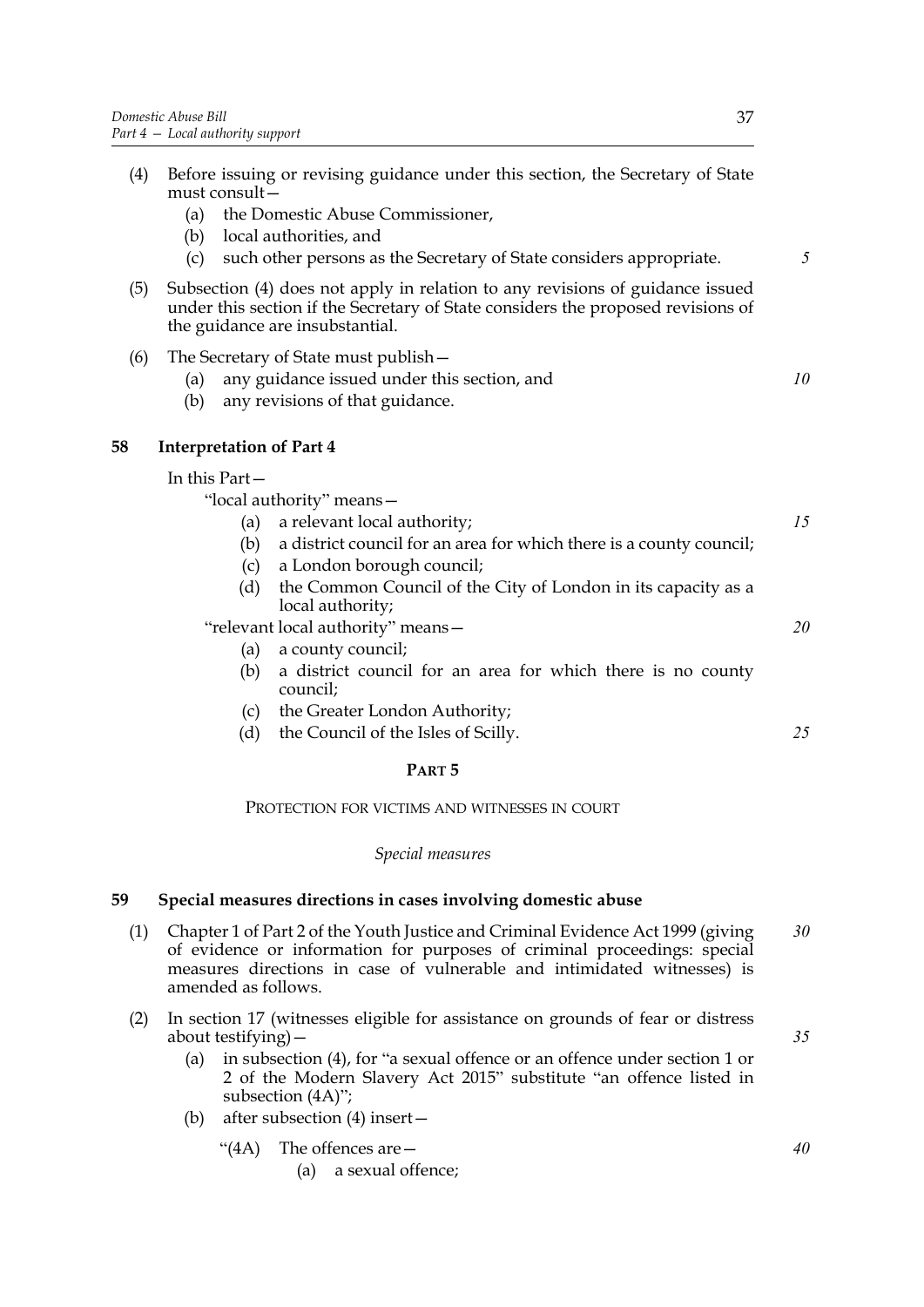- (b) an offence under section 1 or 2 of the Modern Slavery Act 2015;
- (c) any other offence where it is alleged that the behaviour of the accused amounted to domestic abuse within the meaning of the Domestic Abuse Act 2020 (see section 1 of that Act)."
- (3) In section 25(4)(a) (evidence given in private), for "a sexual offence or an offence under section 1 or 2 of the Modern Slavery Act 2015" substitute "an offence listed in section 17(4A)".

*Cross-examination in family proceedings*

#### **60 Prohibition of cross-examination in person in family proceedings**

In the Matrimonial and Family Proceedings Act 1984, after Part 4A insert—

#### **"PART 4B**

FAMILY PROCEEDINGS: PROHIBITION OF CROSS-EXAMINATION IN PERSON

#### **31Q Prohibition of cross-examination in person: introductory**

In this Part—

"family proceedings" means—

- (a) proceedings in the family court, and
- (b) proceedings in the Family Division of the High Court which are business assigned, by or under section 61 of (and Schedule 1 to) the Senior Courts Act 1981, to that Division of the High Court and no other; *20*

"witness", in relation to any proceedings, includes a party to the proceedings.

#### **31R Prohibition of cross-examination in person: victims of offences**

- (1) In family proceedings, no party to the proceedings who has been convicted of or given a caution for, or is charged with, a specified offence may cross-examine in person a witness who is the victim, or alleged victim, of that offence.
- (2) In family proceedings, no party to the proceedings who is the victim, or alleged victim, of a specified offence may cross-examine in person a witness who has been convicted of or given a caution for, or is charged with, that offence. *30*
- (3) Subsections (1) and (2) do not apply to a conviction or caution that is spent for the purposes of the Rehabilitation of Offenders Act 1974, unless evidence in relation to the conviction or caution is admissible in, or may be required in, the proceedings by virtue of section 7(2), (3) or (4) of that Act. *35*
- (4) Cross-examination in breach of subsection (1) or (2) does not affect the validity of a decision of the court in the proceedings if the court was not aware of the conviction, caution or charge when the cross-examination took place. *40*

(5) In this section—

*15*

*5*

*10*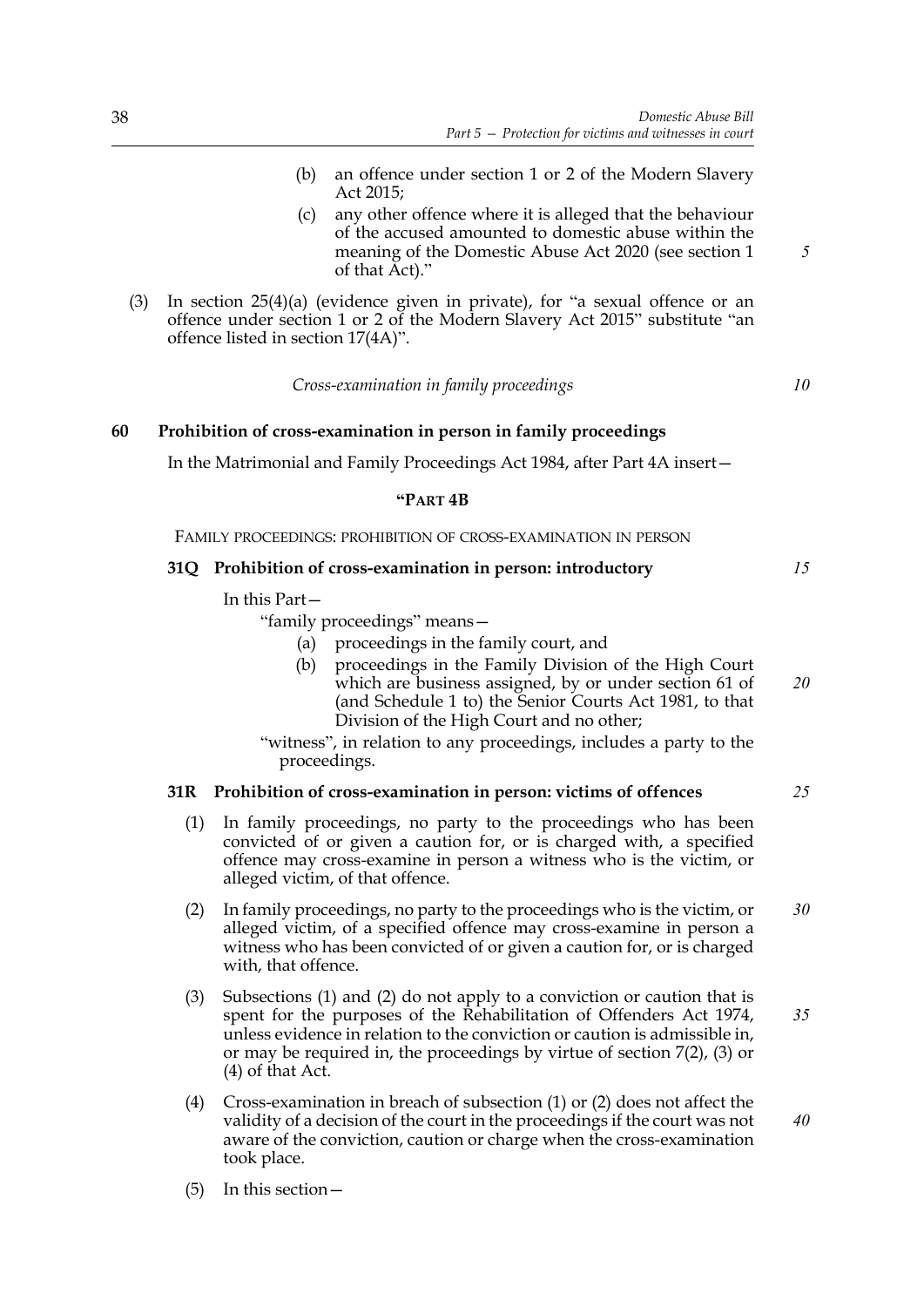| "caution" means- |                                                                                                                                                                                                                                                                       |  |
|------------------|-----------------------------------------------------------------------------------------------------------------------------------------------------------------------------------------------------------------------------------------------------------------------|--|
| (a)              | in the case of England and Wales –                                                                                                                                                                                                                                    |  |
|                  | a conditional caution given under section 22 of<br>(i)<br>the Criminal Justice Act 2003,                                                                                                                                                                              |  |
|                  | (ii)<br>a youth conditional caution given under section<br>66A of the Crime and Disorder Act 1998, or                                                                                                                                                                 |  |
|                  | any other caution given to a person in England<br>(iii)<br>and Wales in respect of an offence which, at the<br>time the caution is given, the person has<br>admitted;                                                                                                 |  |
| (b)              | in the case of Scotland, anything corresponding to a<br>caution falling within paragraph (a) (however<br>described) which is given to a person in respect of an<br>offence under the law of Scotland;                                                                 |  |
| (c)              | in the case of Northern Ireland -                                                                                                                                                                                                                                     |  |
|                  | a conditional caution given under section 71 of<br>(i)<br>the Justice Act (Northern Ireland) 2011, or                                                                                                                                                                 |  |
|                  | any other caution given to a person in Northern<br>(ii)<br>Ireland in respect of an offence which, at the time<br>the caution is given, the person has admitted;                                                                                                      |  |
|                  | "conviction" means-                                                                                                                                                                                                                                                   |  |
| (a)              | a conviction before a court in England and Wales,<br>Scotland or Northern Ireland;                                                                                                                                                                                    |  |
| (b)              | a conviction in service disciplinary proceedings (in<br>England and Wales, Scotland, Northern Ireland, or<br>elsewhere);                                                                                                                                              |  |
| (c)              | a finding in any criminal proceedings (including a<br>finding linked with a finding of insanity) that the person<br>concerned has committed an offence or done the act or<br>made the omission charged;                                                               |  |
|                  | and "convicted" is to be read accordingly;                                                                                                                                                                                                                            |  |
|                  | "service disciplinary proceedings" means-                                                                                                                                                                                                                             |  |
| (a)              | any proceedings (whether or not before a court) in<br>respect of a service offence within the meaning of the<br>Armed Forces Act 2006 (except proceedings before a<br>civilian court within the meaning of that Act);                                                 |  |
| (b)              | any proceedings under the Army Act 1955, the Air Force<br>Act 1955, or the Naval Discipline Act 1957 (whether<br>before a court-martial or before any other court or<br>person authorised under any of those Acts to award a<br>punishment in respect of an offence); |  |
| (c)              | any proceedings before a Standing Civilian Court<br>established under the Armed Forces Act 1976;                                                                                                                                                                      |  |
| Chancellor.      | "specified offence" means an offence which is specified, or of a<br>description specified, in regulations made by the Lord                                                                                                                                            |  |

section to a conviction of a person for an offence in respect of which an order has been made discharging the person absolutely or conditionally— *50*

*10*

*15*

*20*

*25*

*30*

*35*

*40*

*45*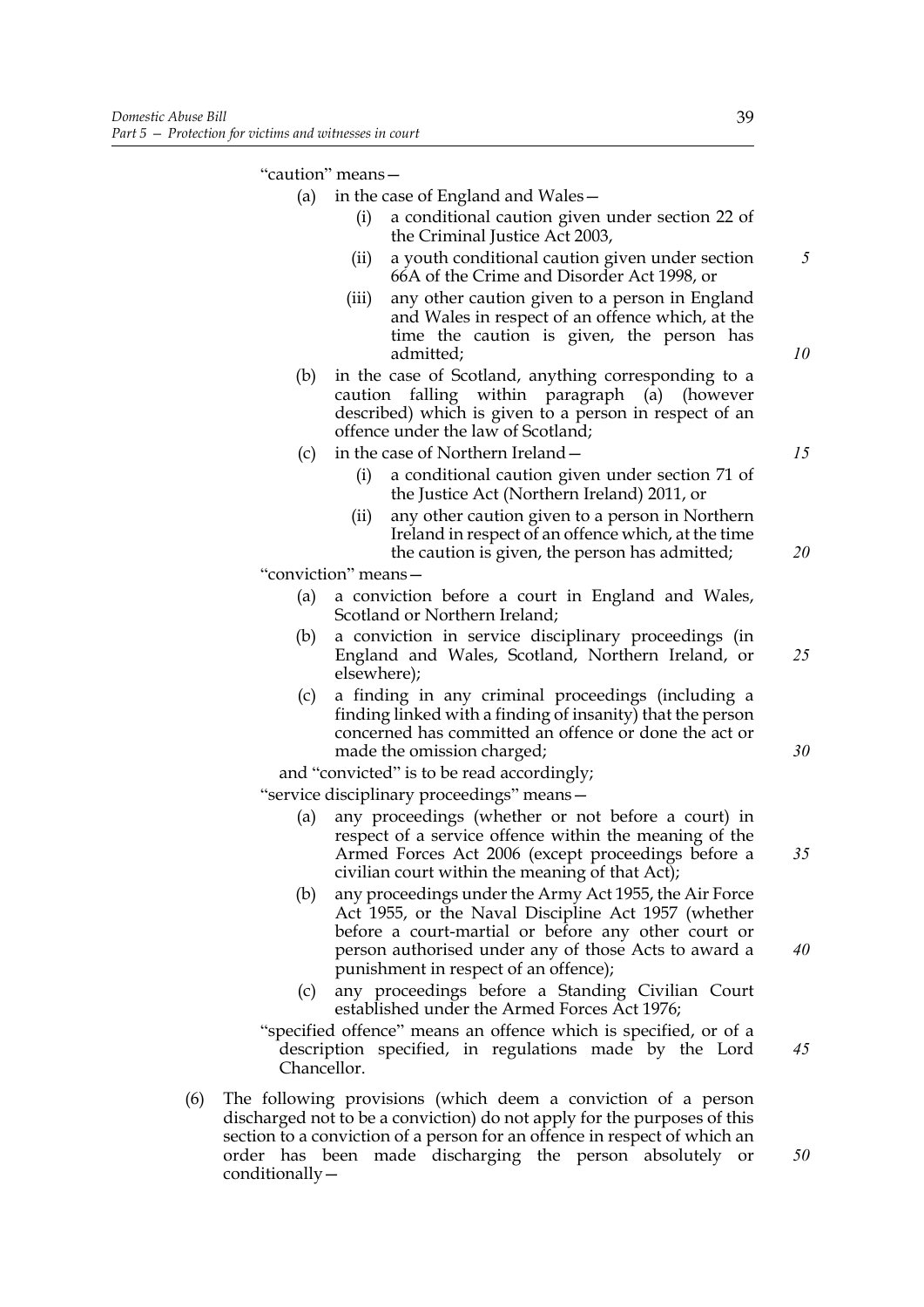- (a) section 14 of the Powers of Criminal Courts (Sentencing) Act 2000;
- (b) section 80 of the Sentencing Code;
- (c) section 187 of the Armed Forces Act 2006 or any corresponding earlier enactment.
- (7) For the purposes of this section "offence" includes an offence under a law that is no longer in force.

#### **31S Prohibition of cross-examination in person: persons protected by injunctions etc**

- (1) In family proceedings, no party to the proceedings against whom an on-notice protective injunction is in force may cross-examine in person a witness who is protected by the injunction. *10*
- (2) In family proceedings, no party to the proceedings who is protected by an on-notice protective injunction may cross-examine in person a witness against whom the injunction is in force.
- (3) Cross-examination in breach of subsection (1) or (2) does not affect the validity of a decision of the court in the proceedings if the court was not aware of the protective injunction when the cross-examination took place.
- (4) In this section "protective injunction" means an order, injunction or interdict specified, or of a description specified, in regulations made by the Lord Chancellor.
- (5) For the purposes of this section, a protective injunction is an "on-notice" protective injunction if—
	- (a) the court is satisfied that there has been a hearing at which the person against whom the protective injunction is in force asked, or could have asked, for the injunction to be set aside or varied, or *25*
	- (b) the protective injunction was made at a hearing of which the court is satisfied that both the person who applied for it and the person against whom it is in force had notice. *30*

#### **31T Prohibition of cross-examination in person: evidence of domestic abuse**

- (1) In family proceedings, where specified evidence is adduced that a person who is a witness has been the victim of domestic abuse carried out by a party to the proceedings, that party to the proceedings may not cross-examine the witness in person.
- (2) In family proceedings, where specified evidence is adduced that a person who is a party to the proceedings has been the victim of domestic abuse carried out by a witness, that party may not crossexamine the witness in person.
- (3) In this section—
	- "domestic abuse" has the meaning given by section 1 of the Domestic Abuse Act 2020;
	- "specified evidence" means evidence specified, or of a description specified, in regulations made by the Lord Chancellor. *45*

*5*

*15*

*20*

*35*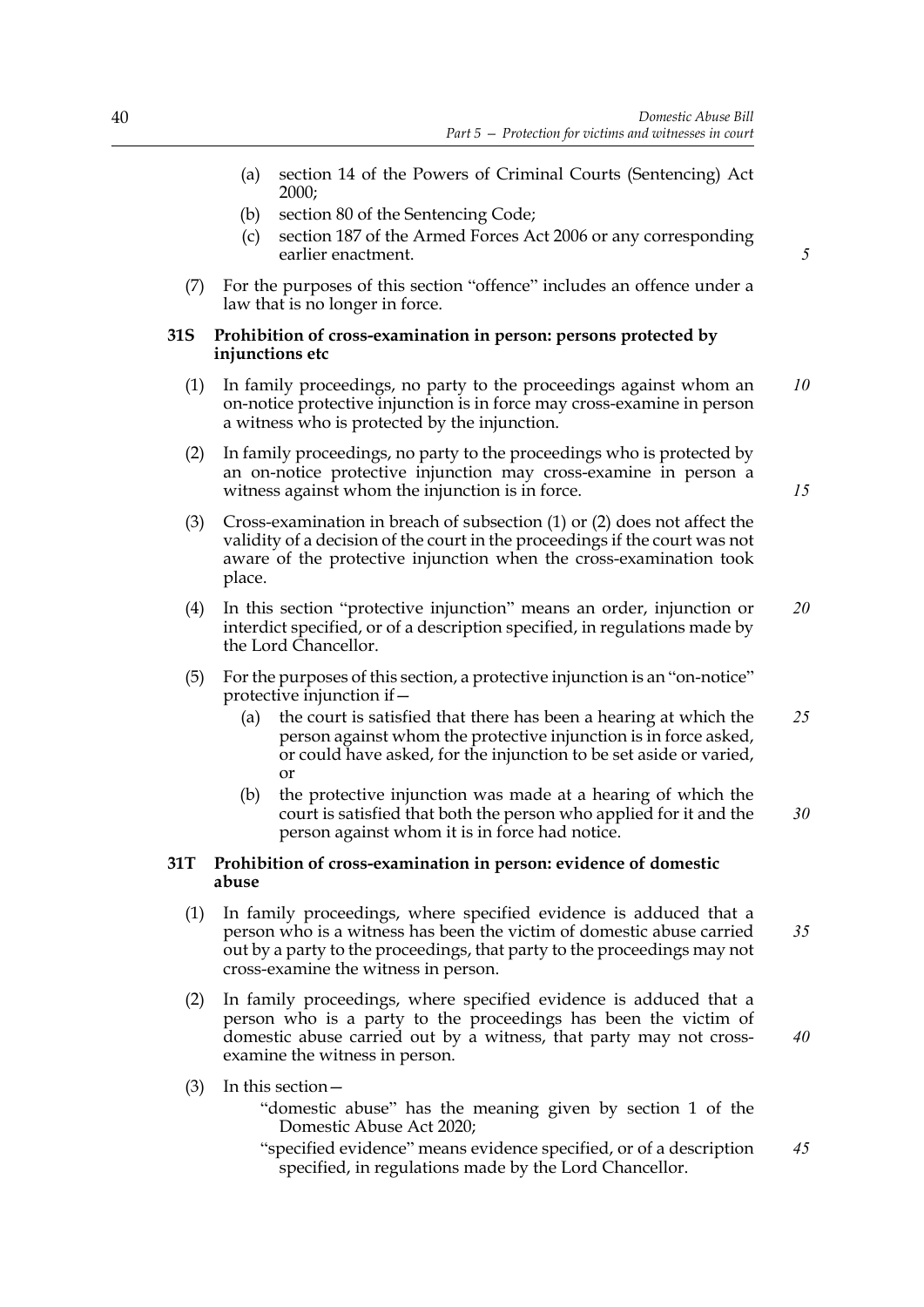(4) Regulations under subsection (3) may provide that any evidence which satisfies the court that domestic abuse, or domestic abuse of a specified description, has occurred is specified evidence for the purposes of this section.

#### **31U Direction for prohibition of cross-examination in person: other cases**

- (1) In family proceedings, the court may give a direction prohibiting a party to the proceedings from cross-examining (or continuing to crossexamine) a witness in person if—
	- (a) none of sections 31R to 31T operates to prevent the party from cross-examining the witness, and
	- (b) it appears to the court that—
		- (i) the quality condition or the significant distress condition is met, and
		- (ii) it would not be contrary to the interests of justice to give the direction.
- (2) The "quality condition" is met if the quality of evidence given by the witness on cross-examination—
	- (a) is likely to be diminished if the cross-examination (or continued cross-examination) is conducted by the party in person, and
	- (b) would be likely to be improved if a direction were given under this section. *20*

#### (3) The "significant distress condition" is met if  $-$

- (a) the cross-examination (or continued cross-examination) of the witness by the party in person would be likely to cause significant distress to the witness or the party, and
- (b) that distress is likely to be more significant than would be the case if the witness were cross-examined other than by the party in person.

#### (4) A direction under this section may be made by the court—

- (a) on an application made by a party to the proceedings, or (b) of its own motion.
- (5) In determining whether the quality condition or the significant distress condition is met in the case of a witness or party, the court must have regard to, among other things—
	- (a) any views expressed by the witness as to whether or not the witness is content to be cross-examined by the party in person; *35*
	- (b) any views expressed by the party as to whether or not the party is content to cross-examine the witness in person;
	- (c) the nature of the questions likely to be asked, having regard to the issues in the proceedings;
	- (d) any behaviour by the party in relation to the witness in respect of which the court is aware that a finding of fact has been made in the proceedings or any other family proceedings;
	- (e) any behaviour by the witness in relation to the party in respect of which the court is aware that a finding of fact has been made in the proceedings or any other family proceedings;
	- (f) any behaviour by the party at any stage of the proceedings, both generally and in relation to the witness;

*5*

*10*

*15*

*25*

*30*

*40*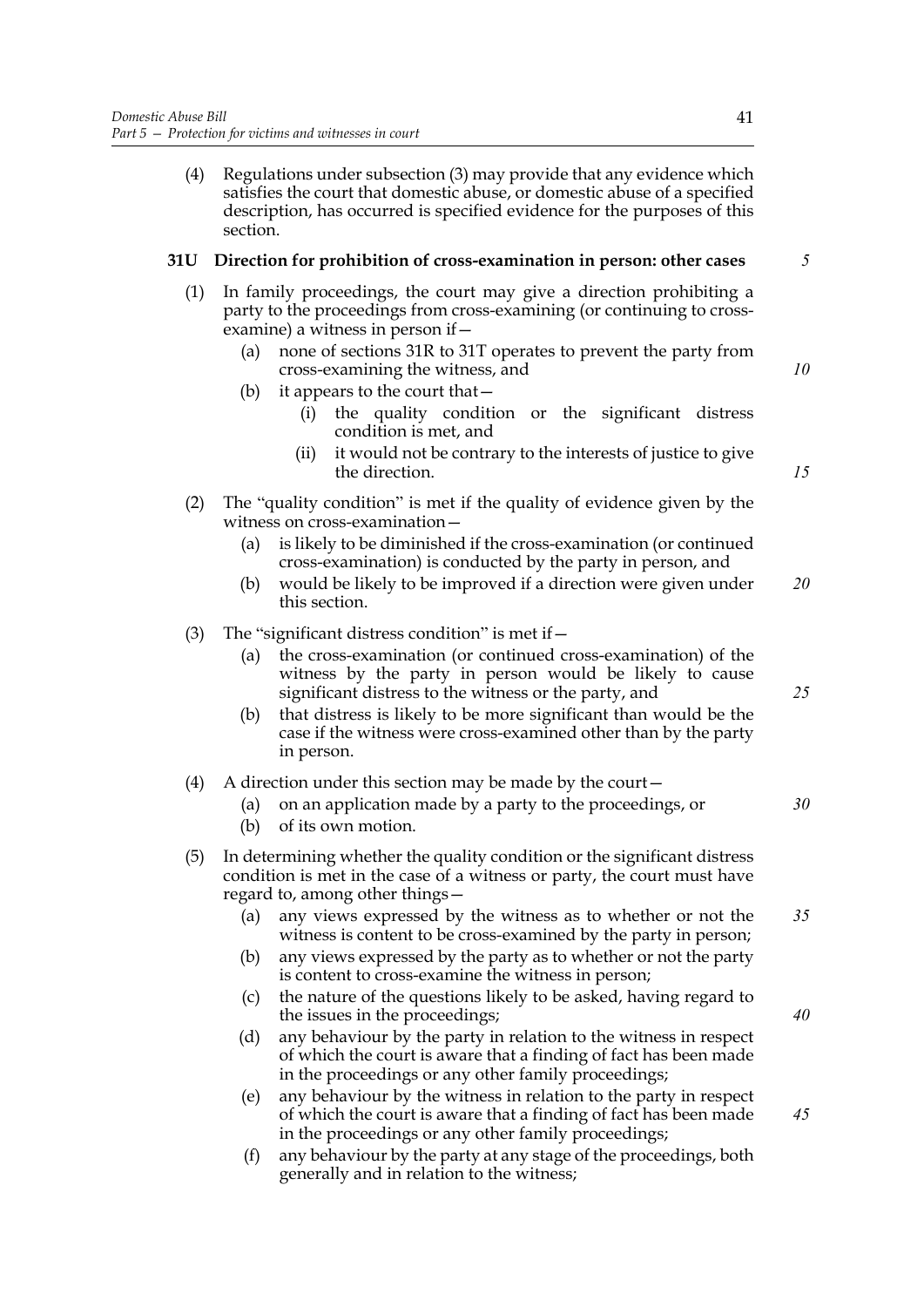- (g) any behaviour by the witness at any stage of the proceedings, both generally and in relation to the party;
- (h) any relationship (of whatever nature) between the witness and the party.
- (6) Any reference in this section to the quality of a witness's evidence is to its quality in terms of completeness, coherence and accuracy. *5*
- (7) For this purpose "coherence" refers to a witness's ability in giving evidence to give answers which—
	- (a) address the questions put to the witness, and
	- (b) can be understood, both individually and collectively. *10*

#### **31V Directions under section 31U: supplementary**

- (1) A direction under section 31U has binding effect from the time it is made until the witness in relation to whom it applies is discharged.
- (2) But the court may revoke a direction under section 31U before the witness is discharged, if it appears to the court to be in the interests of justice to do so, either— *15*
	- (a) on an application made by a party to the proceedings, or
	- (b) of its own motion.
- (3) The court may revoke a direction under section 31U on an application made by a party to the proceedings only if there has been a material change of circumstances since— *20*
	- (a) the direction was given, or
	- (b) if a previous application has been made by a party to the proceedings, the application (or the last application) was determined.
- (4) The court must state its reasons for—
	- (a) giving a direction under section 31U;
	- (b) refusing an application for a direction under section 31U;
	- (c) revoking a direction under section 31U;
	- (d) refusing an application for the revocation of a direction under section 31U. *30*

#### **31W Alternatives to cross-examination in person**

- (1) This section applies where a party to family proceedings is prevented from cross-examining a witness in person by virtue of any of sections 31R to 31U.
- (2) The court must consider whether (ignoring this section) there is a satisfactory alternative means—
	- (a) for the witness to be cross-examined in the proceedings, or
	- (b) of obtaining evidence that the witness might have given under cross-examination in the proceedings.
- (3) If the court decides that there is not, the court must—
	- (a) invite the party to the proceedings to arrange for a qualified legal representative to act for the party for the purpose of crossexamining the witness, and

*35*

*40*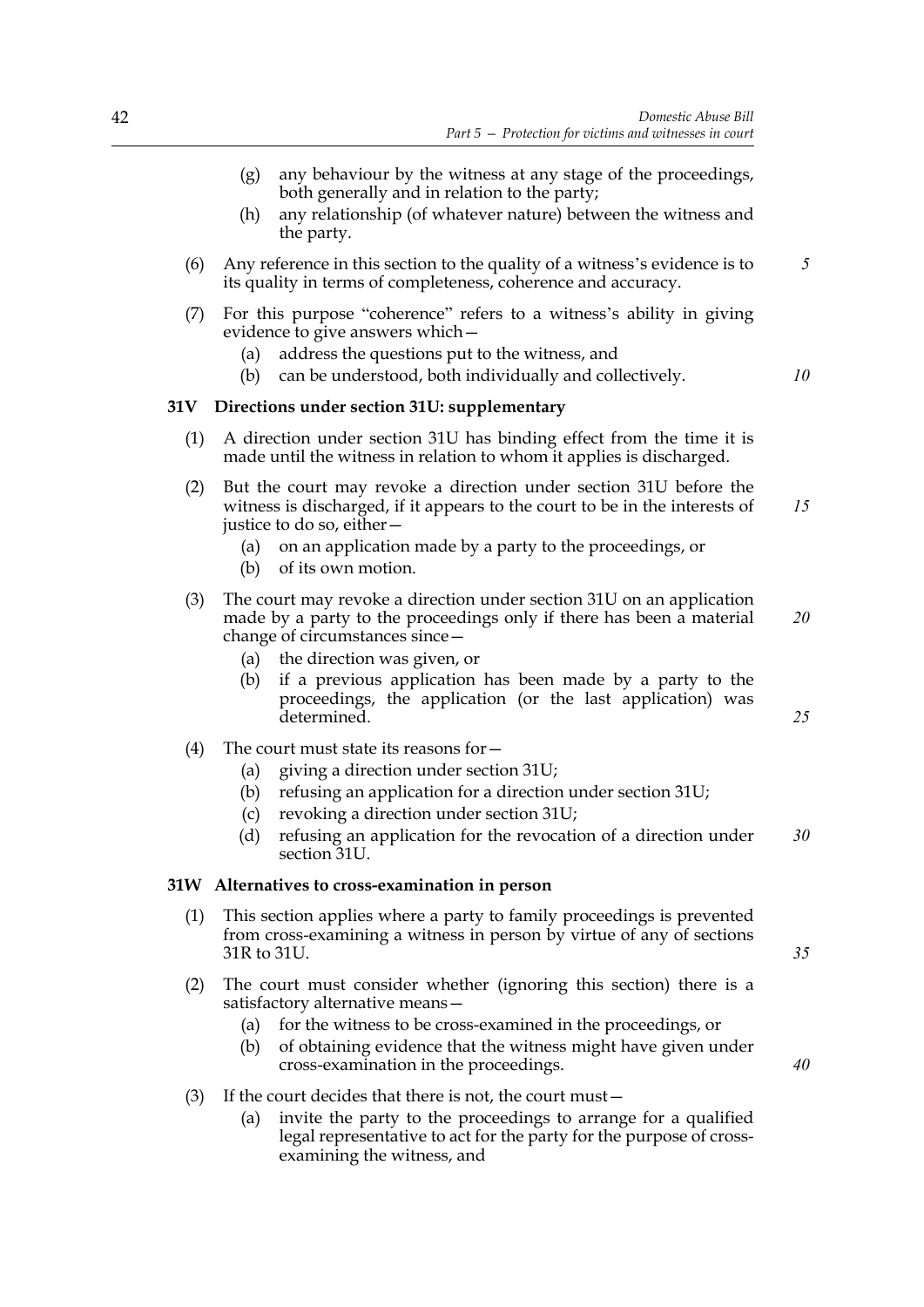- (b) require the party to the proceedings to notify the court, by the end of a period specified by the court, of whether a qualified legal representative is to act for the party for that purpose.
- (4) Subsection (5) applies if, by the end of the period specified under subsection  $(3)(b)$ , either –
	- (a) the party has notified the court that no qualified legal representative is to act for the party for the purpose of crossexamining the witness, or
	- (b) no notification has been received by the court and it appears to the court that no qualified legal representative is to act for the party for the purpose of cross-examining the witness. *10*
- (5) The court must consider whether it is necessary in the interests of justice for the witness to be cross-examined by a qualified legal representative appointed by the court to represent the interests of the party.
- (6) If the court decides that it is, the court must appoint a qualified legal representative (chosen by the court) to cross-examine the witness in the interests of the party.
- (7) A qualified legal representative appointed by the court under subsection (6) is not responsible to the party.
- (8) For the purposes of this section—
	- (a) a reference to cross-examination includes a reference to continuing to conduct cross-examination;
	- (b) "qualified legal representative" means a person who, for the purposes of the Legal Services Act 2007, is an authorised person in relation to an activity which constitutes the exercise of a right of audience (within the meaning of that Act) in family proceedings.

#### **31X Costs of legal representatives appointed under section 31W(6)**

- (1) The Lord Chancellor may by regulations make provision for the payment out of central funds of sums in respect of— *30*
	- (a) fees or costs properly incurred by a qualified legal representative appointed under section 31W(6), and
	- (b) expenses properly incurred in providing such a person with evidence or other material in connection with the appointment.
- (2) The regulations may provide for sums payable under subsection (1) to be determined by the Lord Chancellor or such other person as the regulations may specify.

#### (3) The regulations may provide for sums payable under subsection  $(1)$  -

- (a) to be such amounts as are specified in the regulations;
- (b) to be calculated in accordance with—
	- (i) a rate or scale specified in the regulations, or
	- (ii) other provision made by or under the regulations.

#### **31Y Guidance for legal representatives appointed under section 31W(6)**

(1) The Lord Chancellor may issue guidance in connection with the role which a qualified legal representative appointed under section 31W(6) *45*

*15*

*5*

*20*

*25*

*35*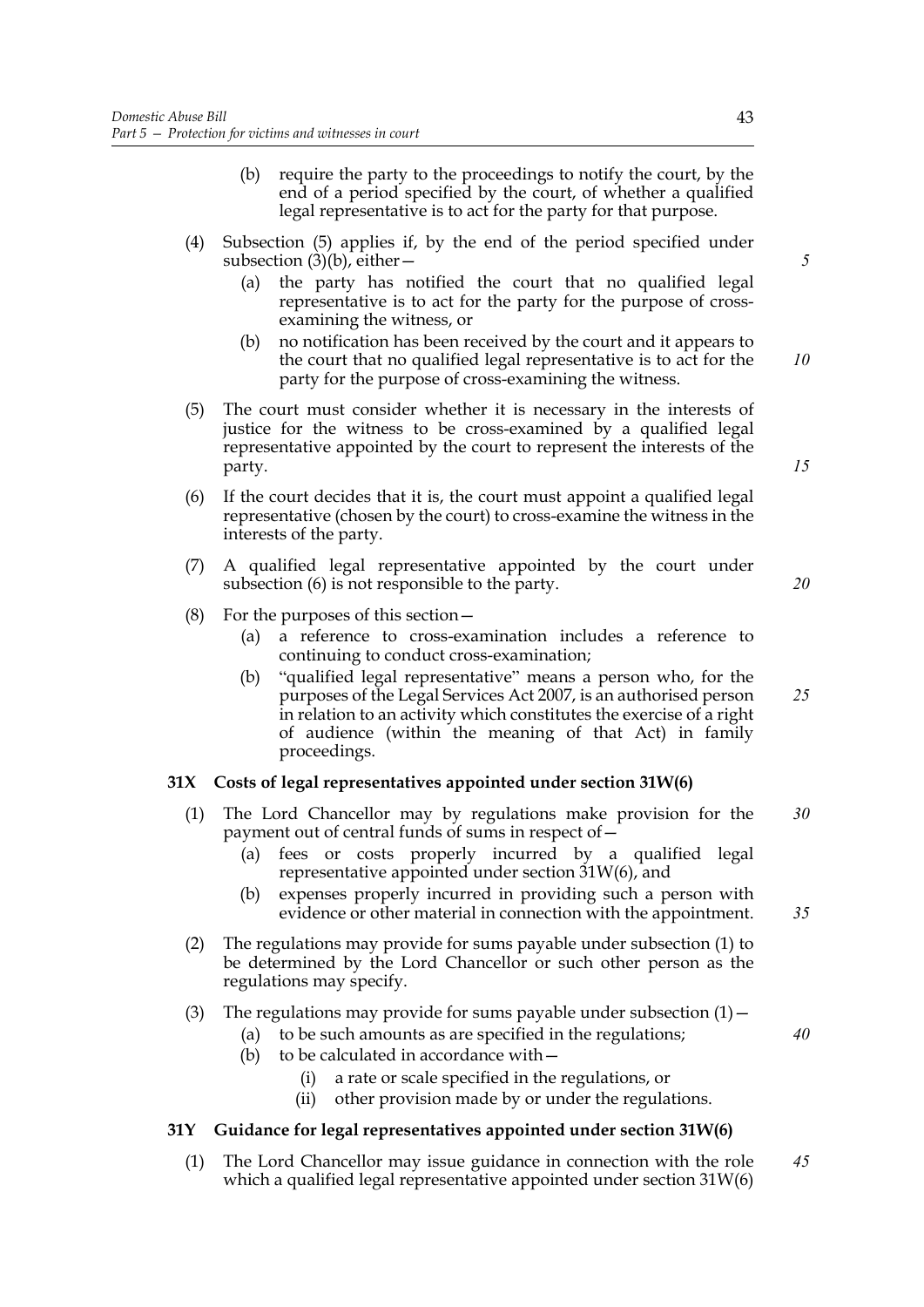in connection with any family proceedings is to play in the proceedings, including (among other things) guidance about the effect of section 31W(7).

- (2) A qualified legal representative appointed under section  $31W(6)$  must have regard to any guidance issued under this section.
- (3) The Lord Chancellor may from time to time revise any guidance issued under this section.
- (4) The Lord Chancellor must publish—
	- (a) any guidance issued under this section, and
	- (b) any revisions of that guidance.

#### **31Z Regulations under Part 4B**

- (1) Any power of the Lord Chancellor to make regulations under this Part—
	- (a) is exercisable by statutory instrument,
	- (b) includes power to make different provision for different purposes, and *15*
	- (c) includes power to make supplementary, incidental, consequential, transitional, transitory or saving provision.
- (2) A statutory instrument containing regulations under this Part is subject to annulment in pursuance of a resolution of either House of Parliament." *20*

#### **PART 6**

#### OFFENCES COMMITTED OUTSIDE THE UK

#### **61 Offences against the person committed outside the UK: England and Wales**

- $(1)$  If
	- (a) a person who is a United Kingdom national or is habitually resident in England and Wales does an act in a country outside the United Kingdom,
	- (b) the act constitutes an offence under the law in force in that country, and
	- (c) the act, if done in England and Wales, would constitute an offence to which this subsection applies, *30*

the person is guilty in England and Wales of that offence.

- (2) The offences to which subsection (1) applies are  $-$ 
	- (a) murder;
	- (b) manslaughter;
	- (c) an offence under section 18, 20 or 47 of the Offences Against the Person Act 1861 (offences relating to bodily harm or injury);
	- (d) an offence under section 23 or 24 of that Act (administering poison);
	- (e) an offence under section 1 of the Infant Life (Preservation) Act 1929 (child destruction).
- (3) Subsection (1) does not apply where a person would, in the absence of that subsection, be guilty of an offence of murder or manslaughter under the law of England and Wales.

*5*

*10*

*25*

*35*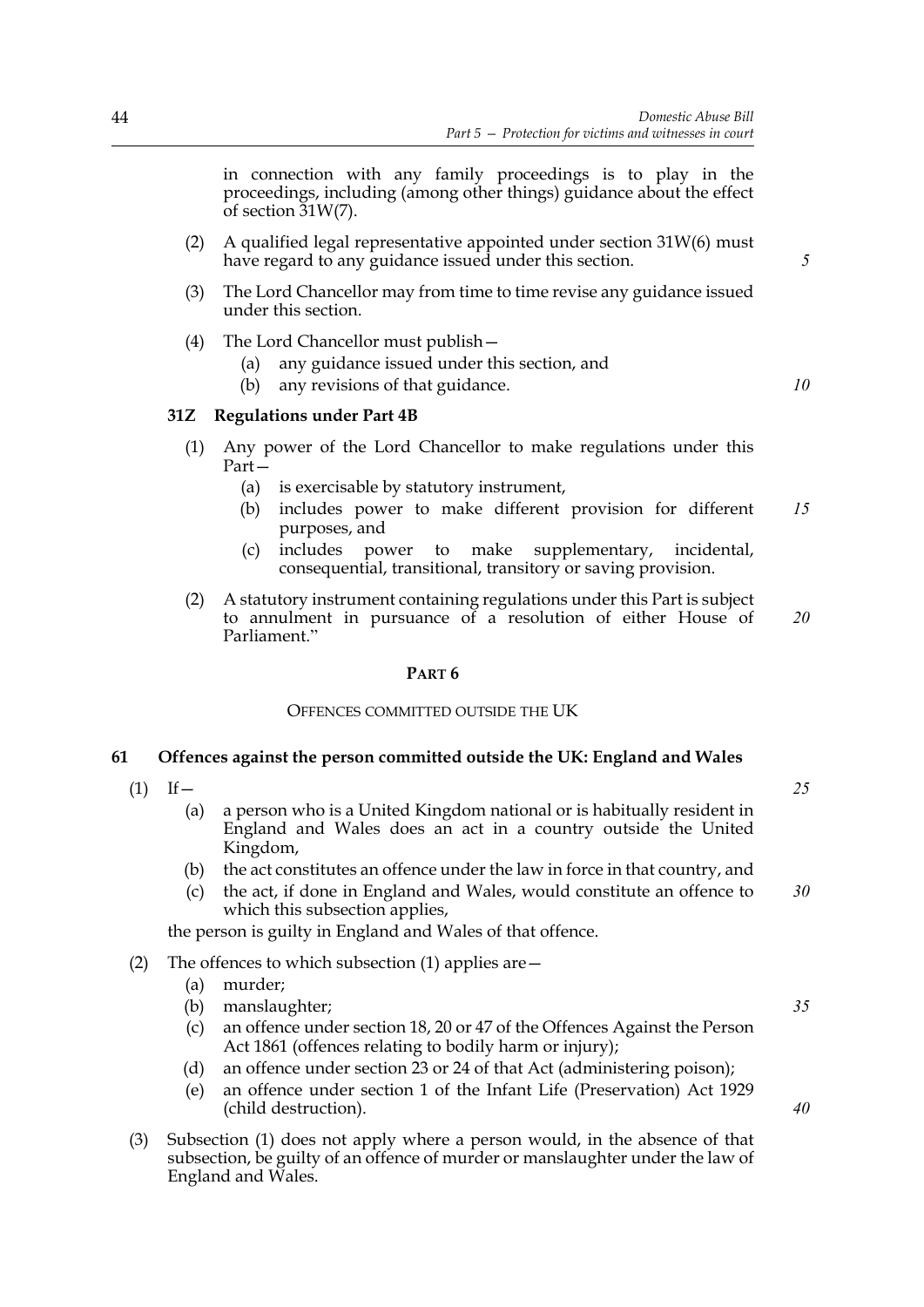- (4) An act punishable under the law in force in any country constitutes an offence under that law for the purposes of subsection (1)(b) however it is described in that law.
- (5) The condition in subsection  $(1)(b)$  is to be taken to be met unless, not later than rules of court may provide, the defendant serves on the prosecution a notice—
	- (a) stating that, on the facts as alleged with respect to the act in question, the condition is not in the defendant's opinion met,
	- (b) showing the grounds for that opinion, and
	- (c) requiring the prosecution to prove that it is met.
- (6) But the court, if it thinks fit, may permit the defendant to require the prosecution to prove that the condition is met without service of a notice under subsection (5). *10*
- (7) In the Crown Court the question whether the condition is met is to be decided by the judge alone.
- (8) In this section—

"act" includes a failure to act; "country" includes territory;

"United Kingdom national" means an individual who is—

- (a) a British citizen, a British overseas territories citizen, a British National (Overseas) or a British Overseas citizen,
- (b) a person who under the British Nationality Act 1981 is a British subject, or
- (c) a British protected person within the meaning of that Act.

#### **62 Offences against the person committed outside the UK: Northern Ireland**

- $(1)$  If  $-$ 
	- (a) a person who is a United Kingdom national or is habitually resident in Northern Ireland does an act in a country outside the United Kingdom,
	- (b) the act constitutes an offence under the law in force in that country, and
	- (c) the act, if done in Northern Ireland, would constitute an offence to which this subsection applies,

the person is guilty in Northern Ireland of that offence.

- (2) The offences to which subsection (1) applies are  $-$ 
	- (a) murder;
	- (b) manslaughter;
	- (c) an offence under section 18, 20 or 47 of the Offences Against the Person Act 1861 (offences relating to bodily harm or injury); *35*
	- (d) an offence under section 23 or 24 of that Act (administering poison);
	- (e) an offence under section 25 of the Criminal Justice Act (Northern Ireland) 1945 (child destruction).
- (3) Subsection (1) does not apply where a person would, in the absence of that subsection, be guilty of an offence of murder or manslaughter under the law of Northern Ireland. *40*
- (4) An act punishable under the law in force in any country constitutes an offence under that law for the purposes of subsection (1)(b) however it is described in that law.

*5*

*15*

*20*

*25*

*30*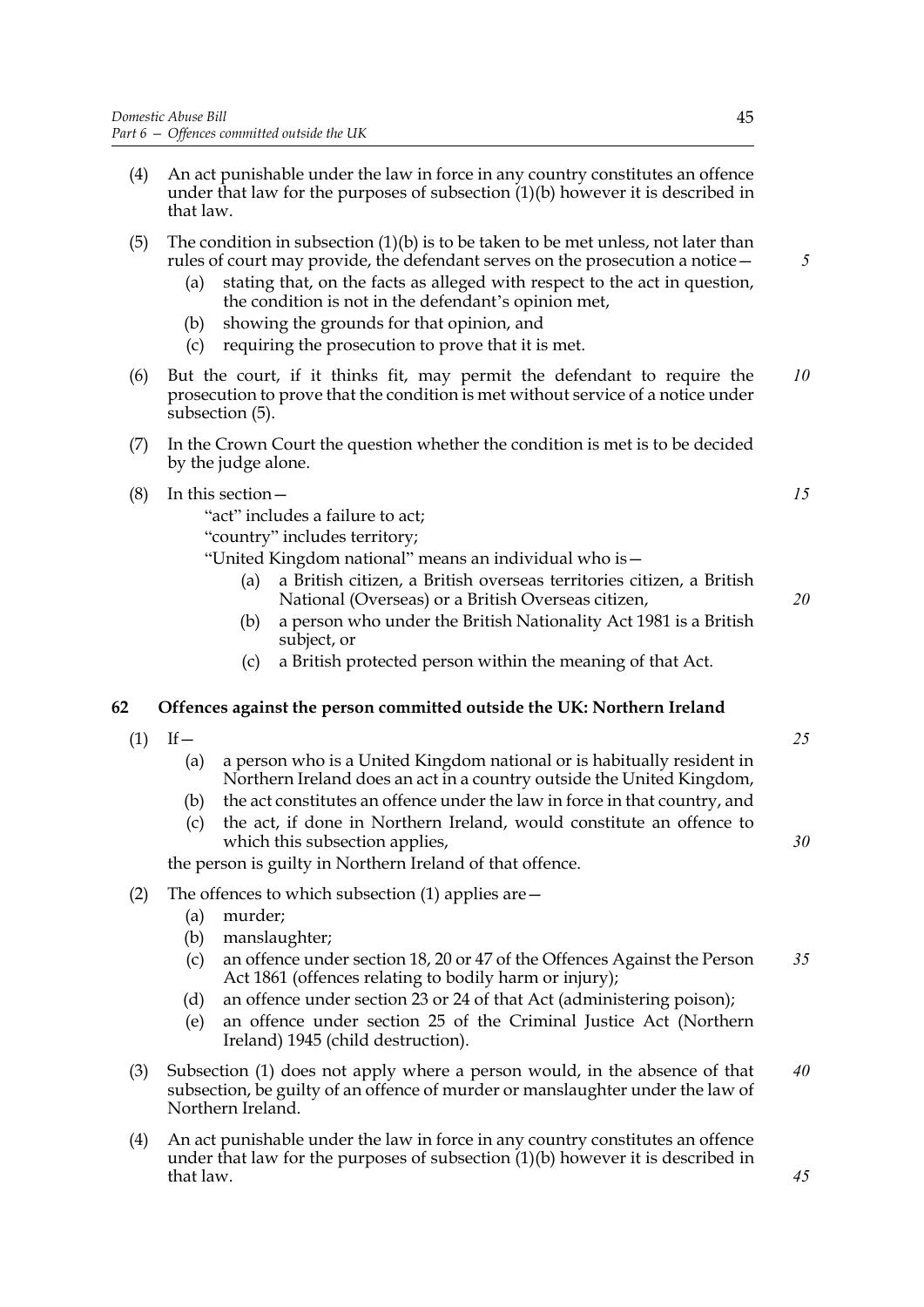| (5) | The condition in subsection $(1)(b)$ is to be taken to be met unless, not later than<br>rules of court may provide, the defendant serves on the prosecution a notice -<br>stating that, on the facts as alleged with respect to the act in question,<br>(a)<br>the condition is not in the defendant's opinion met,<br>showing the grounds for that opinion, and<br>(b)<br>requiring the prosecution to prove that it is met.<br>(c) | 5  |
|-----|--------------------------------------------------------------------------------------------------------------------------------------------------------------------------------------------------------------------------------------------------------------------------------------------------------------------------------------------------------------------------------------------------------------------------------------|----|
| (6) | But the court, if it thinks fit, may permit the defendant to require the<br>prosecution to prove that the condition is met without service of a notice under<br>subsection (5).                                                                                                                                                                                                                                                      |    |
| (7) | In the Crown Court the question whether the condition is met is to be decided<br>by the judge alone.                                                                                                                                                                                                                                                                                                                                 | 10 |
| (8) | In this section-<br>"act" includes a failure to act;                                                                                                                                                                                                                                                                                                                                                                                 |    |
|     | "country" includes territory;                                                                                                                                                                                                                                                                                                                                                                                                        |    |
|     | "rules of court" means-                                                                                                                                                                                                                                                                                                                                                                                                              | 15 |
|     | in relation to proceedings in a magistrates' court, magistrates'<br>(a)<br>court rules;                                                                                                                                                                                                                                                                                                                                              |    |
|     | in relation to proceedings in the Crown Court, Crown Court<br>(b)<br>rules;                                                                                                                                                                                                                                                                                                                                                          |    |
|     | "United Kingdom national" means an individual who is-                                                                                                                                                                                                                                                                                                                                                                                | 20 |
|     | a British citizen, a British overseas territories citizen, a British<br>(a)<br>National (Overseas) or a British Overseas citizen,                                                                                                                                                                                                                                                                                                    |    |
|     | a person who under the British Nationality Act 1981 is a British<br>(b)<br>subject, or                                                                                                                                                                                                                                                                                                                                               |    |
|     | a British protected person within the meaning of that Act.<br>(c)                                                                                                                                                                                                                                                                                                                                                                    | 25 |
| (9) | The Interpretation Act (Northern Ireland) 1954 applies for the purposes of this<br>section as it applies to an Act of the Northern Ireland Assembly.                                                                                                                                                                                                                                                                                 |    |
| 63  | Amendments relating to offences committed outside the UK                                                                                                                                                                                                                                                                                                                                                                             |    |
| (1) | Part 1 of Schedule 2 contains amendments to provide for extra-territorial<br>jurisdiction over certain other offences under the law of England and Wales.                                                                                                                                                                                                                                                                            | 30 |
| (2) | Part 2 of Schedule 2 contains amendments to provide for extra-territorial<br>jurisdiction over certain offences under the law of Scotland.                                                                                                                                                                                                                                                                                           |    |
| (3) | Part 3 of Schedule 2 contains amendments to provide for extra-territorial                                                                                                                                                                                                                                                                                                                                                            |    |

#### **PART 7**

jurisdiction over certain other offences under the law of Northern Ireland.

*35*

#### MISCELLANEOUS AND GENERAL

### *Management of offenders*

#### **64 Polygraph conditions for offenders released on licence**

(1) In Part 3 of the Offender Management Act 2007 (other provisions about the management of offenders), section 28 (application of polygraph condition) is amended as follows. *40*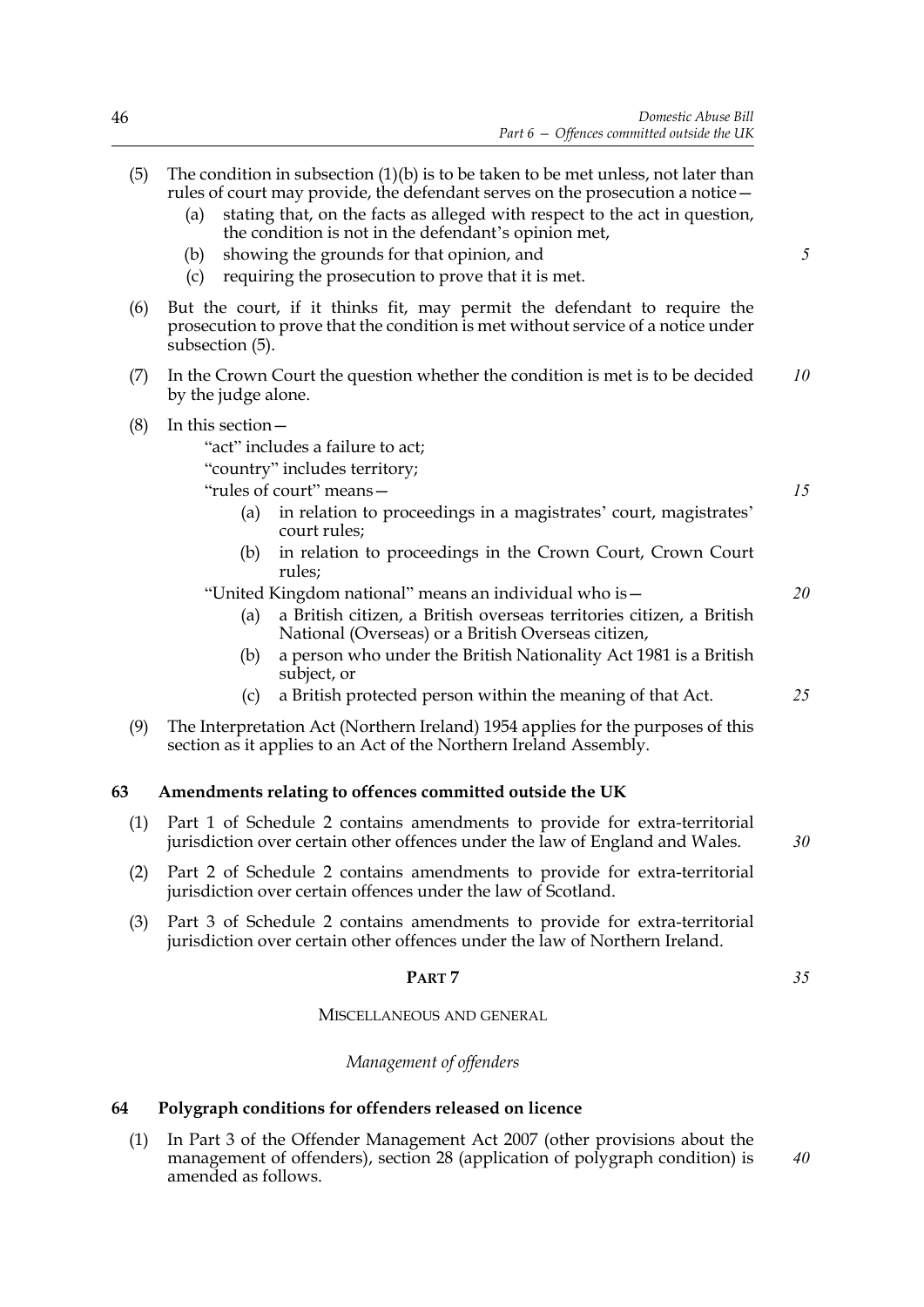- (2) In subsection (2), for "a relevant sexual offence" substitute "an offence within subsection  $(3A)$ ".
- (3) In subsection  $(3)(a)$ , for "for a term of twelve months or more" substitute "that is not for a term of less than twelve months".
- (4) After subsection (3) insert—
	- "(3A) An offence is within this subsection if it is
		- a relevant offence involving domestic abuse (see subsections (3B) and (3C)), or
		- (b) a relevant sexual offence (see subsection (4)).

#### (3B) In this section "relevant offence involving domestic abuse" means— *10*

- (a) an offence listed in subsection (3C) which involved behaviour by the offender amounting to domestic abuse within the meaning of the Domestic Abuse Act 2020 (see section 1 of that Act);
- (b) an offence under section 36 of that Act (breach of domestic abuse protection order). *15*
- (3C) The offences are—
	- (a) murder;
	- (b) an offence under section 5 of the Protection from Harassment Act 1997 (breach of a restraining order);
	- (c) an offence specified in Part 1 of Schedule 15 to the Criminal Justice Act 2003 (specified violent offences);
	- (d) an offence under section 76 of the Serious Crime Act 2015 (controlling or coercive behaviour in an intimate or family relationship)."

#### *Disclosure of information by police*

#### **65 Guidance about the disclosure of information by police forces**

(1) The Secretary of State must issue guidance to chief officers of police about the disclosure of police information by police forces for the purposes of preventing domestic abuse.

"Police information" means information held by a police force.

- (2) Each chief officer of police of a police force must have regard to any guidance issued under this section.
- (3) The Secretary of State may from time to time revise any guidance issued under this section.
- (4) Before issuing or revising guidance under this section, the Secretary of State must consult—
	- (a) the Domestic Abuse Commissioner,
	- (b) the National Police Chiefs' Council, and
	- (c) such other persons as the Secretary of State considers appropriate.
- (5) Subsection (4) does not apply in relation to any revisions of guidance issued under this section if the Secretary of State considers the proposed revisions of the guidance are insubstantial.

*5*

*30*

*20*

*25*

*35*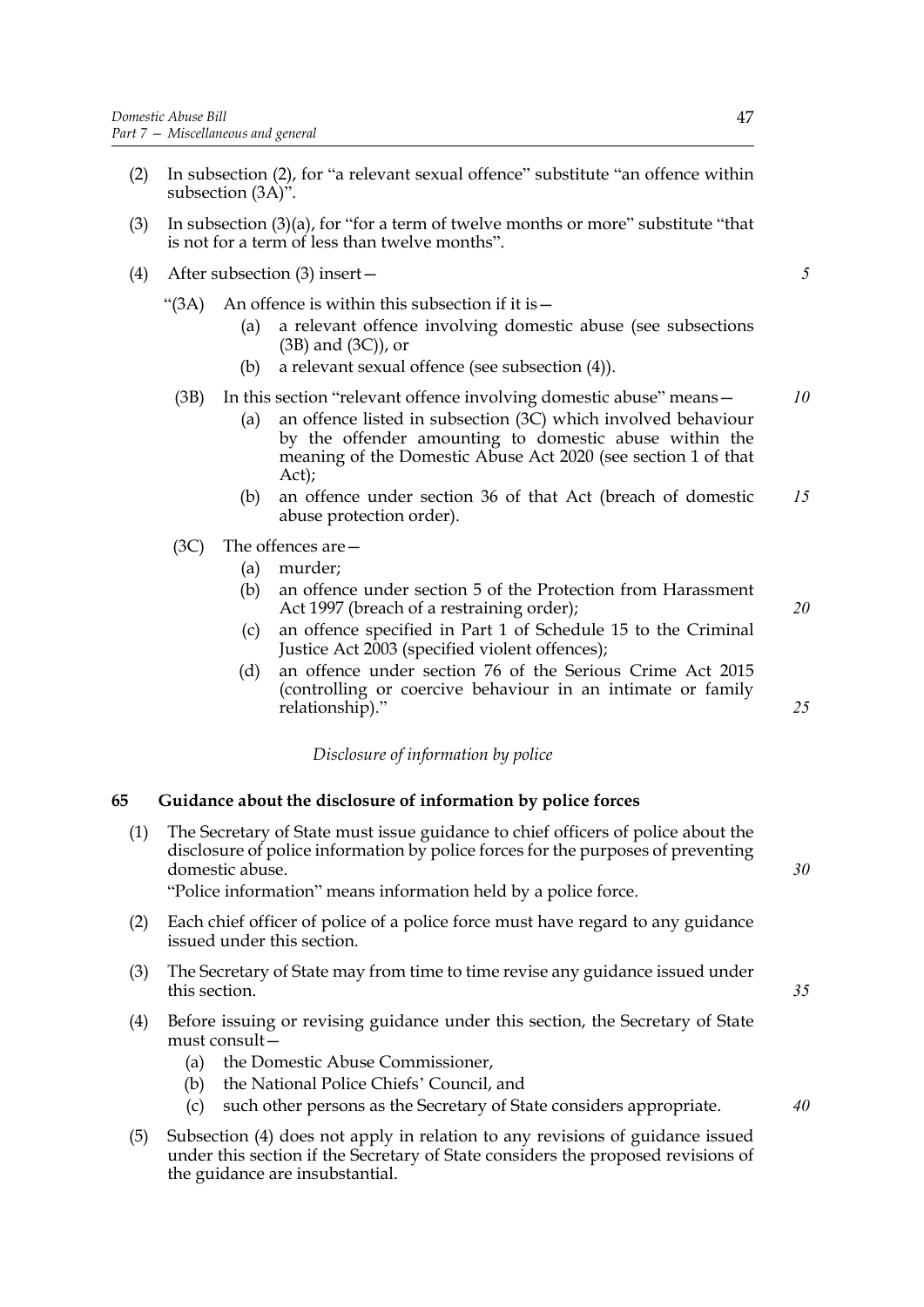- (6) The Secretary of State must publish—
	- (a) any guidance issued under this section, and
	- (b) any revisions of that guidance.
- (7) In this section—

"chief officer of police" means—

- (a) in relation to the British Transport Police Force, the Chief Constable of that Force;
- (b) in relation to any other police force, the chief officer of police of that force;

"police force" means—

- (a) a police force maintained by a local policing body, or
- (b) the British Transport Police Force.

#### *Homelessness*

#### **66 Homelessness: victims of domestic abuse**

- (1) Part 7 of the Housing Act 1996 (homelessness: England) is amended as follows. *15*
- (2) In section 177 (whether it is reasonable to continue to occupy accommodation)—
	- (a) in subsection (1), for "domestic violence or other violence" substitute "violence or domestic abuse";
	- (b) for subsection  $(1A)$  substitute  $-$ 
		- " $(1A)$  For this purpose  $-$ 
			- (a) "domestic abuse" has the meaning given by section 1 of the Domestic Abuse Act 2020;
			- (b) "violence" means—
				- (i) violence from another person; or *25*
				- (ii) threats of violence from another person which are likely to be carried out."
- (3) Omit section 178 (meaning of associated person).
- (4) In section 179 (duty of local housing authority in England to provide advisory services), in subsection (5)— (a) for the definition of "domestic abuse" substitute  $-$ *30*
	- ""domestic abuse" has the meaning given by section 1 of the Domestic Abuse Act 2020;";
	- (b) omit the definition of "financial abuse".
- (5) In section 189 (priority need for accommodation)—
	- (a) in subsection (1), after paragraph (d) insert—
		- "(e) a person who is homeless as a result of that person being a victim of domestic abuse.";
	- (b) after subsection (4) insert—
		- "(5) In this section "domestic abuse" has the meaning given by section 1 of the Domestic Abuse Act 2020." *40*
- (6) In section 198 (referral of case to another local housing authority)  $-$

*10*

*5*

*20*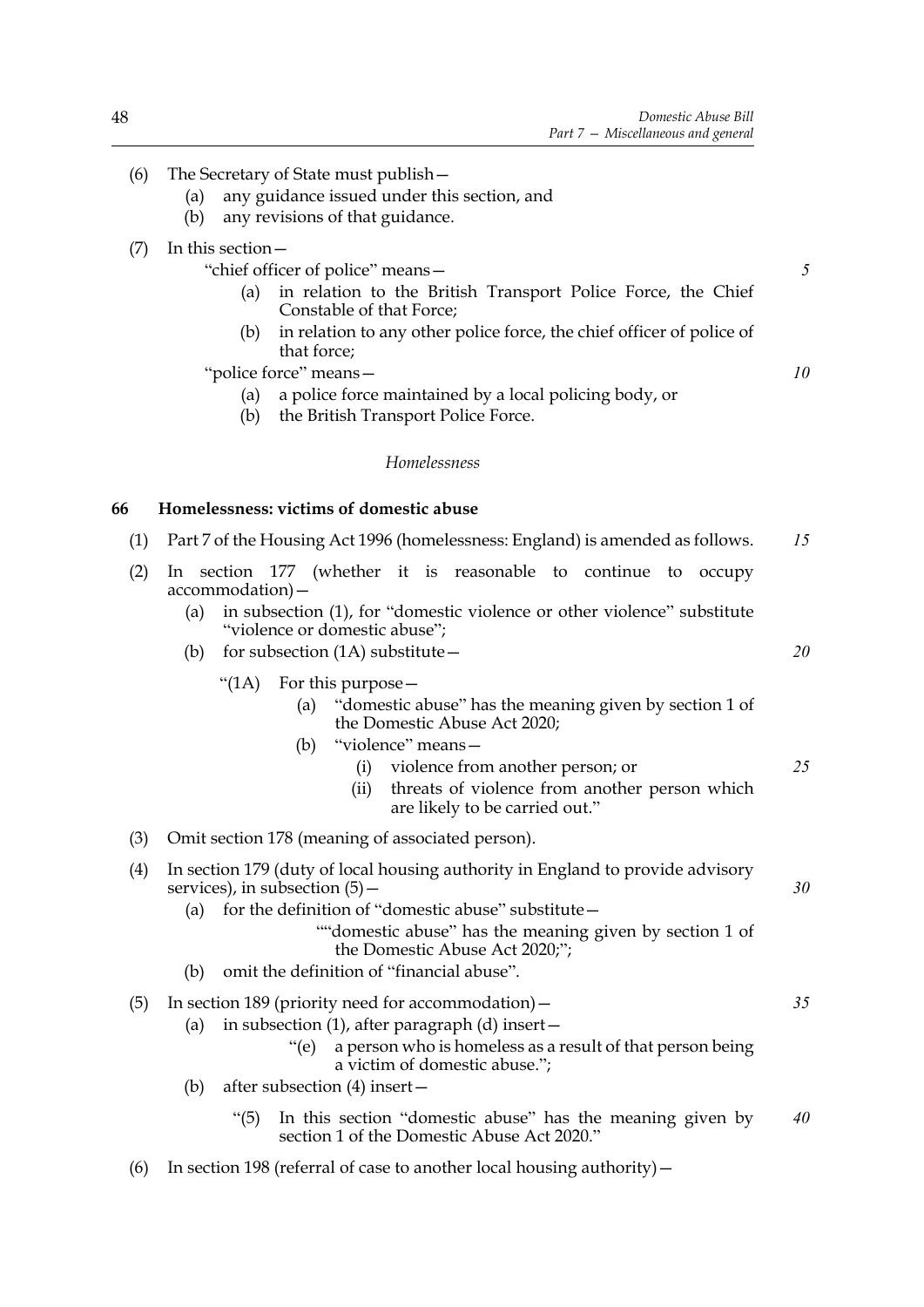- (a) in subsection (2), in paragraph (c), for "domestic violence" substitute "domestic abuse"; (b) in subsection (2ZA), in paragraph (b), for "domestic violence" substitute "domestic abuse"; (c) in subsection (2A), in paragraph (a), for "domestic violence" substitute "violence that is domestic abuse"; (d) for subsection (3) substitute— "(3) For the purposes of subsections  $(2)$ ,  $(2ZA)$  and  $(2A)$  -(a) "domestic abuse" has the meaning given by section 1 of the Domestic Abuse Act 2020; (b) "violence" means— (i) violence from another person; or (ii) threats of violence from another person which are likely to be carried out." (7) In section 218 (index of defined expressions: Part 7), in the table, omit the entry relating to section 178. (8) In article 6 of the Homelessness (Priority Need for Accommodation) (England) Order 2002 (S.I. 2002/2051) (vulnerability: fleeing violence or threats of violence)—
	- (a) the existing text becomes paragraph (1);
	- (b) after that paragraph insert—
	- "(2) For the purposes of this article—
		- (a) "violence" does not include violence that is domestic abuse;
		- (b) "domestic abuse" has the meaning given by section 1 of the Domestic Abuse Act 2020."
- (9) In consequence of the repeal made by subsection (3), omit the following provisions—
	- (a) in Schedule 8 to the Civil Partnership Act 2004, paragraph 61;
	- (b) in Schedule 3 to the Adoption and Children Act 2002, paragraphs 89 to 92.

#### *Secure tenancies*

#### **67 Grant of secure tenancies in cases of domestic abuse**

- (1) Part 4 of the Housing Act 1985 (secure tenancies and rights of secure tenants) is amended as follows.
- (2) After section 81 insert—

#### **"81ZA Grant of secure tenancies in cases of domestic abuse**

- (1) This section applies where a local housing authority grants a secure tenancy of a dwelling-house in England before the day on which paragraph 4 of Schedule 7 to the Housing and Planning Act 2016 (grant of new secure tenancies in England) comes fully into force.
- (2) The local housing authority must grant a secure tenancy that is not a flexible tenancy if—

*5*

*10*

*15*

*20*

*25*

*30*

*35*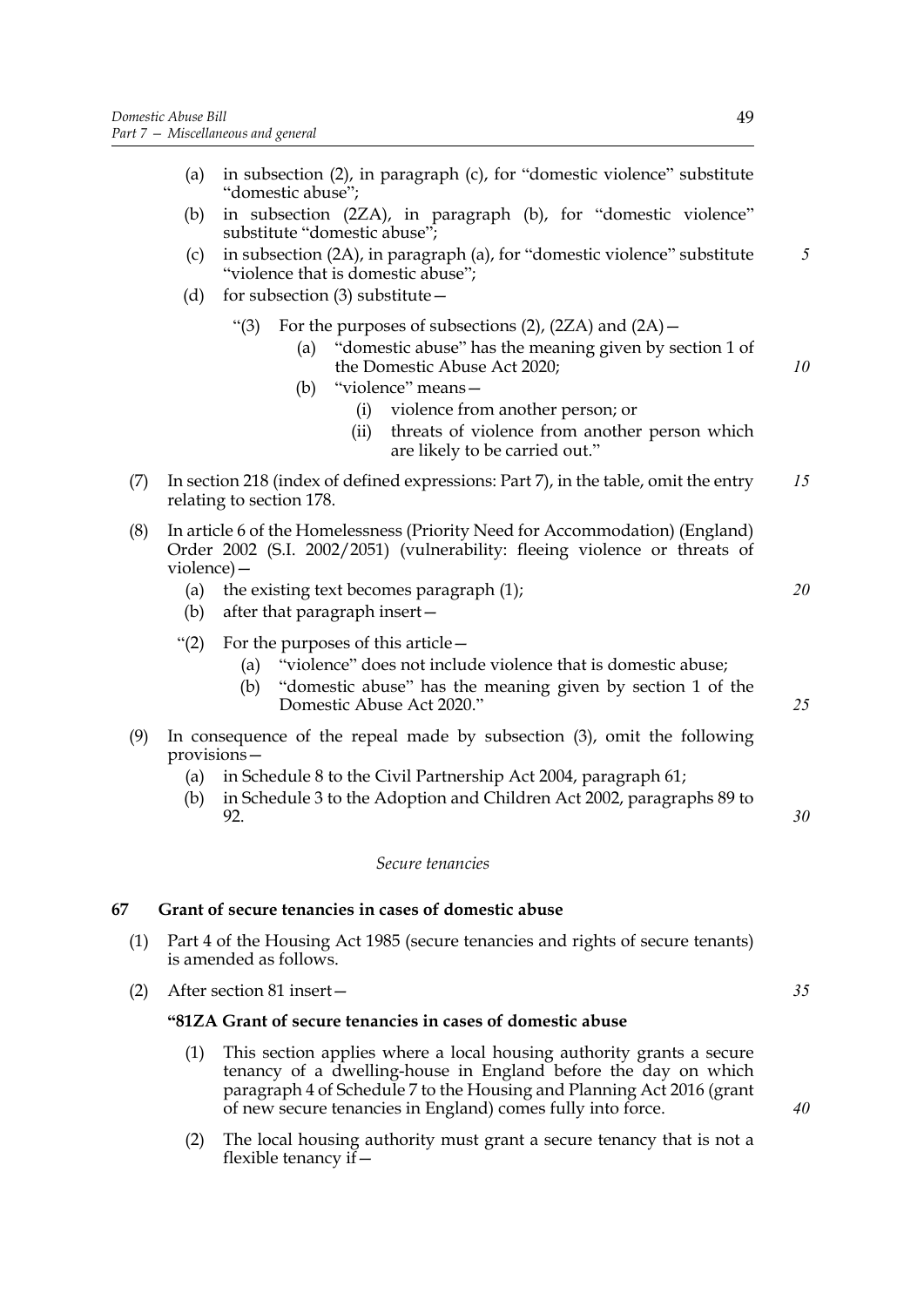|     | the tenancy is offered to a person who is or was a tenant of some<br>(a)<br>other dwelling-house under a qualifying tenancy (whether as<br>the sole tenant or as a joint tenant), and |                                                                                                                                                                                                                                                                                                                                                                                                                                                                                                                                                    |
|-----|---------------------------------------------------------------------------------------------------------------------------------------------------------------------------------------|----------------------------------------------------------------------------------------------------------------------------------------------------------------------------------------------------------------------------------------------------------------------------------------------------------------------------------------------------------------------------------------------------------------------------------------------------------------------------------------------------------------------------------------------------|
|     |                                                                                                                                                                                       |                                                                                                                                                                                                                                                                                                                                                                                                                                                                                                                                                    |
|     | the person or a member of the person's household is or<br>(i)<br>has been a victim of domestic abuse carried out by<br>another person, and                                            | 5                                                                                                                                                                                                                                                                                                                                                                                                                                                                                                                                                  |
|     | the new tenancy is granted for reasons connected with<br>(ii)<br>that abuse.                                                                                                          |                                                                                                                                                                                                                                                                                                                                                                                                                                                                                                                                                    |
| (3) | The local housing authority must grant a secure tenancy that is not a<br>flexible tenancy if $-$                                                                                      | 10                                                                                                                                                                                                                                                                                                                                                                                                                                                                                                                                                 |
|     | the tenancy is offered to a person who was a joint tenant of the<br>(a)<br>dwelling-house under a qualifying tenancy, and                                                             |                                                                                                                                                                                                                                                                                                                                                                                                                                                                                                                                                    |
|     | (b)                                                                                                                                                                                   |                                                                                                                                                                                                                                                                                                                                                                                                                                                                                                                                                    |
|     | the person or a member of the person's household is or<br>(i)<br>has been a victim of domestic abuse carried out by<br>another person, and                                            | 15                                                                                                                                                                                                                                                                                                                                                                                                                                                                                                                                                 |
|     | the new tenancy is granted for reasons connected with<br>(11)<br>that abuse.                                                                                                          |                                                                                                                                                                                                                                                                                                                                                                                                                                                                                                                                                    |
|     |                                                                                                                                                                                       | 20                                                                                                                                                                                                                                                                                                                                                                                                                                                                                                                                                 |
|     |                                                                                                                                                                                       |                                                                                                                                                                                                                                                                                                                                                                                                                                                                                                                                                    |
|     |                                                                                                                                                                                       |                                                                                                                                                                                                                                                                                                                                                                                                                                                                                                                                                    |
|     |                                                                                                                                                                                       |                                                                                                                                                                                                                                                                                                                                                                                                                                                                                                                                                    |
|     |                                                                                                                                                                                       |                                                                                                                                                                                                                                                                                                                                                                                                                                                                                                                                                    |
|     | (d)<br>economic abuse (within the meaning of section $1(4)$ of                                                                                                                        | 25                                                                                                                                                                                                                                                                                                                                                                                                                                                                                                                                                 |
|     |                                                                                                                                                                                       |                                                                                                                                                                                                                                                                                                                                                                                                                                                                                                                                                    |
|     | "domestic abuse" means abuse carried out by a person who is<br>personally connected to the victim of the abuse (within the<br>meaning of section 2 of the Domestic Abuse Act 2020);   | 30                                                                                                                                                                                                                                                                                                                                                                                                                                                                                                                                                 |
|     | "qualifying tenancy" means a tenancy of a dwelling-house in<br>England which is $-$                                                                                                   |                                                                                                                                                                                                                                                                                                                                                                                                                                                                                                                                                    |
|     | a secure tenancy other than a flexible tenancy, or<br>(a)                                                                                                                             |                                                                                                                                                                                                                                                                                                                                                                                                                                                                                                                                                    |
|     |                                                                                                                                                                                       |                                                                                                                                                                                                                                                                                                                                                                                                                                                                                                                                                    |
|     | which is granted by a private registered provider<br>(ii)<br>of social housing, by the Regulator of Social<br>Housing or by a housing trust which is a charity.                       | 35                                                                                                                                                                                                                                                                                                                                                                                                                                                                                                                                                 |
| (5) | For the purposes of this section, a person may be a victim of domestic<br>abuse despite the fact that the abuse is directed at another person (for<br>example, the person's child)."  | 40                                                                                                                                                                                                                                                                                                                                                                                                                                                                                                                                                 |
|     |                                                                                                                                                                                       |                                                                                                                                                                                                                                                                                                                                                                                                                                                                                                                                                    |
|     |                                                                                                                                                                                       |                                                                                                                                                                                                                                                                                                                                                                                                                                                                                                                                                    |
|     | for the definition of "abuse" substitute -<br>(i)                                                                                                                                     | 45                                                                                                                                                                                                                                                                                                                                                                                                                                                                                                                                                 |
|     | ""abuse" means-                                                                                                                                                                       |                                                                                                                                                                                                                                                                                                                                                                                                                                                                                                                                                    |
|     | (4)                                                                                                                                                                                   | the authority is satisfied that -<br>(b)<br>the authority is satisfied that -<br>In this section -<br>"abuse" means-<br>physical or sexual abuse;<br>(a)<br>(b)<br>violent or threatening behaviour;<br>controlling or coercive behaviour;<br>(c)<br>the Domestic Abuse Act 2020);<br>psychological, emotional or other abuse;<br>(e)<br>(b)<br>an assured tenancy -<br>which is not an assured shorthold tenancy, and<br>(i)<br>In section 81B (cases where old-style English secure tenancies may be<br>granted) –<br>(a) in subsection $(2C)$ – |

- (a) physical or sexual abuse;
- (b) violent or threatening behaviour;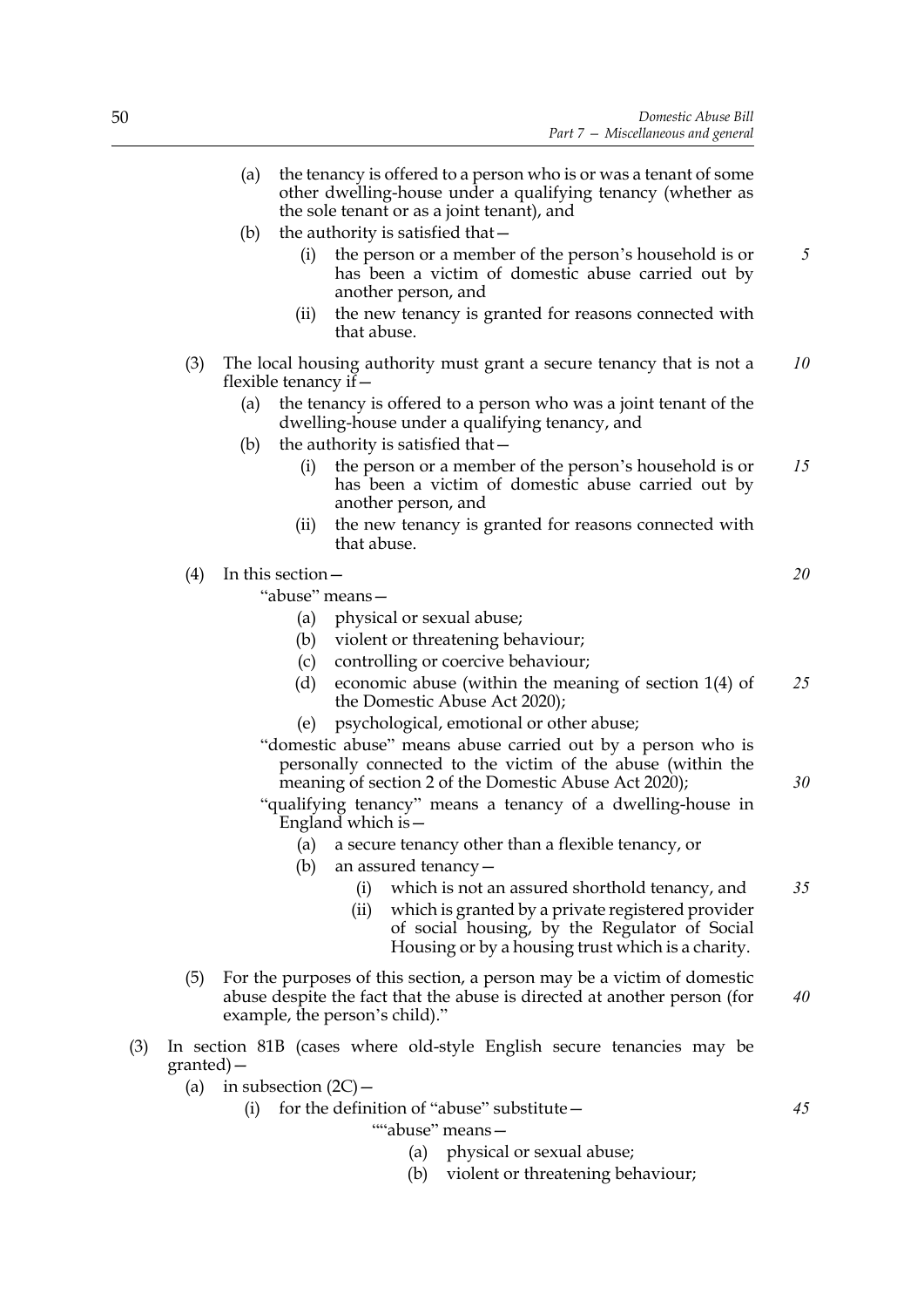- (c) controlling or coercive behaviour;
- (d) economic abuse (within the meaning of section 1(4) of the Domestic Abuse Act 2020);
- (e) psychological, emotional or other abuse;"; *5*
- (ii) for the definition of "domestic abuse" substitute—
	- ""domestic abuse" means abuse carried out by a person who is personally connected to the victim of the abuse (within the meaning of section 2 of the Domestic Abuse Act 2020);"; *10*
- (b) after subsection (2C) insert—
	- "(2D) For the purposes of this section, a person may be a victim of domestic abuse despite the fact that the abuse is directed at another person (for example, the person's child)."

#### *Guidance*

#### **68 Power of Secretary of State to issue guidance about domestic abuse, etc**

- (1) The Secretary of State may issue guidance about—
	- (a) the effect of any provision made by or under—
		- (i) Parts 1 to 5,
		- (ii) section 61 or Part 1 of Schedule 2, or
		- (iii) section 64, 65, 66 or 67;
	- (b) other matters relating to domestic abuse in England and Wales.
- (2) The Secretary of State must, in particular, issue guidance under this section about—
	- (a) the effect of sections 1 and 2, including guidance as to particular kinds of behaviour that amount to domestic abuse;
	- (b) the effect of domestic abuse on children.
- (3) Any guidance issued under this section must, so far as relevant, take account of the fact that the majority of victims of domestic abuse in England and Wales are female. *30*
- (4) A person exercising public functions to whom guidance issued under this section relates must have regard to it in the exercise of those functions. But nothing in this section permits the Secretary of State to issue guidance to a court or tribunal.
- (5) The Secretary of State may from time to time revise any guidance issued under this section.
- (6) Before issuing or revising guidance under this section, the Secretary of State must consult—
	- (a) the Domestic Abuse Commissioner,
	- (b) the Welsh Ministers, so far as the guidance relates to a devolved Welsh authority, and
	- (c) such other persons as the Secretary of State considers appropriate.

*15*

*20*

*25*

*35*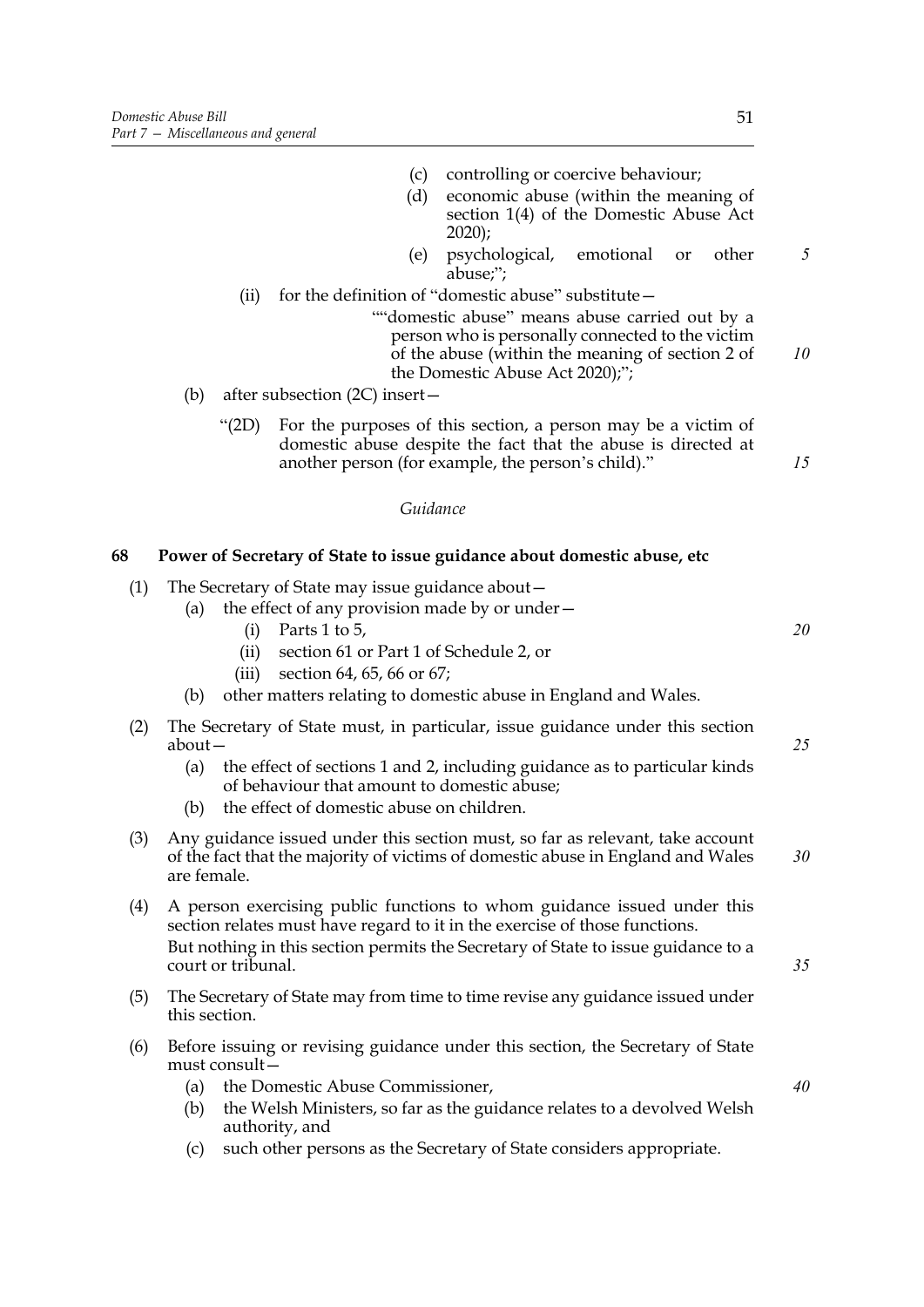- (7) In subsection (6)(b) "devolved Welsh authority" has the meaning given by section 157A of the Government of Wales Act 2006.
- (8) Subsection (6) does not apply in relation to any revisions of guidance issued under this section if the Secretary of State considers the proposed revisions of the guidance are insubstantial.
- (9) The Secretary of State must publish—
	- (a) any guidance issued under this section, and
	- (b) any revisions of that guidance.

*Powers to make consequential or transitional provision, etc*

#### **69 Power of Secretary of State to make consequential amendments**

- (1) The Secretary of State may by regulations make provision that is consequential on any provision made by or under—
	- (a) Parts 1 to 5,
	- (b) section 61 or Part 1 of Schedule 2, or
	- (c) section 64, 65, 66 or 67.
- (2) The power to make regulations under this section may, in particular, be exercised by amending, repealing, revoking or otherwise modifying any provision made by or under an Act passed before, or in the same session of Parliament as, this Act.

#### **70 Power to make transitional or saving provision**

- (1) The Secretary of State may by regulations make such transitional or saving provision as the Secretary of State considers appropriate in connection with the coming into force of any provision of—
	- (a) Parts 1 to 5,
	- (b) section 61 or 63(1) or Part 1 of Schedule 2, or
	- (c) section 64, 65, 66, 67 or 68.
- (2) The Department of Justice in Northern Ireland may by regulations make such transitional or saving provision as the Department considers appropriate in connection with the coming into force of any provision of section 62 or 63(3) or Part 3 of Schedule 2.
- (3) Regulations under this section may (among other things) make any adaptations of provisions of this Act mentioned in subsection  $(1)$  or  $(2)$  (as the case may be) brought into force that appear to be appropriate in consequence of other provisions of this Act not yet having come into force.

*Final provisions*

#### **71 Regulations**

(1) Any power of the Secretary of State to make regulations under this Act is exercisable by statutory instrument.

*20*

*5*

*10*

*15*

*25*

*30*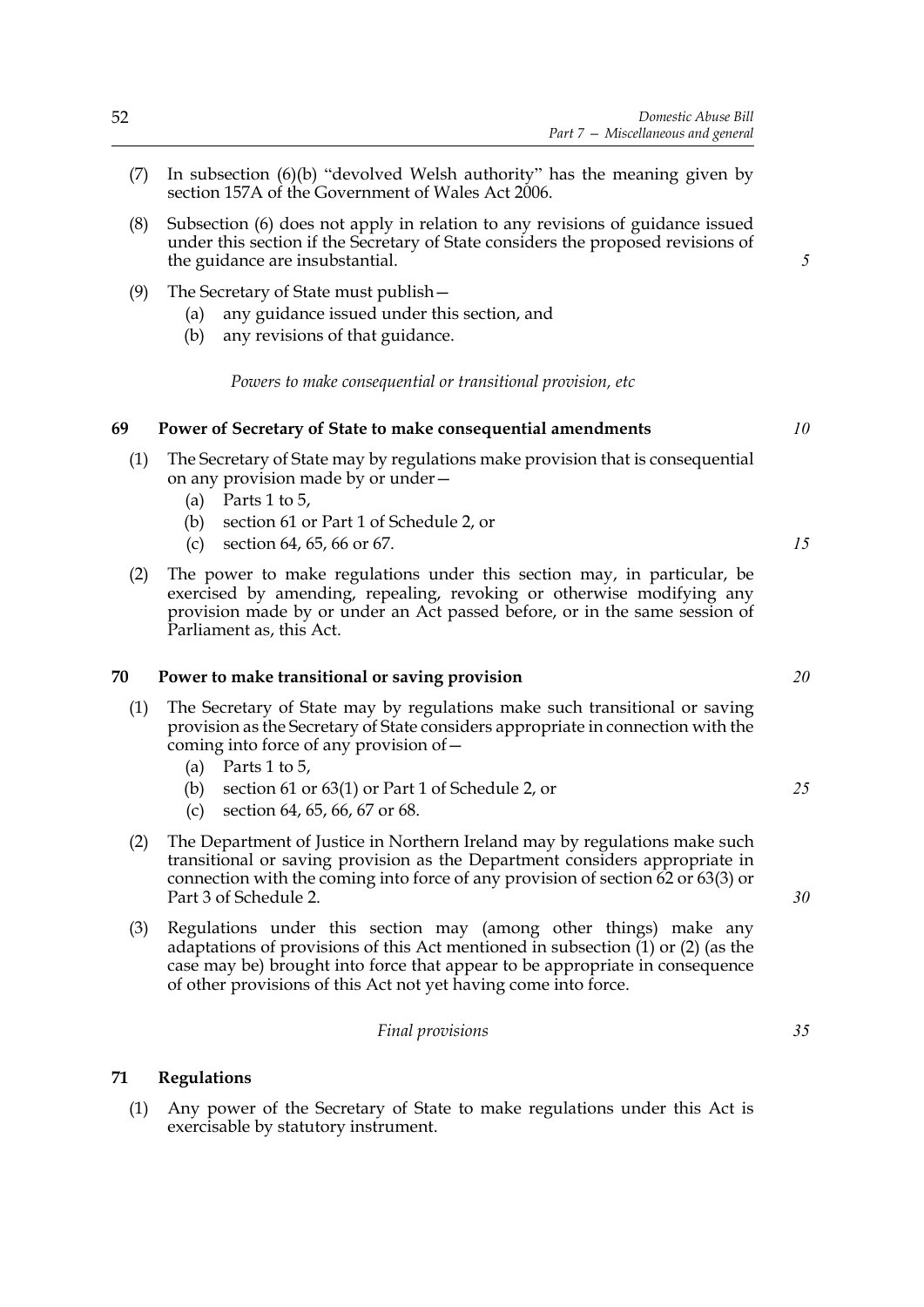- (2) Any power of the Department of Justice in Northern Ireland to make regulations under this Act is exercisable by statutory rule for the purposes of the Statutory Rules (Northern Ireland) Order 1979 (S.I. 1979/1573 (N.I. 12)).
- (3) Regulations under this Act may—
	- (a) make different provision for different purposes or in relation to different areas;
	- (b) contain supplementary, incidental, consequential, transitional or saving provision.
- (4) Subsection (3) does not apply to regulations under section 74 (see instead subsection (6) of that section).
- (5) A statutory instrument containing regulations made by the Secretary of State under this Act is subject to annulment in pursuance of a resolution of either House of Parliament, unless the instrument—
	- (a) is required by subsection (6) or any other enactment to be laid in draft before, and approved by a resolution of, each House of Parliament, or *15*
	- (b) contains only regulations under section 34(7), 70 or 74.
- (6) A statutory instrument that contains (with or without other provisions)  $-$ 
	- (a) regulations under section 38(7), or
	- (b) regulations under section 69 that amend or repeal any Act,

may not be made unless a draft of the instrument has been laid before, and approved by a resolution of, each House of Parliament. *20*

#### **72 Financial provision**

There is to be paid out of money provided by Parliament—

- (a) any expenditure incurred by a Minister of the Crown under or by virtue of this Act, and
- (b) any increase attributable to this Act in the sums payable under any other Act out of money so provided.

#### **73 Extent**

- (1) Except as set out below, this Act extends to England and Wales only.
- (2) Any amendment or repeal made by Part 2 or 3 has the same extent as the provision amended or repealed. *30*
- (3) Section 63(2) and Part 2 of Schedule 2 extend to Scotland only.
- (4) Sections 62 and 63(3) and Part 3 of Schedule 2 extend to Northern Ireland only.
- (5) The following provisions extend to England and Wales, Scotland and Northern Ireland—
	- (a) section 36(7),
	- (b) sections 69 to 72,
	- (c) this section, and
	- (d) sections 74 and 75.
- (6) Section 36(7) and this subsection (and sections 69 to 71, 74 and 75, so far as relating to those provisions) extend to— *40*
	- (a) the Isle of Man, and

*25*

*35*

*10*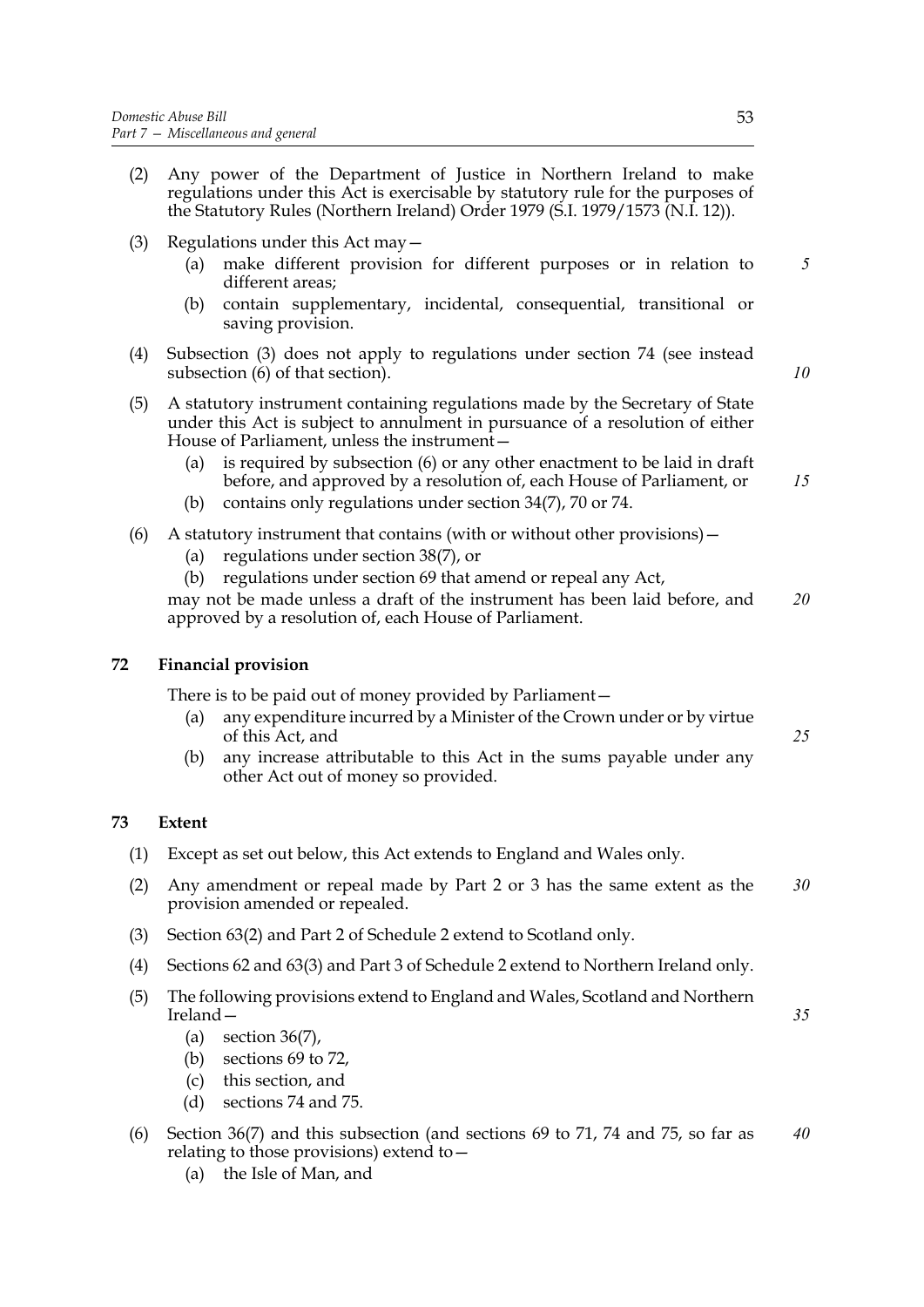(b) the British overseas territories except Gibraltar;

and the power under section 384(2) of the Armed Forces Act 2006 may be exercised so as to modify section 36(7) as it extends to the Isle of Man or a British overseas territory other than Gibraltar.

(7) The power under section 384(1) of the Armed Forces Act 2006 may be exercised so as to extend section 36(7) of this Act to any of the Channel Islands (with or without modifications). *5*

#### **74 Commencement**

(1) The following provisions of this Act come into force on the day on which this Act is passed—

*10*

- (a) sections 69 to 73, this section and section 75;
- (b) any power to make regulations under or by virtue of this Act.
- (2) Sections 61 and 63(1) and Part 1 of Schedule 2 come into force at the end of the period of two months beginning with the day on which this Act is passed.
- (3) Section 63(2) and Part 2 of Schedule 2 come into force in accordance with provision contained in regulations made by the Scottish Ministers. *15*
- (4) Sections 62 and 63(3) and Part 3 of Schedule 2 come into force in accordance with provision contained in an order made by the Department of Justice in Northern Ireland.
- (5) The remaining provisions of this Act come into force in accordance with provision contained in regulations made by the Secretary of State. *20*
- (6) Regulations or an order under this section may make different provision for different purposes or in relation to different areas.
- (7) Regulations under this section bringing any provision of Part 3 or section 64 into force only for a specified purpose or in relation to a specified area may—
	- (a) provide for that provision or section to be in force for that purpose or in relation to that area for a specified period;
	- (b) make transitional or saving provision relating to that provision or section ceasing to be in force at the end of the specified period.
- (8) Regulations containing provision permitted by subsection  $(7)(a)$  may be amended by subsequent regulations under this section so as to continue any provision of Part 3 or section 64 in force for the specified purpose or in relation to the specified area for a further specified period. *30*
- (9) The power of the Department of Justice in Northern Ireland to make an order under this section is exercisable by statutory rule for the purposes of the Statutory Rules (Northern Ireland) Order 1979 (S.I. 1979/1573 (N.I. 12)).
- (10) Any provision which the Department of Justice in Northern Ireland could make by regulations under section 70 may be made by the Department by an order under this section.

#### **75 Short title**

This Act may be cited as the Domestic Abuse Act 2020.

*40*

*35*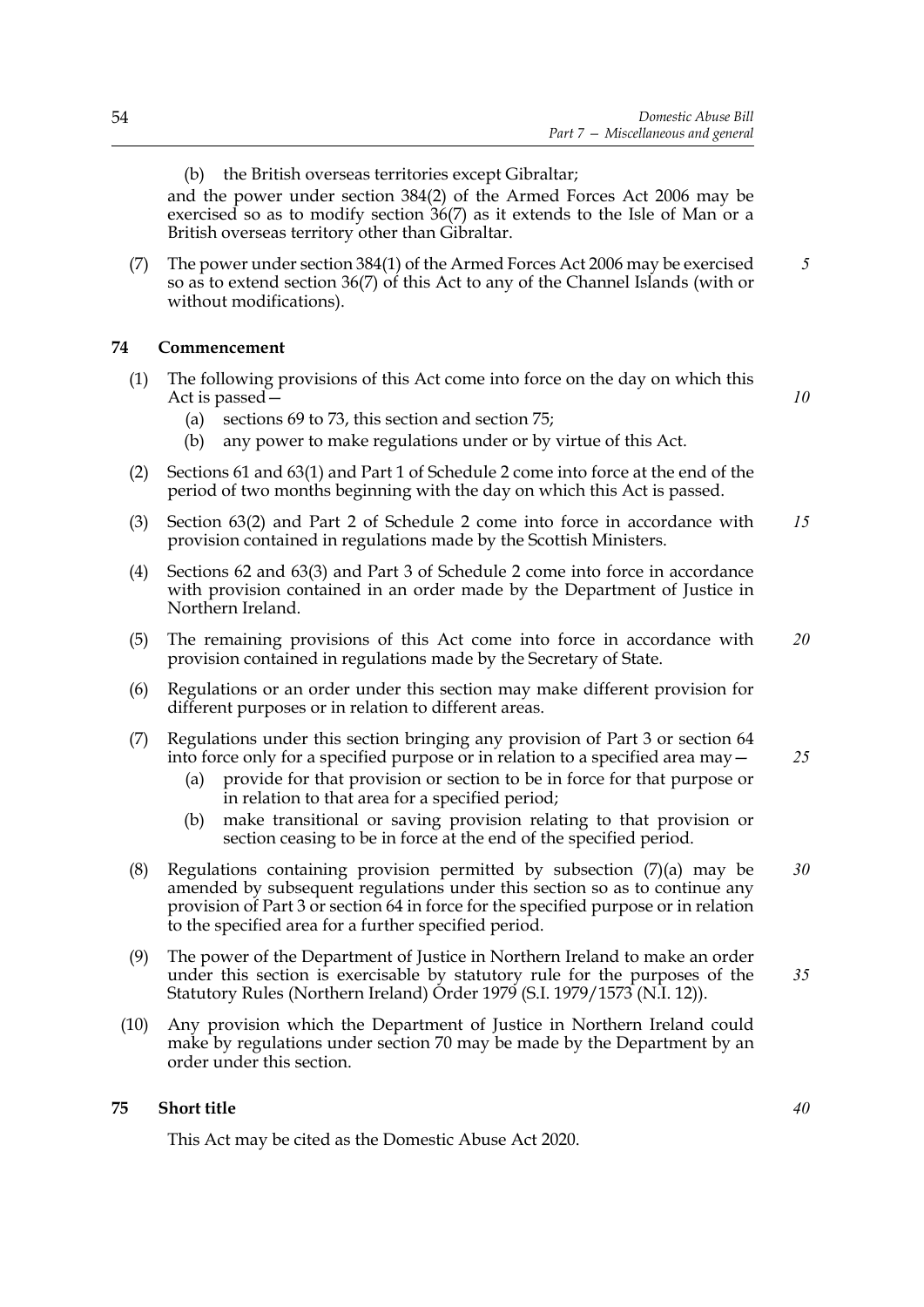# SCHEDULES

### SCHEDULE 1 Section 37

*10*

*15*

#### FURTHER PROVISION ABOUT REMAND UNDER SECTION 37

#### *Introductory*

1 This Schedule applies where a court has power to remand a person ("P") under section 37. *5*

#### *Remand in custody or on bail*

- 2 (1) The court may remand P in custody or on bail.
	- (2) If remanded in custody, P is to be committed to custody to be brought before the court—
		- (a) at the end of the period of remand, or
		- (b) at such earlier time as the court may require.
	- (3) The court may remand P on bail  $-$ 
		- (a) by taking from P a recognizance (with or without sureties) conditioned as provided in paragraph 3, or
		- (b) by fixing the amount of the recognizances with a view to their being taken subsequently in accordance with paragraph 7 and, in the meantime, committing P to custody as mentioned in sub-paragraph  $(2).$
	- (4) Where P is brought before the court after remand, the court may further remand P. *20*
- 3 (1) Where P is remanded on bail, the court may direct that P's recognizance be conditioned for P's appearance—
	- (a) before the court at the end of the period of remand, or
	- (b) at every time and place to which during the course of the proceedings the hearing may from time to time be adjourned. *25*
	- (2) Where a recognizance is conditioned for P's appearance as mentioned in sub-paragraph (1)(b), the fixing of a time for P next to appear is to be treated as a remand.
	- (3) Nothing in this paragraph affects the power of the court at any subsequent hearing to remand P afresh. *30*
- 4 (1) The court may not remand P for a period exceeding eight clear days unless—
	- (a) the court adjourns proceedings for the purpose mentioned in paragraph  $5(1)$ , or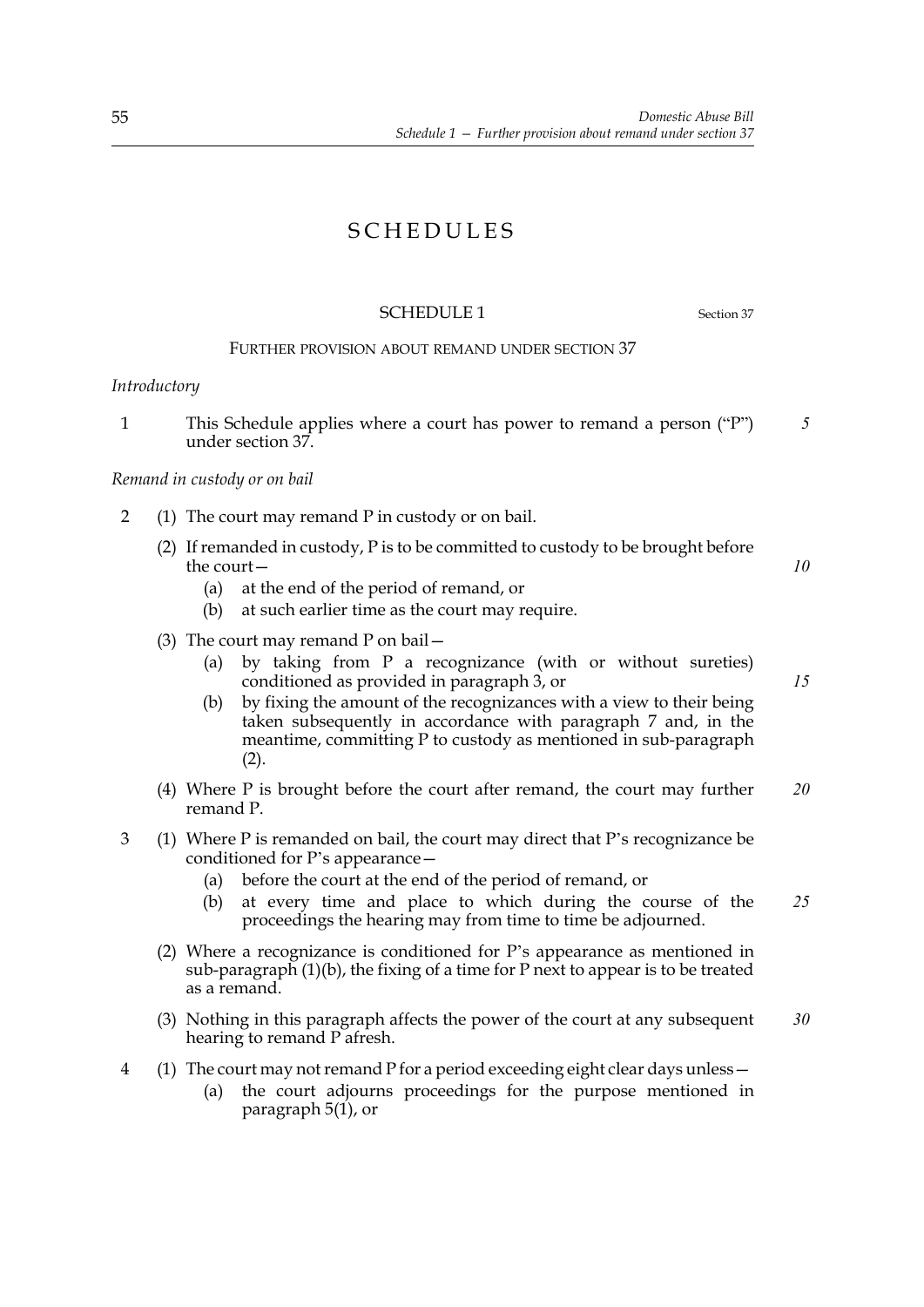(b) P is remanded on bail and both P and the person who applied for the warrant under section 37 consent.

This is subject to paragraph 6.

(2) Where the court has power to remand P in custody, P may be committed to the custody of a constable if the remand is for a period not exceeding three clear days.

#### *Remand for medical examination and report*

- 5 (1) If the court has reason to suspect that a medical report will be required, the power to remand a person under section 37 may be exercised for the purpose of enabling a medical examination to take place and a report to be made.
	- (2) If the person is remanded in custody for that purpose, the adjournment may not be for more than 3 weeks at a time.
	- (3) If the person is remanded on bail for that purpose, the adjournment may not be for more than 4 weeks at a time.
	- (4) Sub-paragraph (5) applies if there is reason to suspect that a person who has been arrested under a warrant issued on an application made under section 37 is suffering from mental disorder within the meaning of the Mental Health Act 1983. *15*
	- (5) The court has the same power to make an order under section 35 of that Act (remand to hospital for report on accused's mental condition) as the Crown Court has under that section in the case of an accused person (within the meaning of that section).

#### *Further remand*

56

- 6 (1) If the court is satisfied that a person ("P") who has been remanded is unable by reason of illness or accident to appear or be brought before the court at the end of the period of remand, the court may further remand P in P's absence. *25*
	- (2) The power under sub-paragraph (1) may, in the case of a person who was remanded on bail, be exercised by enlarging the person's recognizance and those of any sureties for the person to a later time.
	- (3) Where a person ("P") remanded on bail is bound to appear before the court at any time and the court has no power to remand P under sub-paragraph (1), the court may (in P's absence) enlarge P's recognizance and those of any sureties for P to a later time.
	- (4) The enlargement of P's recognizance is to be treated as a further remand. *35*
	- (5) Paragraph 4(1) (limit of remand) does not apply to the exercise of the powers conferred by this paragraph.

#### *Postponement of taking of recognizance*

7 Where under paragraph 2(3)(b) the court fixes the amount in which the principal and the sureties, if any, are to be bound, the recognizance may afterwards be taken by a person prescribed by rules of court, with the same consequences as if it had been entered into before the court.

*10*

*20*

*30*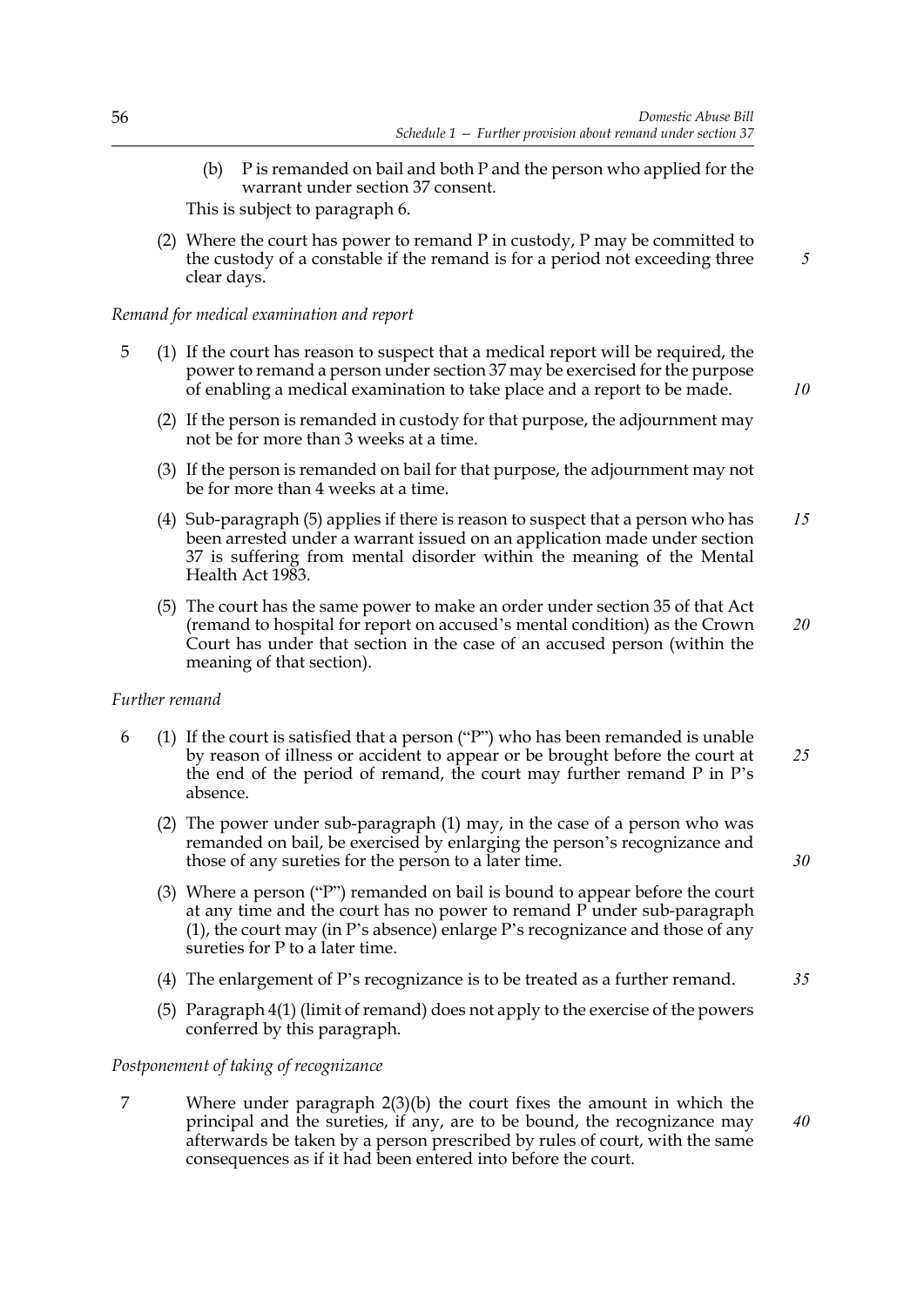*Requirements imposed on remand on bail*

8 The court may, when remanding a person on bail in accordance with this Schedule, require the person to comply, before release on bail or later, with any requirements that appear to the court to be necessary to secure that the person does not interfere with witnesses or otherwise obstruct the course of justice.

| SCHEDULE 2 | Section 63 |
|------------|------------|
|------------|------------|

#### AMENDMENTS RELATING TO OFFENCES COMMITTED OUTSIDE THE UK

PART 1

#### ENGLAND AND WALES

*Protection from Harassment Act 1997*

1 In the Protection from Harassment Act 1997, after section 4A insert—

#### **"4B Offences under sections 4 and 4A committed outside the United Kingdom**

- $(1)$  If
	- (a) a person's course of conduct consists of or includes conduct in a country outside the United Kingdom,
	- (b) the course of conduct would constitute an offence under section 4 or 4A if it occurred in England and Wales, and
	- (c) the person is a United Kingdom national or is habitually resident in England and Wales, *20*

the person is guilty in England and Wales of that offence.

(2) In this section—

"country" includes territory;

- "United Kingdom national" means an individual who is—
	- (a) a British citizen, a British overseas territories citizen, a British National (Overseas) or a British Overseas citizen,
	- (b) a person who under the British Nationality Act 1981 is a British subject, or
	- (c) a British protected person within the meaning of that Act."

#### *Sexual Offences Act 2003*

- 2 (1) The Sexual Offences Act 2003 is amended as follows.
	- (2) In section 72 (offences outside the United Kingdom)— *35*
		- (a) in subsections  $(1)(b)$  and  $(2)(c)$ , for "section" substitute "subsection";
		- (b) after subsection (2) insert—

" $(2A)$  If  $-$ 

*5*

*10*

*15*

*25*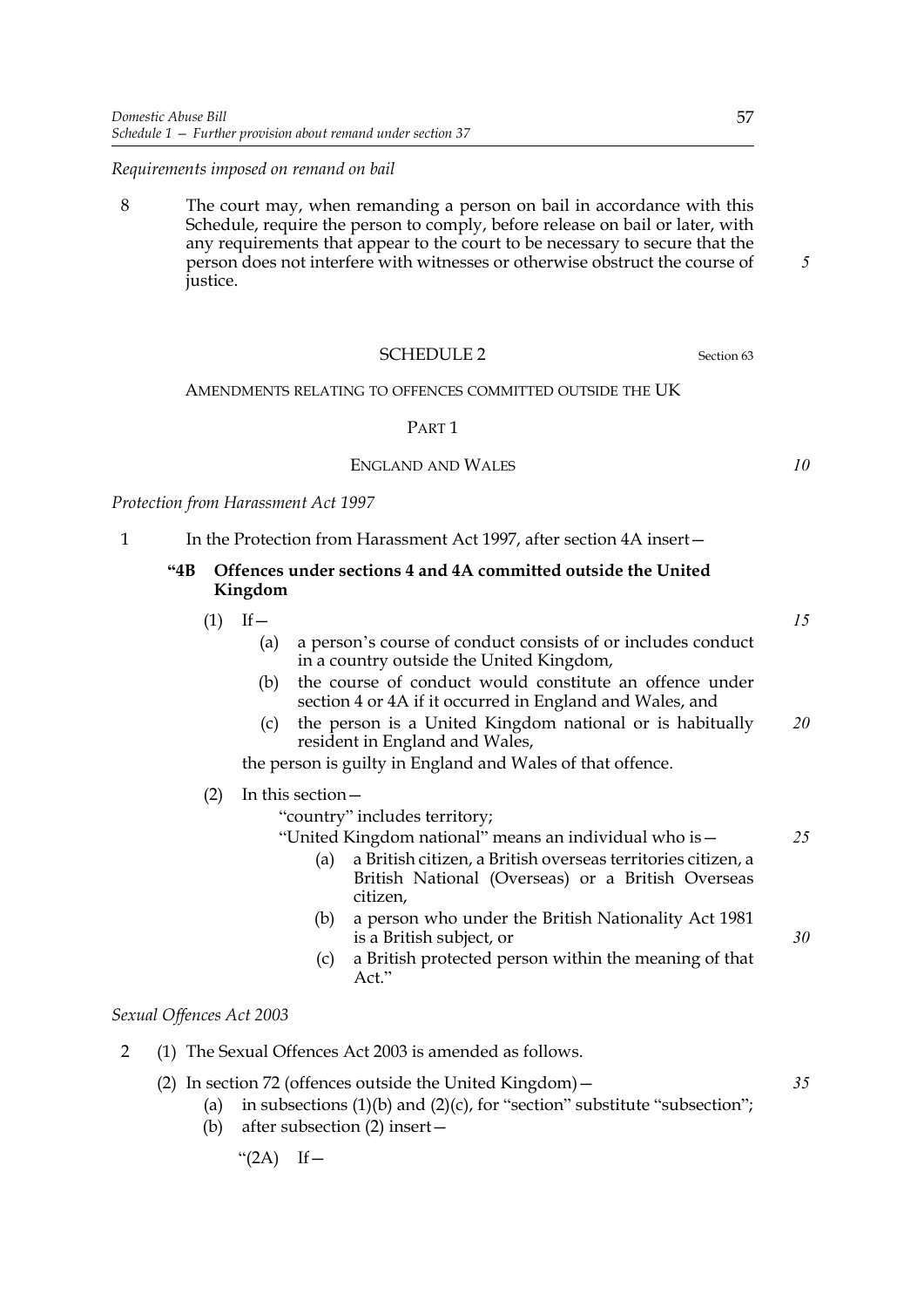(a) a person who is a United Kingdom national or United Kingdom resident does an act in a country outside the United Kingdom, (b) the act constitutes an offence under the law in force in that country, and (c) the act, if done in England and Wales, would constitute a sexual offence to which this subsection applies, the person is guilty in England and Wales of that sexual offence."; (c) in subsection  $(3)(c)$ , for "section" substitute "subsection"; (d) in subsection  $(5)$ , after " $(2)$ " insert ",  $(2A)$ "; (e) in subsection (6), after " $(2)(b)$ " insert ",  $(2A)(b)$ "; (f) in subsection (10), for "this section applies" substitute "subsections  $(1)$  to  $(3)$  apply". (3) In Schedule 2 (sexual offences to which section 72 applies)— (a) in the heading, for "section  $72$ " substitute "section  $72(1)$  to  $(3)$ "; (b) in paragraph 1, in the opening words, for "section 72 applies" substitute "subsections  $(1)$ ,  $(2)$  and  $(3)$  of section 72 apply"; (c) after paragraph 1 insert— "1A In relation to England and Wales, the sexual offences to which subsection (2A) of section 72 applies are an offence under any of sections 1 to 4 where the victim of the offence was 18 or over at the time of the offence."; *5 15 20 25*

(d) in paragraph 3, after "paragraph 1" insert "or 1A".

*Serious Crime Act 2015*

3 In the Serious Crime Act 2015, after section 76 (controlling or coercive behaviour in an intimate or family relationship) insert—

### **"76A Offences under section 76 committed outside the United Kingdom**

- $(1)$  If (a) a person's behaviour consists of or includes behaviour in a country outside the United Kingdom, (b) the behaviour would constitute an offence under section 76 if it occurred in England and Wales, and (c) the person is a United Kingdom national or is habitually resident in England and Wales, the person is guilty in England and Wales of that offence. (2) In this section— "country" includes territory; "United Kingdom national" means an individual who is— (a) a British citizen, a British overseas territories citizen, a British National (Overseas) or a British Overseas citizen, *30 35 40*
	- (b) a person who under the British Nationality Act 1981 is a British subject, or

*10*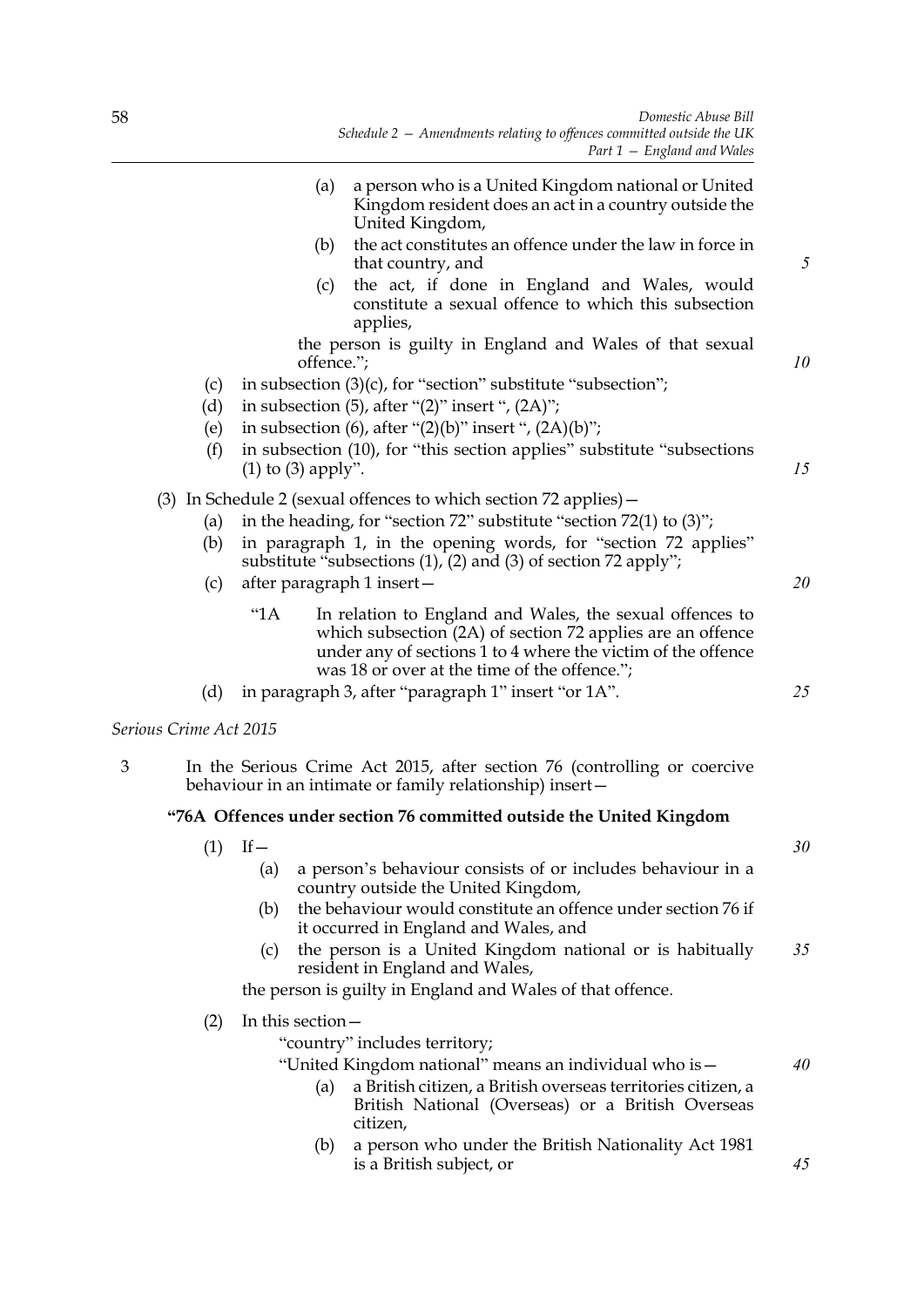(c) a British protected person within the meaning of that Act."

#### PART 2

#### **SCOTLAND**

*Criminal Procedure (Scotland) Act 1995*

- 4 (1) Section 11 of the Criminal Procedure (Scotland) Act 1995 (certain offences committed outside Scotland) is amended as follows.
	- (2) In subsections (1) and (2), for "British citizen or British subject" substitute "relevant person".
	- (3) After subsection (2) insert—
		- "(2A) Any relevant person who in a country outside the United Kingdom does any act which—
			- (a) constitutes an offence under the law in force in that country, and
			- (b) if done in Scotland would constitute the crime of assault, is guilty of the same crime and subject to the same punishment as if the act had been done in Scotland. *15*
			- (2B) In subsections (1) to  $(2A)$  –

"country" includes territory;

"relevant person" means a person who is a United Kingdom national or is habitually resident in Scotland; *20*

- "United Kingdom national" means an individual who is—
	- (a) a British citizen, a British overseas territories citizen, a British National (Overseas) or a British Overseas citizen,
	- (b) a person who under the British Nationality Act 1981 is a British subject, or
	- (c) a British protected person within the meaning of that Act."

*Sexual Offences (Scotland) Act 2009 (asp 9)*

- 5 (1) The Sexual Offences (Scotland) Act 2009 is amended as follows.
	- (2) After section 54C insert—

#### **"54D Offences committed outside the United Kingdom: adult victims**

- $(1)$  If
	- (a) a person who is a UK national or is habitually resident in Scotland does an act in a country outside the United Kingdom, *35*
	- (b) the act constitutes an offence under the law in force in that country, and
	- (c) the act, if done in Scotland, would constitute an offence to which this subsection applies, *40*

then the person commits that offence.

*5*

*10*

*30*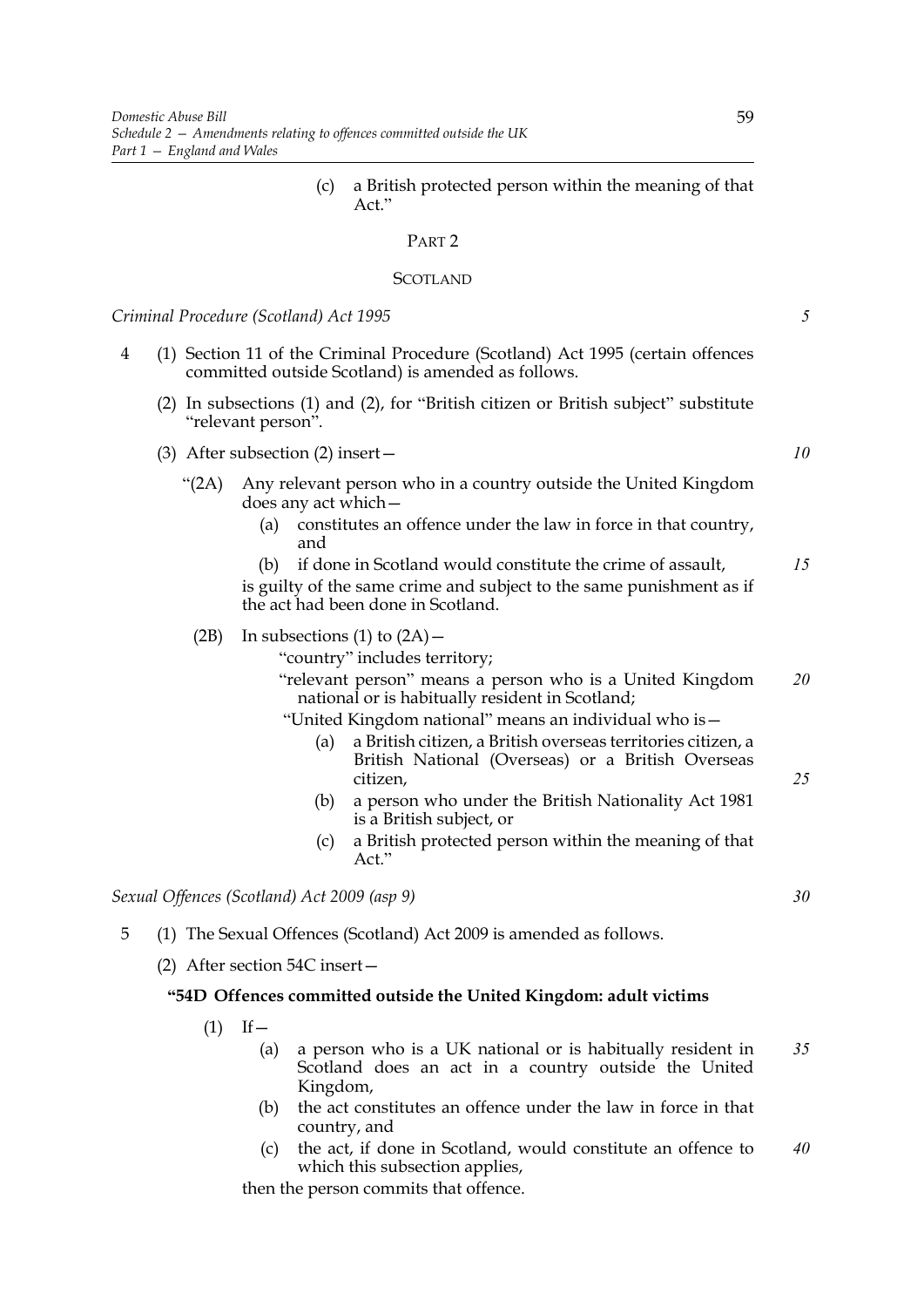- (2) The offences to which subsection (1) applies are offences under any of sections 1 to 4 where the victim of the offence was 18 or over at the time of the offence.
- (3) A person may be prosecuted, tried and punished for an offence by virtue of this section—
	- (a) in any sheriff court district in Scotland in which the person is apprehended or is in custody, or
	- (b) in such sheriff court district as the Lord Advocate may determine,

as if the offence had been committed in that district; and the offence is, for all purposes incidental to or consequential on trial or punishment, to be deemed to have been committed in that district. *10*

(4) In this section—

- "country" includes territory;
- "sheriff court district" is to be construed in accordance with section 307(1) of the Criminal Procedure (Scotland) Act 1995 (interpretation); *15*
- "UK national" means an individual who is—
	- (a) a British citizen, a British overseas territories citizen, a British National (Overseas) or a British Overseas citizen, *20*
	- (b) a person who under the British Nationality Act 1981 is a British subject, or
	- (c) a British protected person within the meaning of that Act."
- (3) In the heading of section 55, at the end insert ": child victims".
- (4) For the heading of section 56 substitute "Section 55: continuity of law".

*Criminal Justice and Licensing (Scotland) Act 2010 (asp 13)*

6 In the Criminal Justice and Licensing (Scotland) Act 2010, after section 39 insert—

#### **"39A Offence of stalking committed outside the United Kingdom**

- $(1)$  If
	- (a) a person's course of conduct consists of or includes conduct in a country outside the United Kingdom,
	- (b) the course of conduct would constitute the offence of stalking if it occurred in Scotland, and *35*
	- (c) the person is a United Kingdom national or is habitually resident in Scotland,

then the person commits that offence.

- (2) If a person's course of conduct consists entirely of conduct in a country outside the United Kingdom— *40*
	- (a) the person may be prosecuted, tried and punished for an offence of stalking by virtue of this section—
		- (i) in any sheriff court district in Scotland in which the person is apprehended or is in custody, or

*45*

*5*

*25*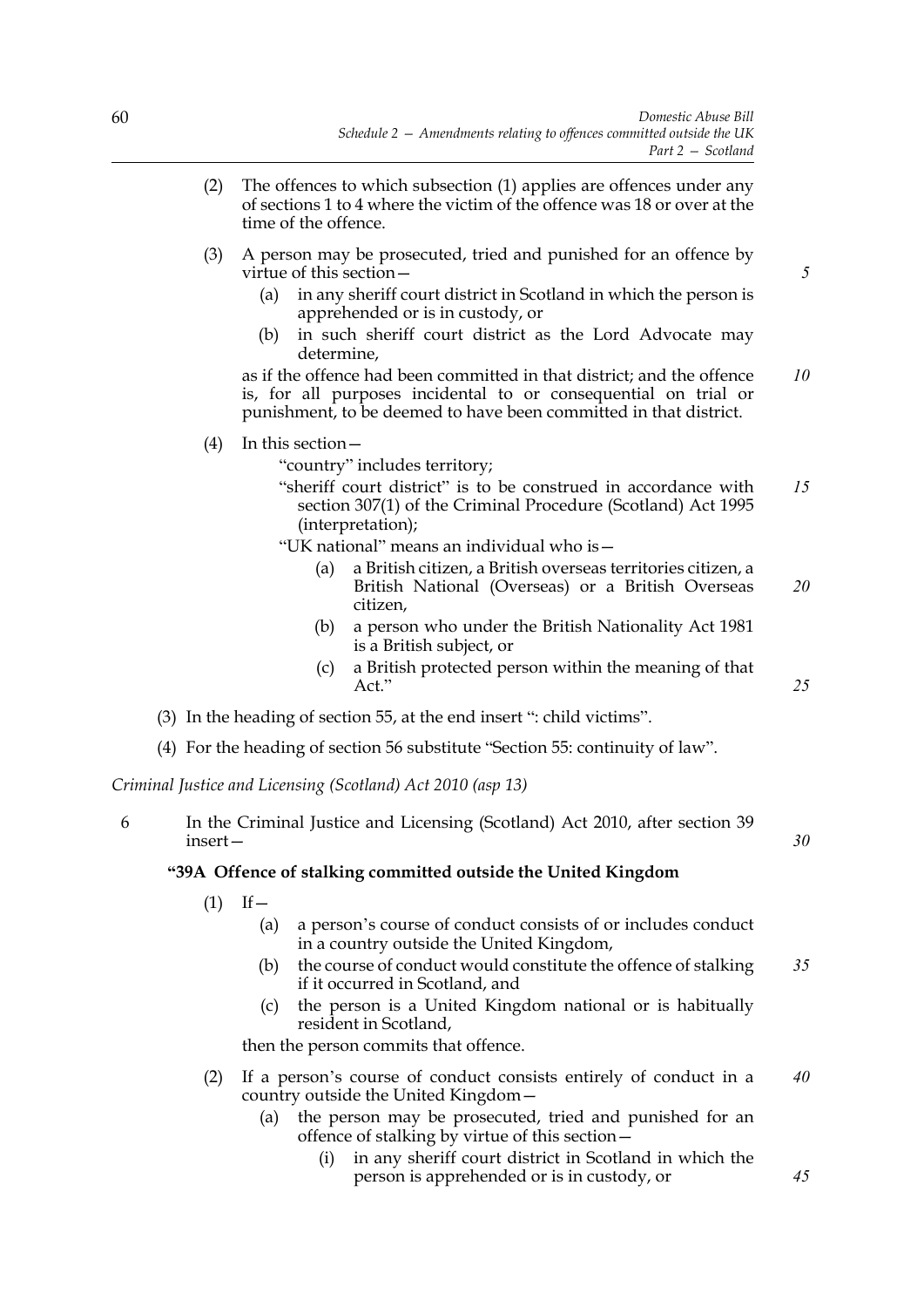(ii) in such sheriff court district as the Lord Advocate may determine,

as if the offence had been committed entirely in that district, and

(b) the offence is, for all purposes incidental to or consequential on trial or punishment, to be deemed to have been committed entirely in that district. *5*

#### (3) In this section—

"country" includes territory;

- "sheriff court district" is to be construed in accordance with section 307(1) of the Criminal Procedure (Scotland) Act 1995 (interpretation); *10*
- "United Kingdom national" means an individual who is—
	- (a) a British citizen, a British overseas territories citizen, a British National (Overseas) or a British Overseas citizen, *15*
	- (b) a person who under the British Nationality Act 1981 is a British subject, or
	- (c) a British protected person within the meaning of that Act."

#### PART 3

#### NORTHERN IRELAND

*Protection from Harassment (Northern Ireland) Order 1997 (S.I. 1997/1180 (N.I. 9))*

7 In the Protection from Harassment (Northern Ireland) Order 1997, after Article 6 insert—

#### **"6A Offences under Article 6 committed outside the United Kingdom**

- $(1)$  If
	- (a) a person's course of conduct consists of or includes conduct in a country outside the United Kingdom,
	- (b) the course of conduct would constitute an offence under Article 6 if it occurred in Northern Ireland, and *30*
	- (c) the person is a United Kingdom national or is resident in Northern Ireland,

the person is guilty in Northern Ireland of that offence.

(2) In this section—

"country" includes territory;

"United Kingdom national" means an individual who is—

- (a) a British citizen, a British overseas territories citizen, a British National (Overseas) or a British Overseas citizen,
- (b) a person who under the British Nationality Act 1981 is a British subject, or
- (c) a British protected person within the meaning of that Act."

*40*

*35*

*20*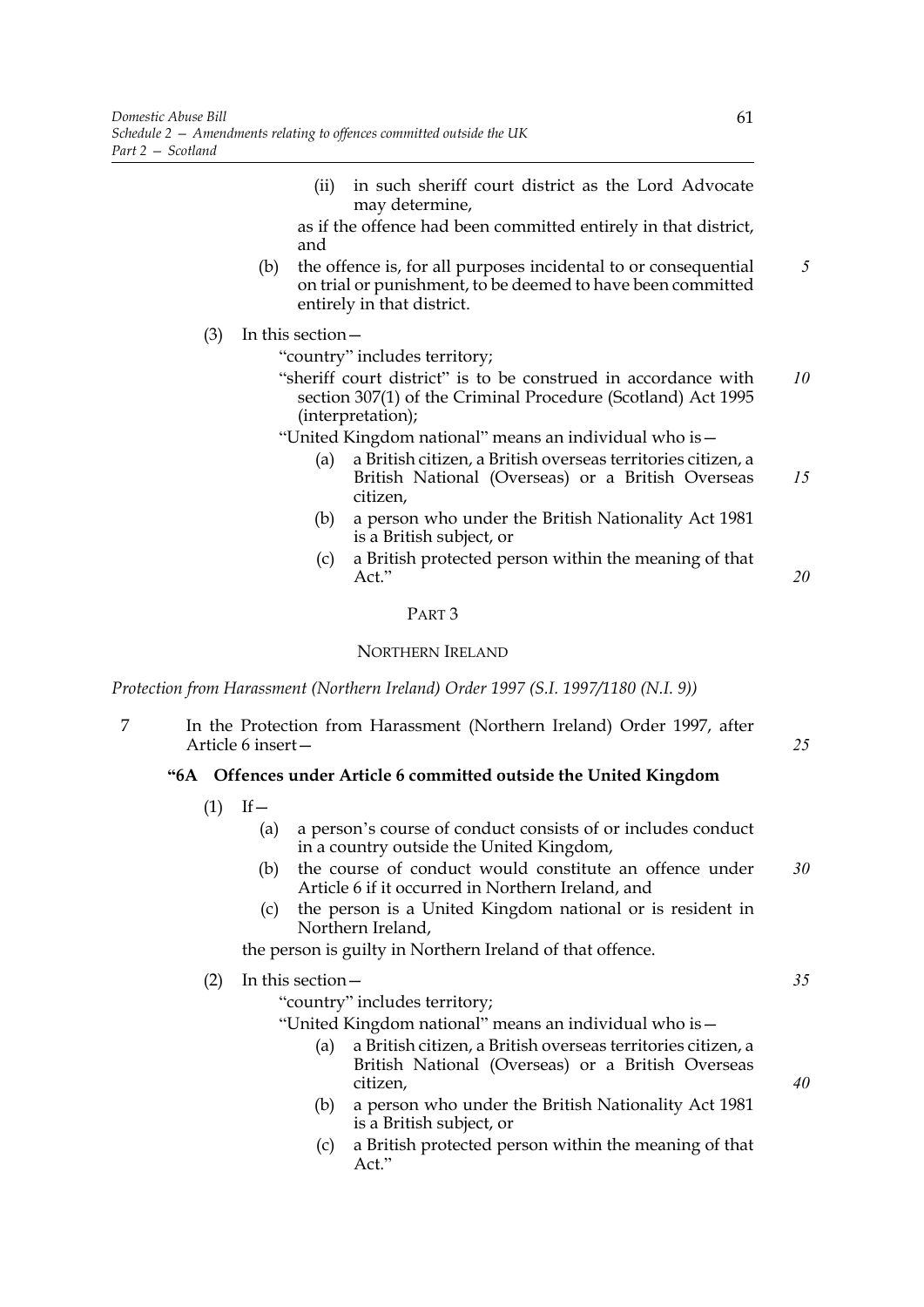*Sexual Offences (Northern Ireland) Order 2008 (S.I. 2008/1769 (N.I. 2))*

- 8 In Article 76 of the Sexual Offences (Northern Ireland) Order 2008 (offences outside the United Kingdom)—
	- (a) in paragraphs  $(1)(b)$  and  $(2)(c)$ , for "Article" substitute "paragraph";
	- (b) after paragraph (2) insert—

" $(2A)$  If  $-$ 

- (a) a person who is a United Kingdom national or is resident in Northern Ireland does an act in a country outside the United Kingdom,
- (b) the act constitutes an offence under the law in force in that country, and *10*
- (c) the act, if done in Northern Ireland, would constitute a sexual offence to which this paragraph applies, the person is guilty in Northern Ireland of that sexual offence.";
- (c) in paragraph (3)(c), for "Article" substitute "paragraph";
- (d) in paragraph  $(5)$ , after " $(2)$ " insert ",  $(2A)$ ";
- (e) in paragraph  $(6)$ , after " $(2)(b)$ " insert ",  $(2A)(b)$ ";
- (f) in paragraph (10), for "this Article applies" substitute "paragraphs  $(1)$ ,  $(2)$  and  $(3)$  apply";
- (g) after paragraph (10) insert—
	- "(10A) The sexual offences to which paragraph (2A) applies are an offence under any provision of Part 2 where the victim of the offence was 18 or over at the time of the offence.";
- (h) in paragraphs (11) and (12), after "paragraph (10)" insert "or (10A)". *25*

*20*

*15*